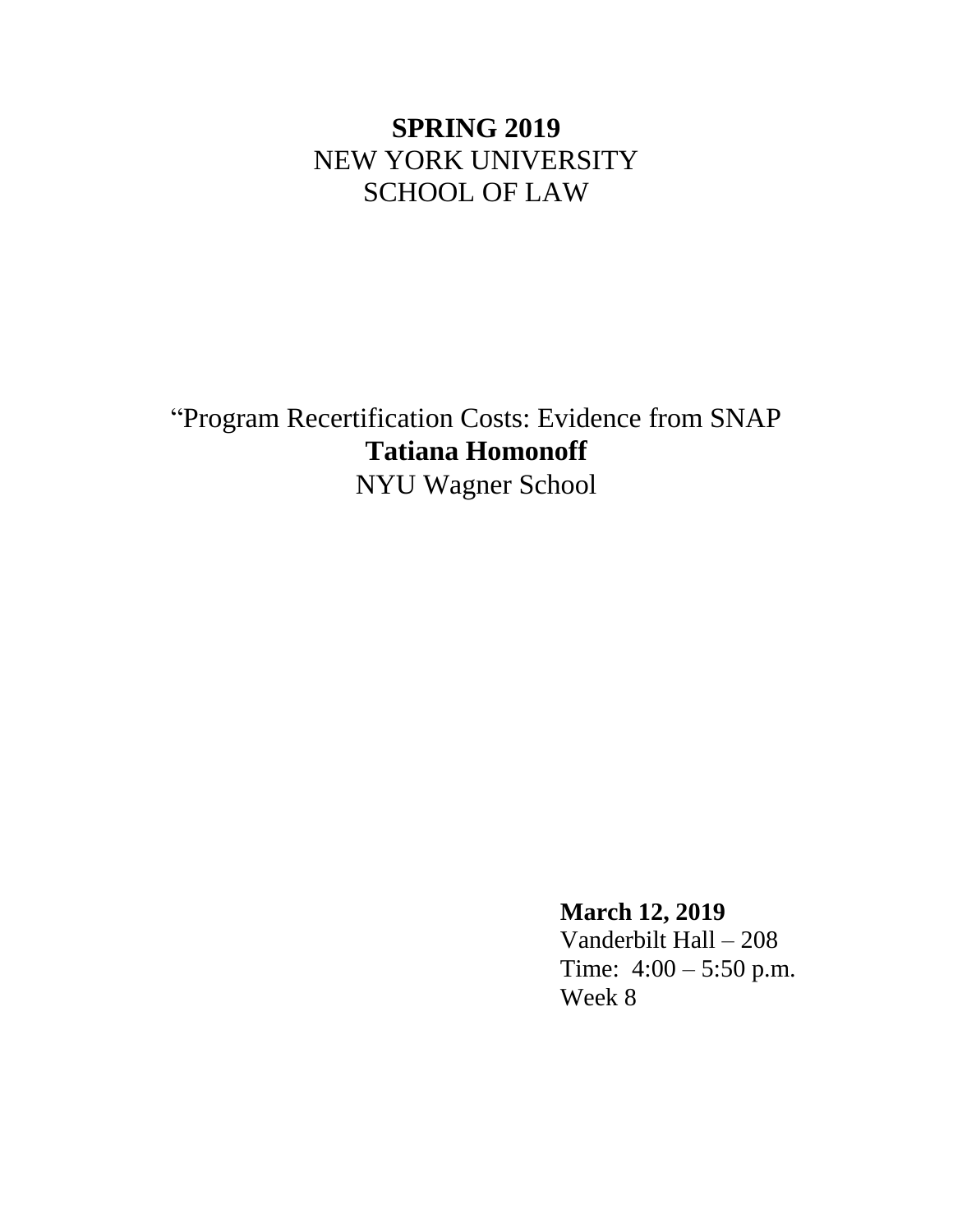#### **SCHEDULE FOR 2019 NYU TAX POLICY COLLOQUIUM**

(All sessions meet from 4:00-5:50 pm in Vanderbilt 208, NYU Law School)

- 1. Tuesday, January 22 Stefanie Stantcheva, Harvard Economics Department.
- 2. Tuesday, January 29 Rebecca Kysar, Fordham Law School.
- 3. Tuesday, February 5 David Kamin, NYU Law School.
- 4. Tuesday, February 12 John Roemer, Yale University Economics and Political Science Departments.
- 5. Tuesday, February 19 Susan Morse, University of Texas at Austin Law School.
- 6. Tuesday, February 26 Ruud de Mooij, International Monetary Fund.
- 7. Tuesday, March 5 Richard Reinhold, NYU School of Law.
- 8. Tuesday, March 12 Tatiana Homonoff, NYU Wagner School.
- 9. Tuesday, March 26 Jeffery Hoopes, UNC Kenan-Flagler Business School.
- 10. Tuesday, April 2 Omri Marian, University of California at Irvine School of Law.
- 11. Tuesday, April 9 Steven Bank, UCLA Law School.
- 12. Tuesday, April 16 Dayanand Manoli, University of Texas at Austin Department of Economics.
- 13. Tuesday, April 23 Sara Sternberg Greene, Duke Law School.
- 14. Tuesday, April 30 Wei Cui, University of British Columbia Law School.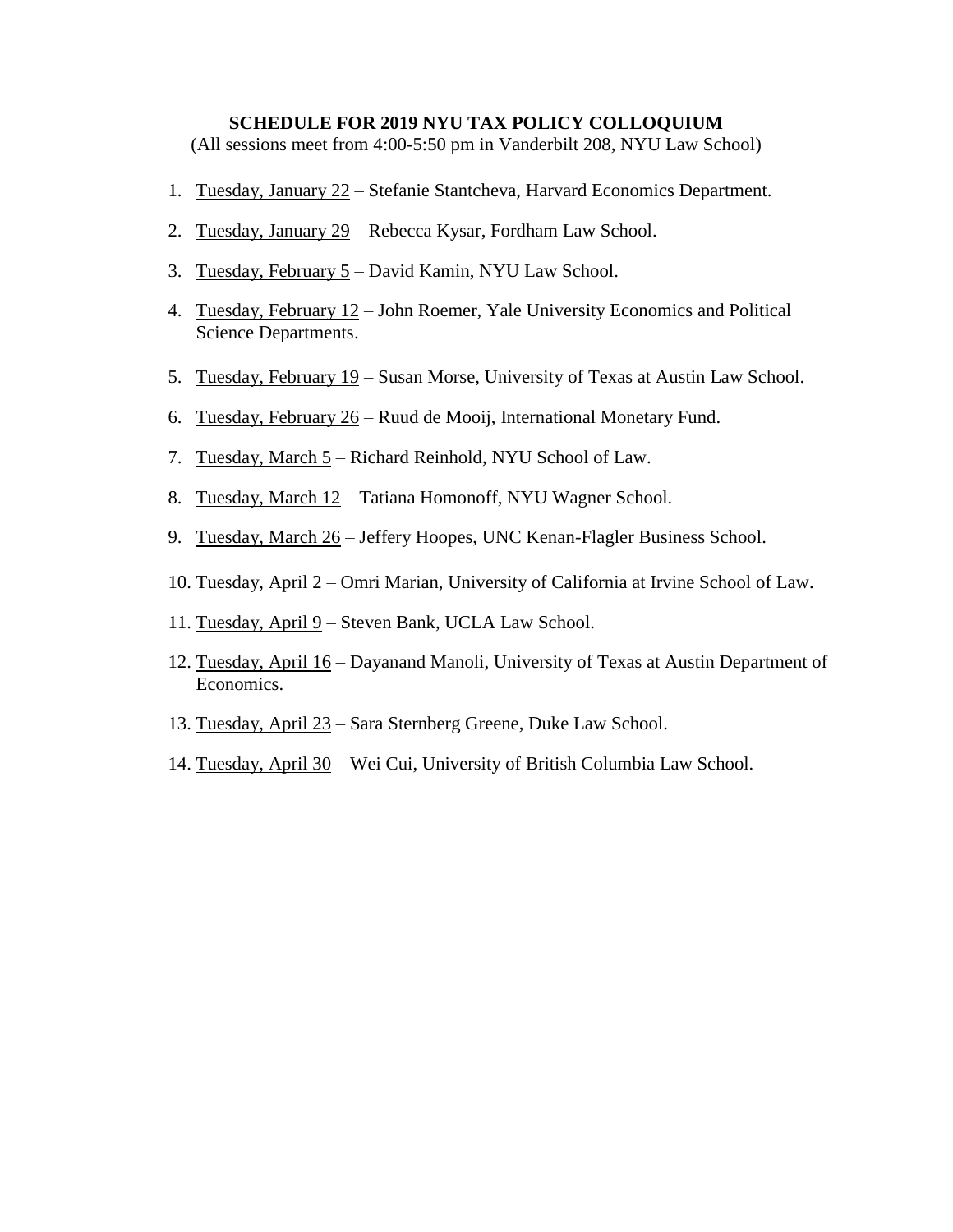# Program Recertification Costs: Evidence from SNAP

Tatiana Homonoff Jason Somerville<sup>∗</sup>

February 5, 2019

#### Abstract

We document low rates of recertification for the Supplemental Nutritional Assistance Program (SNAP) which we attribute to procedural issues associated with the recertification process. We find that current recipients – who must complete a recertification interview by the end of their recertification month  $-$  are 19 percent less likely to recertify when assigned an interview date at the end rather than at the beginning of the month. The results persist when conditioning on eligibility and are larger for long-term recipients and households with children, suggesting hassle costs associated with later interview dates worsen targeting efficiency both in terms of eligibility and need.

Research documents low rates of enrollment among eligible recipients across a wide variety of programs, often citing under-awareness of program availability and eligibility rules as key barriers to take-up (Chetty, Friedman and Saez, 2013; Dahl, Løken and Mogstad, 2014). Several recent interventions demonstrate that informing likely-eligible individuals about program access leads to significant increases in enrollment (Armour, 2018; Barr and Turner, 2018; Bhargava and Manoli, 2015; Finkelstein and Notowidigdo, 2018; Goldin, Homonoff and Tucker-Ray, 2017). Similarly, automatic enrollment has been highly effective at increasing program participation (Madrian and Shea, 2001). In this paper, we turn our attention away from initial enrollment and toward another potential barrier to participation: program recertification.

<sup>\*</sup>PRELIMINARY: Please do not cite or distribute. Homonoff: Robert F. Wagner School of Public Service, New York University. Somerville: Department of Economics, Cornell University. We gratefully acknowledge conference and seminar participants for conversations and suggestions that have greatly improved the quality of this project. We especially thank Peri Weisberg, Matt Unrath, Mark Woo, Noelle Simmons, Dan Kelly, Taninha Ferreira, Yakob Kflom, Priscilla Prado, James Choi, Alan Geist at the San Francisco Human Services Administration and the California Department of Social Services for providing data and guidance on policies and practices as well as Nate Higgins and Rurui Kuang from the Social and Behavioral Sciences Team. All remaining errors are our own.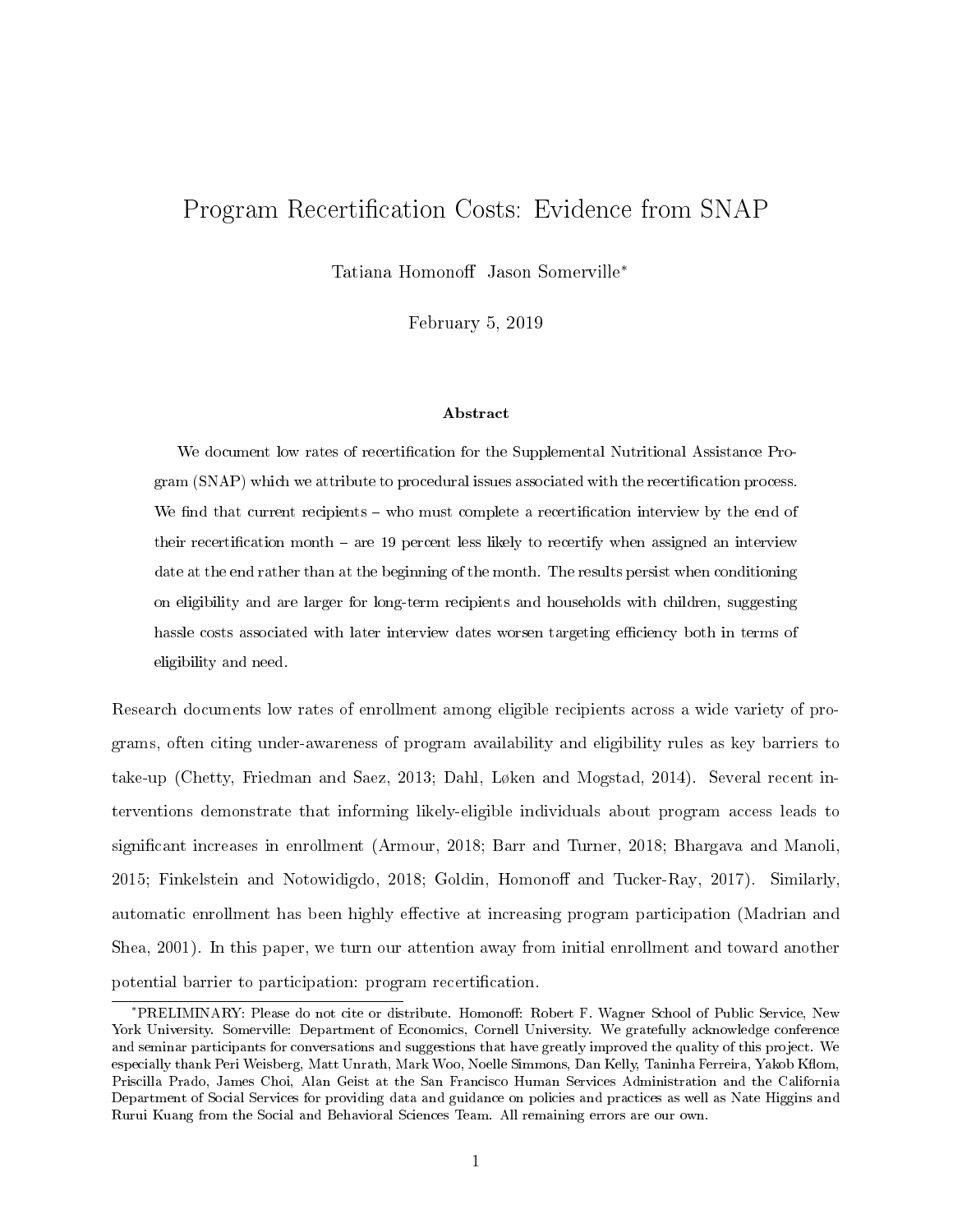To ensure program integrity, recipients of all means-tested programs must document continued eligibility for the program through a periodic recertification process. For example, recipients of the Supplemental Nutrition Assistance Program (SNAP), the largest nutritional assistance program in the United States, must submit income documentation and complete a caseworker interview by the end of their certification period, usually every six to twelve months. Recertification failure often occurs despite maintained eligibility: a large fraction of recertification cases fail to recertify, but rejoin a short period later or "churn" (Mills et al., 2014). SNAP churn has costs for both recipients and program administrators: eligible cases lose essential benefits, while administrative budgets are stretched due to additional workload associated with churn.

The low rate of recertification success among likely-eligible recipients is somewhat surprising even in spite of the existing literature on barriers to initial program enrollment. For example, awareness of a program's availability is a key issue for program enrollment, but not for recertification. Similarly, individuals who have already applied for a program at least once are likely to have a better understanding of their eligibility and the application process than first time enrollees. Lastly, current participants have demonstrated a past preference for participation, while eligible but unenrolled individuals may have purposely chosen not to participate in the program for a variety of reasons such as stigma (Currie and Grogger, 2001). However, research from behavioral economics suggests that even small application costs can lead to large decreases in program participation (Bertrand, Mullainathan and Shafir, 2004; Mullainathan and Shafir, 2013).<sup>1</sup> This paper estimates the impact of administrative burden by determining the effect of one seemingly trivial component of the recertification process on recertification success: the initial recertification interview date assignment.

To successfully recertify for CalFresh (California's SNAP program), recipients must complete a recertification interview by the end of the calendar month in which their certification period ends. While recipients may reschedule their interview for any point during the month, the CalFresh office assigns each case an initial interview date that is included in an appointment letter in their recertification packet. Specifically, these initial interview dates are *randomly assigned* across recipients

 $1$ <sup>1</sup>A related literature in the field of public administration demonstrates several instances in which administrative burden, conceptualized as a combination of learning, psychological, and compliance costs associated with interactions with government programs (Moynihan, Herd and Harvey, 2014), impacts program participation (Heinrich, 2015; Herd et al., Forthcoming).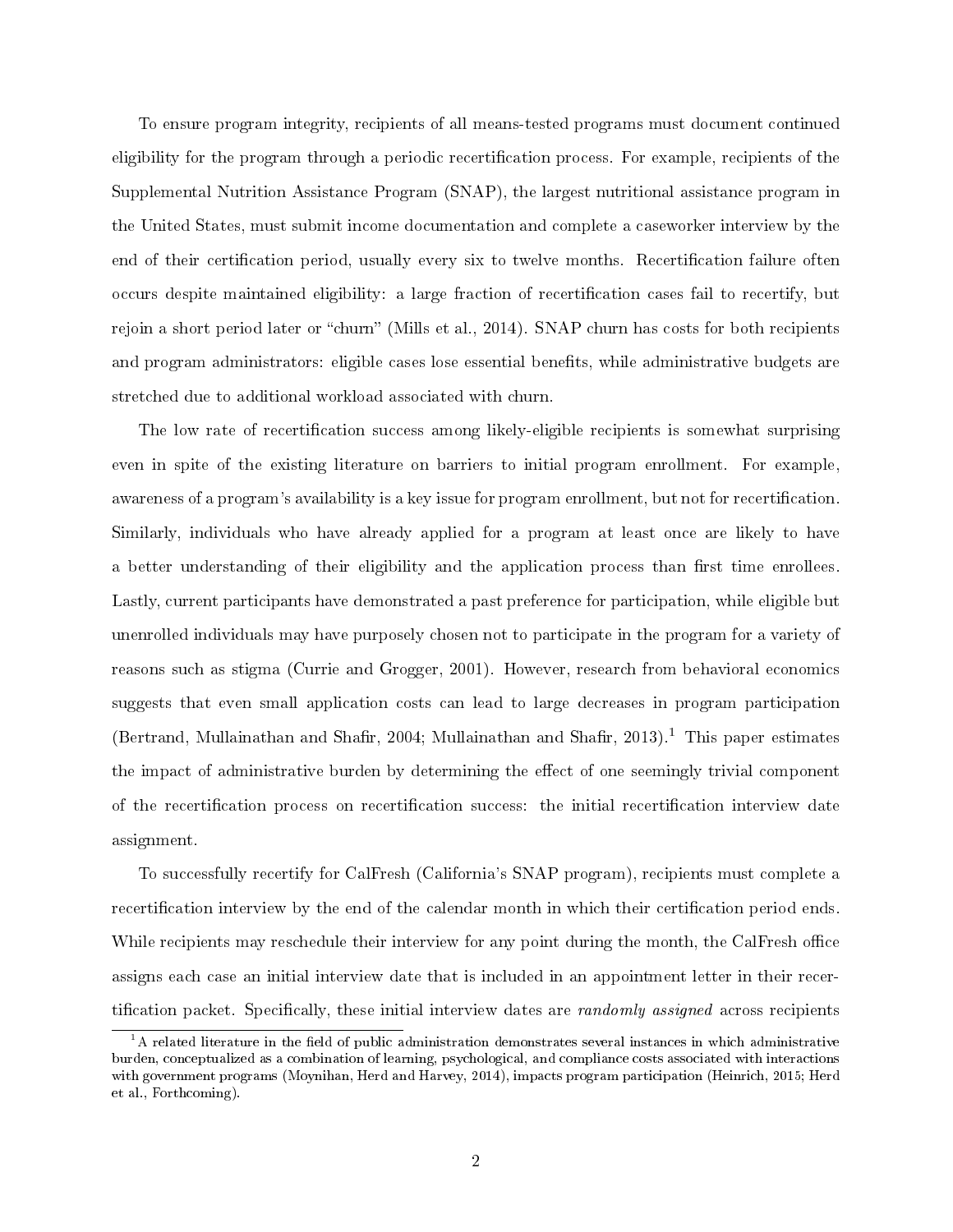with the same recertification month and staggered throughout the month to smooth caseworker workloads. Regardless of the assigned interview date, all recipients must complete the recertification process by the end of the calendar month. This means that recipients who are assigned a date at the start of the calendar month, and do not reschedule, have more than four weeks to complete their recertification requirements post-interview (such as compiling income documentation or rescheduling a missed interview), while others have as little as a few days.

To determine the effect of interview date on recertification and subsequent outcomes, we analyze a unique administrative data set from the San Francisco CalFresh office on the universe of recertification cases (roughly 41,000 cases) from November 2014 to November 2016. The data set contains information on recertification date, interview dates and outcomes (both initial and rescheduled), recertification outcome, and subsequent CalFresh reapplications for those who fail to recertify. This data allows us to examine how the timing of the administrative process can affect both recertification and churn rates by comparing outcomes for those who were randomly assigned to early versus late initial interview dates.

First, we document an extremely high rate of recertification failure: only 48 percent of all cases successfully recertify.<sup>2</sup> Using quarterly wage data from the Employment Development Department  $(EDD)$ , we estimate that the vast majority of recertification cases are income-eligible, suggesting that most cases that fail recertification do so for reasons other than changes to eligibility. Consistent with this finding, we observe high rates of churn: almost half of cases that fail recertification successfully reapply for the program within the next 90 days with many re-entering the program within the first month after the recertification deadline.

Turning to the effects of interview assignment, our results demonstrate that the randomly assigned interview date has a large and significant impact on recertification success. We estimate that a one-day delay in the assigned interview date decreases the chances of successfully recertifying by one third of a percentage point. In other words, a case that has an initial interview on the 28th day of the month is 9.0 percentage points less likely to recertify than a case that has an initial interview scheduled on the first of the month  $- a 19$  percent decrease in recertification success.

Using data on subsequent reapplications to CalFresh in the 90 days post-recertification, we then

 $^{2}$ High rates of recertification failure are not unique to the SNAP program. For example, the Department of Education reported that in 2015, 57 percent of student loan borrowers who were enrolled in an income-driven repayment plan failed to recertify, experiencing large increases in their monthly loan payments.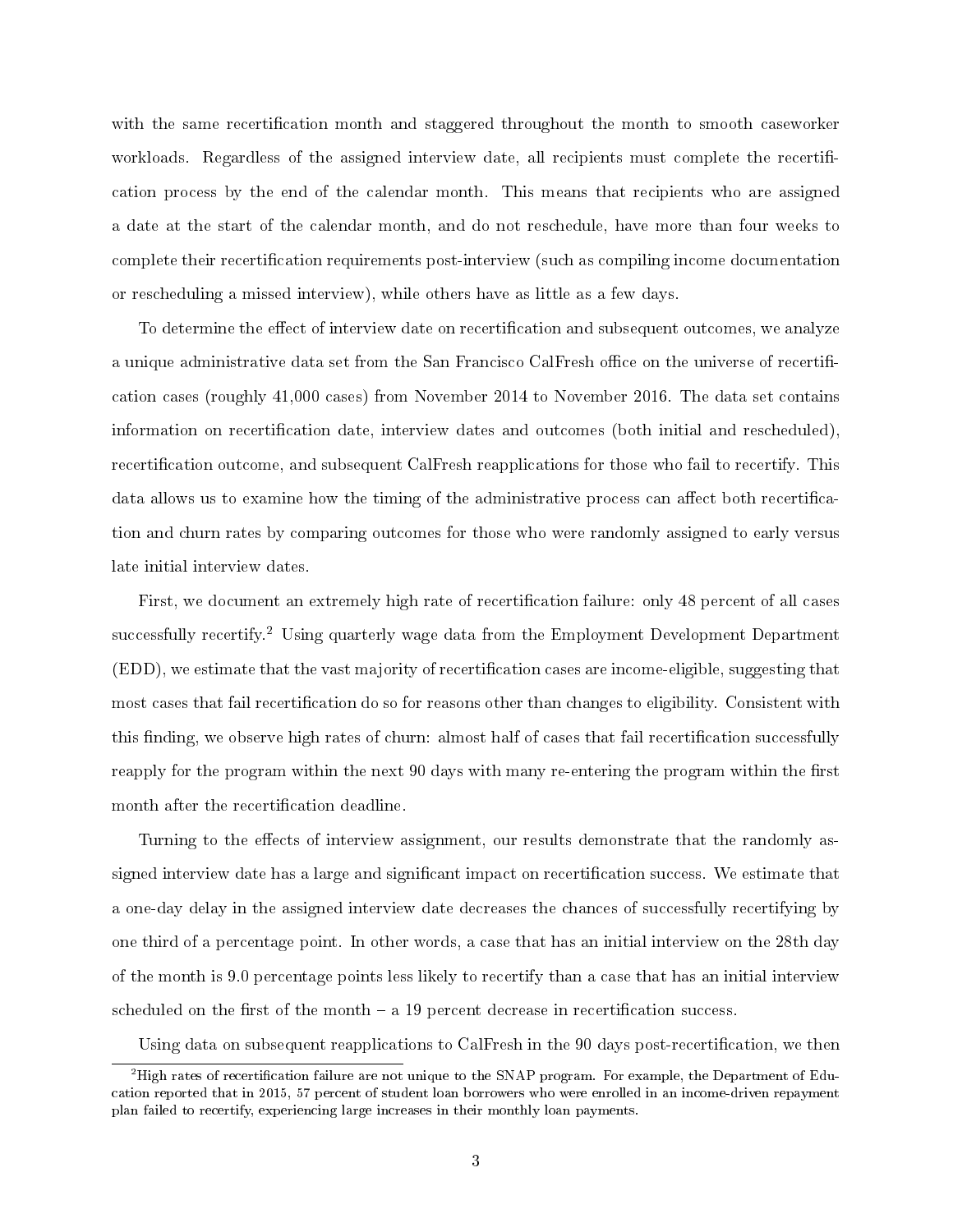consider the effect of interview date assignment on churn and longer-term discontinuances. We find that interview date assignment affects the churn rate in the opposite direction as the recertification rate. Each one-day delay in the interview date leads to a 0.30 percentage point increase in the likelihood of churning within 90 days of the end of the recertification period  $-$  an increase of 8.4 percentage points when comparing cases assigned to an interview at the end of the recertication month versus the first of the month (a 35 percent increase). Additionally, the likelihood of an eligible case being discontinued for more than 90 days increases by 0.05 percentage points per interview day, an increase of 1.3 percentage points over the month (a 5 percent increase). These estimates are consistent with recent research demonstrating the effect of administrative hurdles on SNAP enrollment (Ganong and Liebman, 2018).<sup>3</sup>

The large negative impact of late interview date assignments on recertification is particularly surprising given that households can reschedule their appointment for any time during the recertification month. However, we find that only 3 percent of cases reschedule their interview prior to the assigned date. We estimate that roughly two thirds of the effect of interview assignment on recertification can be explained by differences in interview completion, reiterating that the most of the effect is likely due to procedural issues, rather than differences in eligibility. However, we find that interview assignment does not decrease the likelihood of completing the  $first$  scheduled interview, suggesting that failure to complete an interview by the recertication deadline is likely driven by having fewer days to reschedule a missed interview rather than differences in decision-making ability at different points of the calendar month (Carvalho, Meier and Wang, 2016). Additionally, we find suggestive evidence that participation in a voluntary text messaging program partially mitigates the effect of interview assignment on recertification success.

Taken together, our results suggest that shifting all interview assignments earlier in the recertification process would have a large impact on recertification outcomes. For example, shifting the interview process two-weeks forward would lead to 85,000 fewer churn cases and 15,000 fewer discontinued, but likely-eligible cases each year in California alone. Additionally, the decrease in administrative costs of processing these would-be churn cases more than outweighs the increase in

<sup>&</sup>lt;sup>3</sup>A related literature shows that shorter certification periods are associated with lower SNAP enrollment (Currie and Grogger, 2001; Kabbani and Wilde, 2003; Ribar, Edelhoch and Liu, 2008; Ganong and Liebman, 2018). In a slightly different context, Hastings and Shapiro (2018) use these certification periods as an exogenous source of variation in timing of exit from the SNAP program.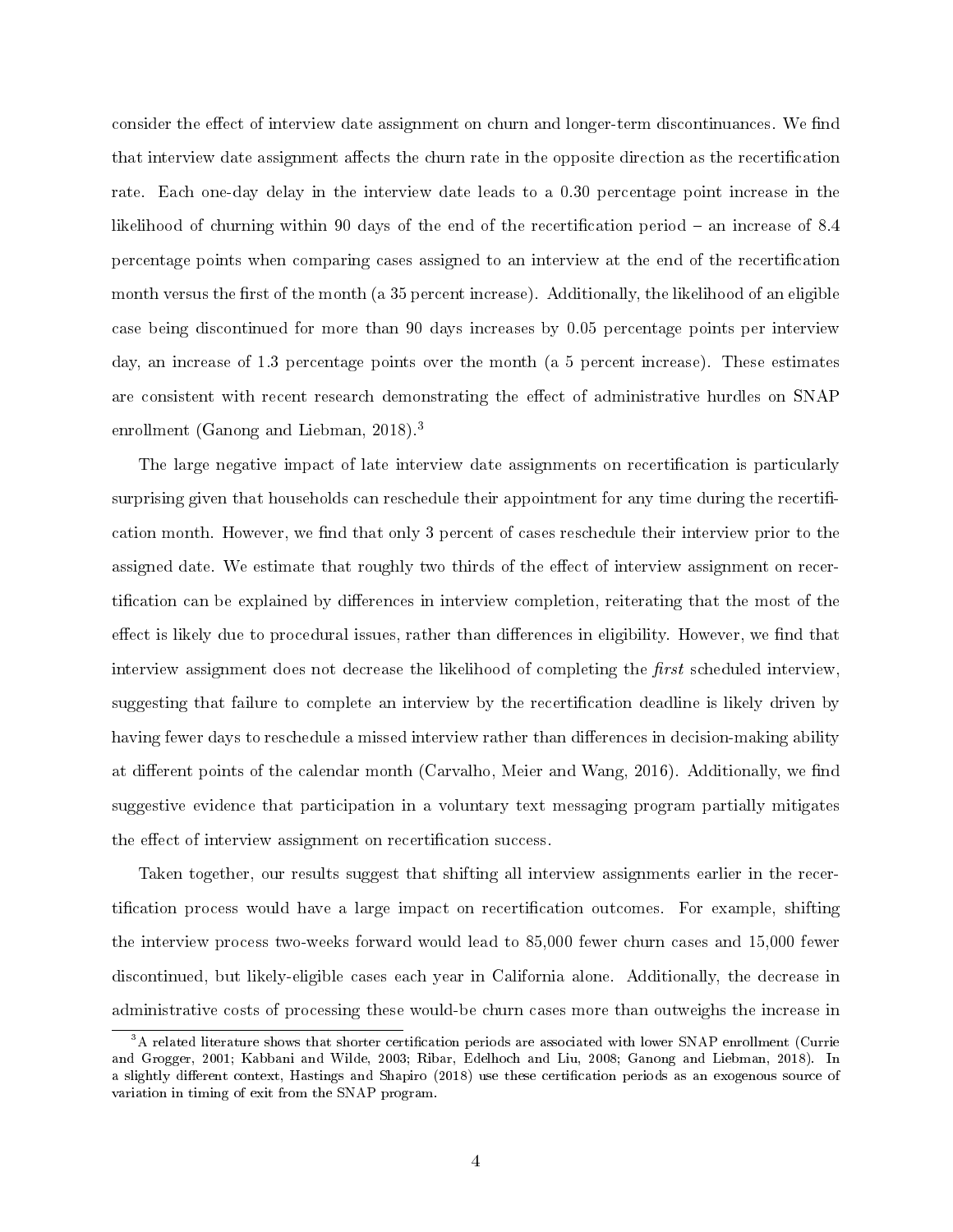costs of associated with the increase in benefits paid out to these same cases.

Our results contribute to a growing literature detailing instances in which administrative hassles lead to low rates of program participation (Sunstein, 2018). For example, increased application costs associated with local program office closures lead to significant decreases in participation in government programs such as WIC and disability insurance (Rossin-Slater, 2013; Deshpande and Li, 2017). Conversely, automatic enrollment, pre-population of application forms, and other types of application assistance signicantly increase take-up of retirement savings programs, student financial aid, and nutritional assistance programs (Madrian and Shea, 2001; Bettinger et al., 2012; Finkelstein and Notowidigdo, 2018). A smaller literature on program recertification shows that reminders and flexibility in the recertification process can lead to higher rates of participation. For example, Castleman and Page  $(2016)$  find that text reminders to college freshman increase rates of FAFSA renewal. In the context of SNAP, Ganong and Liebman (2018) show that state waivers allowing for recertication interviews to take place over the phone as opposed to face-to-face are associated with increases in participation.

Our results also contribute to a literature examining the relationship between hassle costs associated with program participation and targeting efficiency. While standard models suggest that these application costs improve targeting efficiency (Nichols and Zeckhauser, 1982), behavioral models suggest that these costs are more likely to lead to failed recertication for the neediest households (Deshpande and Li, 2017). To determine whether delaying the assigned interview date improves targeting efficiency, we consider the effect of the initial interview date assignment on recertification, churn, and long-term discontinuances by subgroup. Our results suggest that the effect of interview date on recertification is largest for households with children and those who have received CalFresh benefits for 5 or more years. These results are consistent with a behavioral model of targeting efficiency in which application costs screen out *more* needy households.<sup>4</sup>

This paper is organized as follows. Section I reviews the institutional background on SNAP recertification and churn. Section II describes the CalFresh recertification process and interview random assignment. Section III describes the data sources used in the empirical analysis. Section IV presents estimates of the impact of initial interview date assignment on recertification and

 $^4\rm{T}$ hese results are also consistent with findings from Currie and Grogger (2001) who find that single-parent families are disproportionately affected by shorter recertification periods.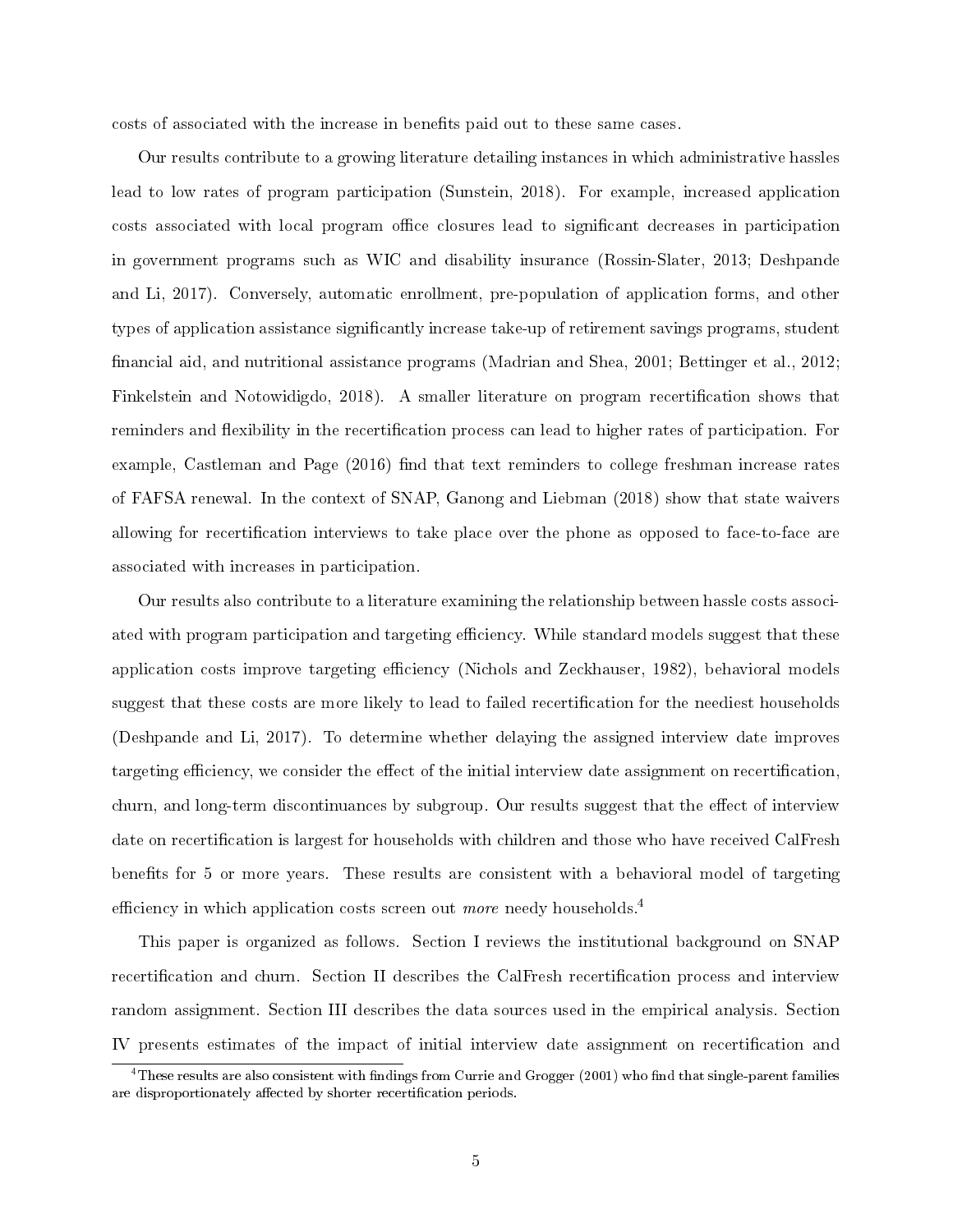subsequent outcomes. Section V discusses possible mechanisms. Section VI estimates costs and benefit losses associated with later interview date assignments. Section VII concludes.

#### I. Institutional Background

The Supplemental Nutritional Assistance Program (SNAP) is the largest nutritional assistance program in the United States, serving over 42 million individuals at an annual cost of \$69 billion (Congressional Budget Office, 2018). The program provides monthly food vouchers to low-income households via Electronic Benefits Transfer (EBT) cards with an average monthly benefit of \$126 per person (CBPP, 2018). The program is federally funded but administered by the states who are responsible for determining eligibility and distributing benefits.

SNAP is a means-tested program meaning that all recipients are subject to income eligibility requirements determined by the state.<sup>5</sup> To ensure that individuals receiving SNAP remain eligible for program benefits, recipients must complete a recertification process at the end of each certification period. Certification periods are typically between six and twelve months long, though the exact length varies by state and household composition.<sup>6</sup> Additionally, Able-Bodied Adults Without Dependents (ABAWD) may be subject to work requirements to maintain eligibility.<sup>7</sup>

To successfully recertify, households must complete the following three steps in any order by the end of the recertification period. First, households must fill out and submit a recertification application. This form elicits detailed information on household composition, income, and expenses to determine eligibility and benefit amount. Second, households must complete a scheduled interview – either in-person or over the phone – with a SNAP caseworker. Finally, households must submit documents (e.g., pay stubs) to verify income and other household circumstances described in the

 $^5$ In California, eligibility requirements are based on two income tests: gross household income must be below 200 $\%$ of the federal poverty line (FPL) and net income must be below 100% FPL. However, many households are only subject to the gross income test including those with only 1-2 member or recipients of other means-tested programs such as Temporary Assistance for Needy Families (TANF) or Medicaid. Additionally, elderly or disabled individuals are also subject to slightly less restrictive eligibility requirements.

 $6$ For example, households in which all residents are either elderly or disabled may receive a longer certification period of up to 24 months, though the state agency must have contact with the household at least once every twelve months. Conversely, households with "unstable" circumstances who are determined to likely to become ineligible in the near future may be assigned to certification periods as short as one month.

 $^7\rm{ABAWDs},$  defined as individuals between the ages of 18 to 49 who are unemployed but not disabled and who do not have any dependent children, are limited to three months of eligibility in any given 36-month period or subject to work requirements. Importantly for this paper, all counties in California operated under a waiver of the ABAWD work requirements for the duration of our study period.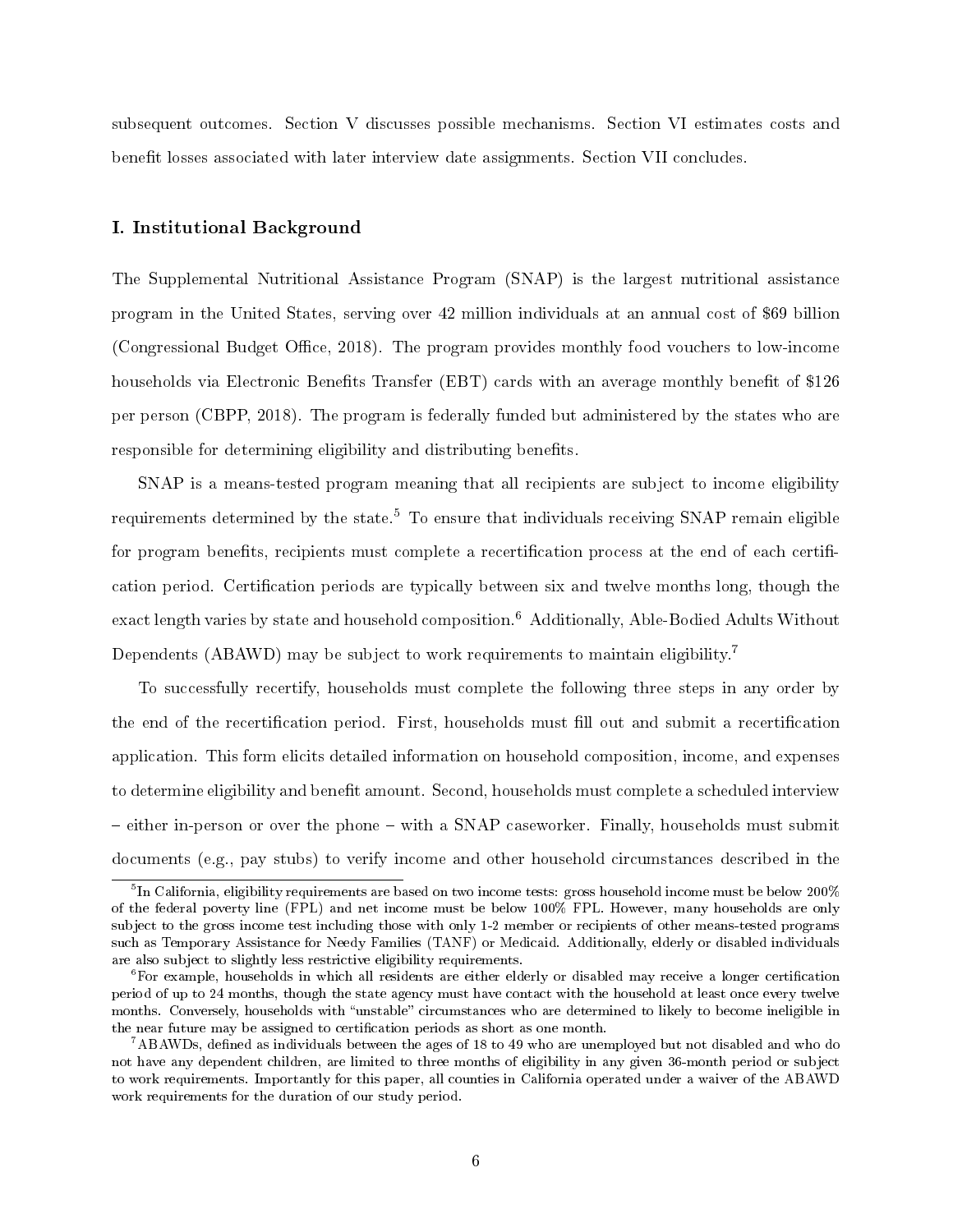recertification application.

While the goal of the recertification process is to ensure program integrity, an unintended consequence of this requirement is that eligible households may fail to complete one or more of the recertification steps above leading to temporary or longer-term discontinuation of benefits. A recent USDA report estimated the proportion of SNAP households who exit the program but successfully rejoined within the next four months and found a churn rate between 17 and 28 percent across six states (Mills et al., 2014). The study also found that the vast majority of program churn – roughly three quarters or more in five of the six states studied  $-$  occurred during months in which households were required to recertify for the program or submit interim reporting. The study concluded that high rates of churn were largely due to procedural issues with the administration of SNAP, especially those concerning the recertification process.

Program churn carries substantial costs for both program administrators and recipients. Participants lose benets for the days between the end of the certication period and the date of successful reapplication  $-$  a household of four could lose up to \$200 in benefits each week. Additionally, Mills et al. (2014) estimates that the administrative costs associated with cases that churn, such as increased caseworker contact hours, are up to twice as large as for cases that successfully recertify.<sup>8</sup>

#### II. CalFresh Recertification and Interview Assignment Process

CalFresh – California's SNAP program – serves over two million households at an annual cost of seven billion dollars. The majority of CalFresh recipients must recertify for the program every twelve months.<sup>9</sup> Households must submit the recertification application, along with accompanying income verification, and complete an interview with a CalFresh caseworker.

The timing of the recertification process is as follows. Consider a case whose certification period ends in June 2016. All certification periods end at the end of a calendar month so in our example, recertification must be complete by June 30, 2016. The recertification process begins with a Notice of Expiration of Certification (CF-377.2) which is generated and sent to all households  $45$  days

<sup>&</sup>lt;sup>8</sup>In San Francisco's SNAP offices, for example, an internal study estimated that 12 percent of all case work is spent processing churn cases.

 $9$ Additionally, most households in California must complete a shorter semi-annual recertification application called the SAR-7. Unlike the annual recertification, this interim reporting requirement does not include a caseworker interview, hence we focus only on annual recertification cases in this paper.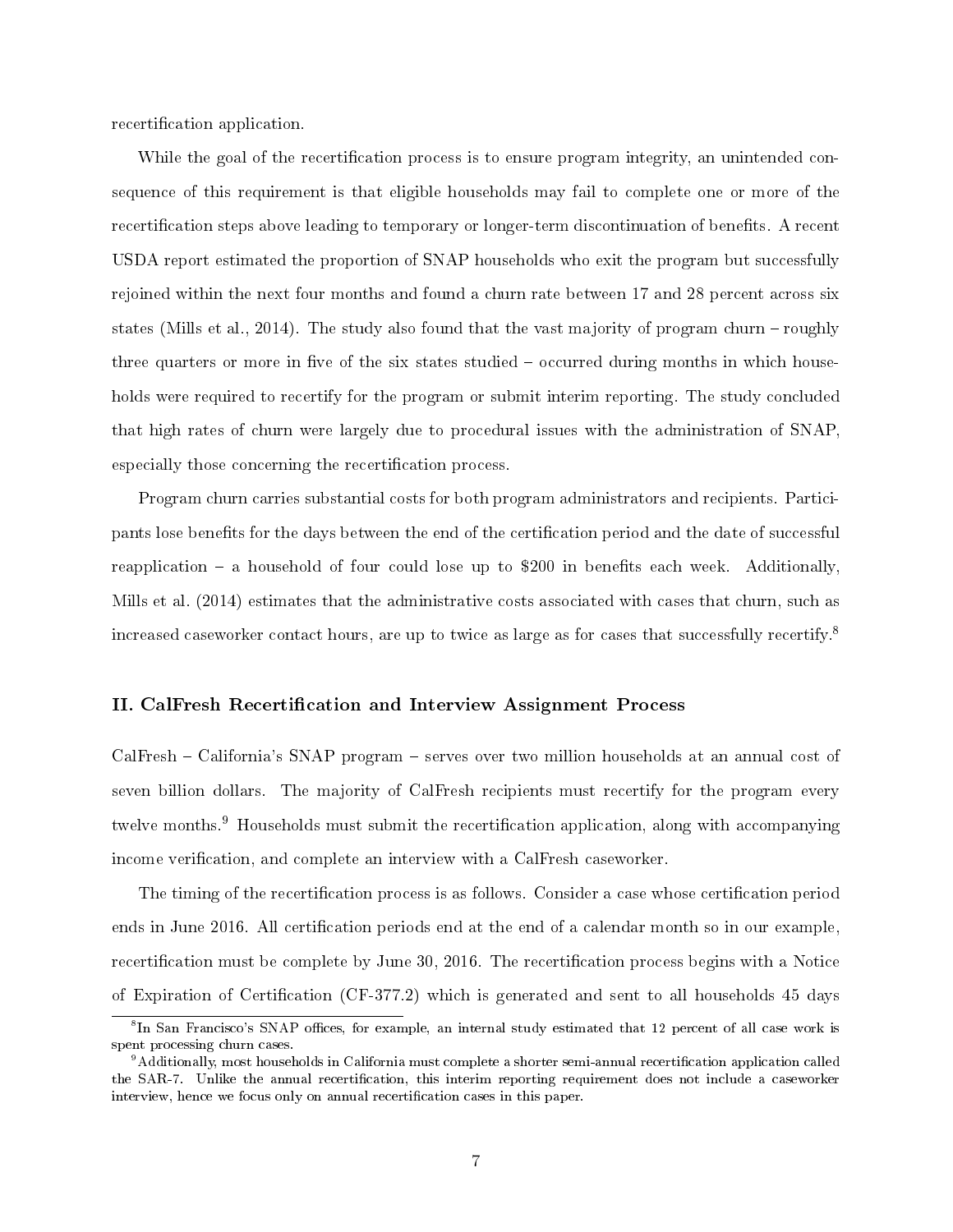before the end of the certification period (on May 15, 2016 in our example). This notice informs households that the end of their certification period is approaching, briefly details the recertification steps, and informs them that they will be receiving a detailed recertification packet and interview assignment in the mail.<sup>10</sup> Households that have opted in to receive text or email updates also receive a communication within the next few days informing them that their certification period is ending. Case workers then assign each case an initial interview date to take place within the first four weeks of June. Around the third week of May, case workers send out the Recertification, Reauthorization, and Renewal  $(RRR)$  packets.<sup>11</sup> These packets contain the recertification form (CF-37), an interview appointment letter (CF-29C), and several other unrelated forms (such as voter registration forms).<sup>12</sup> The appointment letter contains information on the initial interview date assignment, the time of day (either morning or afternoon), and whether the appointment is a phone or in-person interview.<sup>13</sup> The letter also provides information on how to reschedule the interview if the assigned time or date is inconvenient for the recipient. Recipients may reschedule their interview or complete an on-demand walk-in interview at the CalFresh offices at any time during the recertification month. If an interview is missed or not completed, households receive a notice of missed interview (CF-386) and a voicemail instructing them to contact a case worker to reschedule their interview before the end of their certification period.

In San Francisco, the county in which our study takes place, program administrators *randomly* assign a the initial interview date which is included in the appointment letter, staggering the interviews throughout the recertification month to smooth caseworker administrative burden. The interview assignment process is as follows. Caseworkers are given the full list of CalFresh cases whose certification period ends in the following month. These cases are then grouped by case language and

 $10$ See Appendix Figure 1-3 for an example of this form and other forms used in the CalFresh recertification process.

<sup>&</sup>lt;sup>11</sup>Almost three quarters of the packets in our sample were sent between the 17th and 23rd of the month prior to the end of the certification period. While there is no formal policy regarding the order in which these packets are sent out, discussions with CalFresh caseworkers suggested that packets for cases assigned to early interview dates were distributed earlier than those with later interview dates - indeed, our data reveals that cases assigned to interview dates in the first two weeks of the month were sent their packet an average of 2.5 days earlier than cases assigned to interviews in the third and fourth weeks (see Appendix Figure 4 for a distribution of sent dates for early versus late interview dates). While these differences are small, we include specifications that control for packet sent date.

 $^{12}$ Households must provide detailed information on the income and expenses for all household members, along with income verification, for the calendar month prior to the end of the certification period (May 2016 in our example). See http://www.cdss.ca.gov/cdssweb/entres/forms/English/CF37.pdf for a copy of the Recertification, Reauthorization, and Renewal form.

 $13C$ ases that provided a phone number on the initial CalFresh application or subsequent case updates are assigned phone interviews; all other cases are assigned an in-person interview at the local CalFresh office.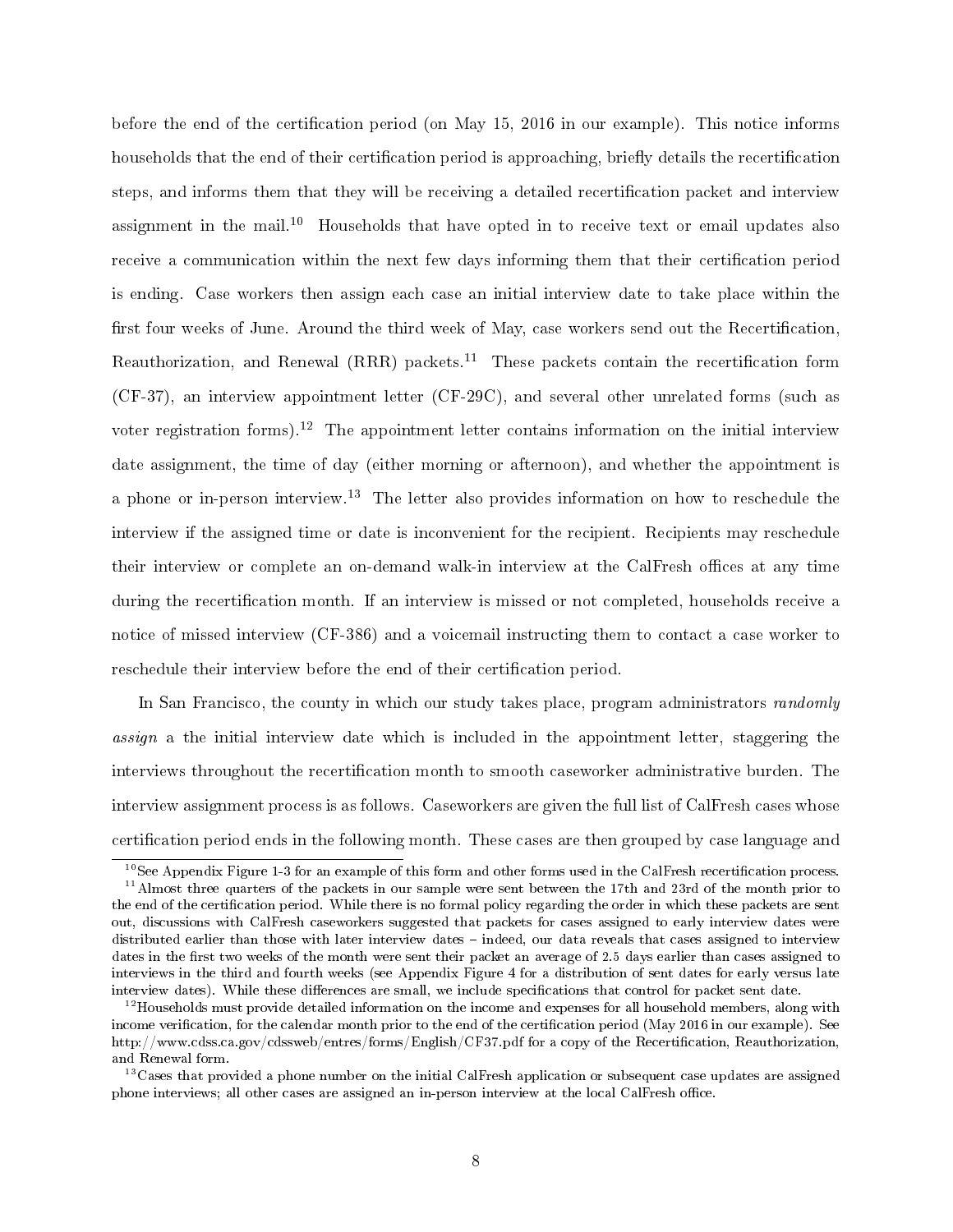

Figure 1: Distribution of initial interview day across the calendar month

appointment type (phone or in-person).<sup>14</sup> Cases are then sorted within group by Case ID number and, subsequently, caseworkers repeatedly append the list of available interview dates<sup>15</sup> to cases until all cases are assigned an initial interview date.<sup>16</sup>

Figure 1 presents a graph of the distribution of initial interview dates for the recertification cases in our study population (described in Section III). The distribution is approximately uniform across the first three weeks of the month with fewer interviews scheduled after the 23rd of the month. This is largely due to the fact that interviews were not scheduled after the 24th during the first few months of our study period, but also partly due to a larger number of holidays falling at the end of the calendar month.

Regardless of when a case's initial interview is scheduled, all households must complete the

 $14$ The San Francisco CalFresh office offers interviews in six languages: English, Spanish, Chinese (Cantonese and Mandarin), Vietnamese, Tagalog, and Russian. Unsupported languages are included in the "English" group.

 $^{15}$ The list of available interview dates excludes weekends, holidays, and the last two days of the calendar month with fewer interviews scheduled on the first day of the month to address increased call volumes associated with discontinuation of benets. In-person interviews do not meet on Fridays. Lastly, the list adjusts for non-major language (Vietnamese, Tagalog, and Russian) caseworker availability.

 $16$ In three months of our study period, the interview process deviated slightly from the process described above. Specifically, rather than repeatedly appending the list of dates to the list of sorted Case IDs (which yields no correlation between interview day and Case ID), from June to September of 2015, cases with low ID numbers were assigned early interview dates while cases cases with high ID numbers were assigned to the later dates. While Case ID is not a meaningful variable in and of itself, it is correlated with the date on which the case first joined the CalFresh program; therefore, our regressions control for a rank ordering of Case ID. The inclusion of this variable or, alternatively, the exclusion of these months does not substantively alter our results.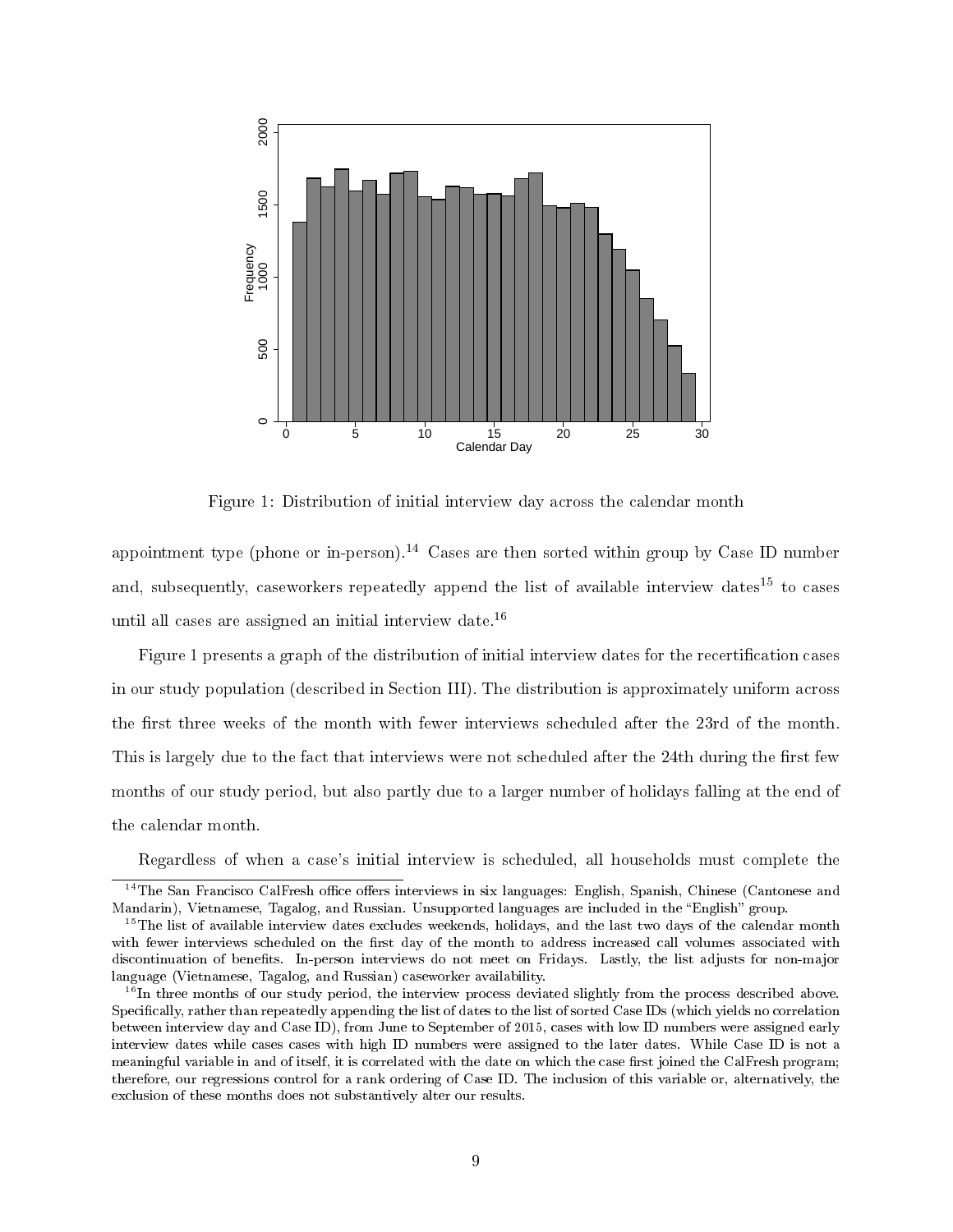recertification process by the last day of the calendar month of their certification period. While interviews can be rescheduled for any time within the recertification month, only 3 percent of households reschedule their interview prior to the randomly assigned interview date. Therefore, most households that are assigned an initial interview date at the beginning of the month have over four weeks post-interview to complete the process for example, to reschedule a missed interview, fix errors in the recertification application, or gather valid income verification  $-\omega$  while cases that are assigned an interview at the end of the month may only have a few days.

#### III. Data

Our sample population is comprised of the universe of CalFresh cases in San Francisco County scheduled for recertification between November 2014 and November  $2016$ .<sup>17</sup> The core sample of recertification packets includes 45,952 recertification events for 34,360 unique households. The data include the case's recertification month and the date the recertification packet was sent which are then are merged with data on whether or not recertification was successful or whether the case was discontinued from the program. We then combine our sample with data containing information on all interviews scheduled with the CalFresh office, including both interviews initially assigned by the CalFresh office as well as interviews that were rescheduled by the program participant. Importantly, the data set also includes the date on which the interview was scheduled, allowing us to determine the randomly assigned initial interview date. The data include the date and time of all scheduled interviews and whether the interview was successfully completed. We also obtain data on all walk-in appointments, as cases can complete an on-demand interview by visiting a CalFresh office. CalFresh administrators do not record submission of income verification documents nor do they systematically document submission of the recertification forms.

We exclude recertification cases that were inconsistent with administrative guidelines for scheduling interviews. For example, we exclude cases that were sent a recertification packet but were not assigned a caseworker interview,  $^{18}$  as well as cases in which the first interview was assigned in the

<sup>&</sup>lt;sup>17</sup>We focus on households that are current CalFresh recipients but that are not currently receiving CalWorks, California's TANF program. We make this data restriction since the recertication interview assignment process differs for those cases in order to better align the recertification process for the two programs.

 $^{18}$ The majority of these (roughly 1,800) cases occurred during the first six months of our sample period during a time when recertification interviews were waived for households in which all adults are elderly or disabled without income (http://www.cdss.ca.gov/lettersnotices/EntRes/getinfo/acl/2013/13-58.pdf).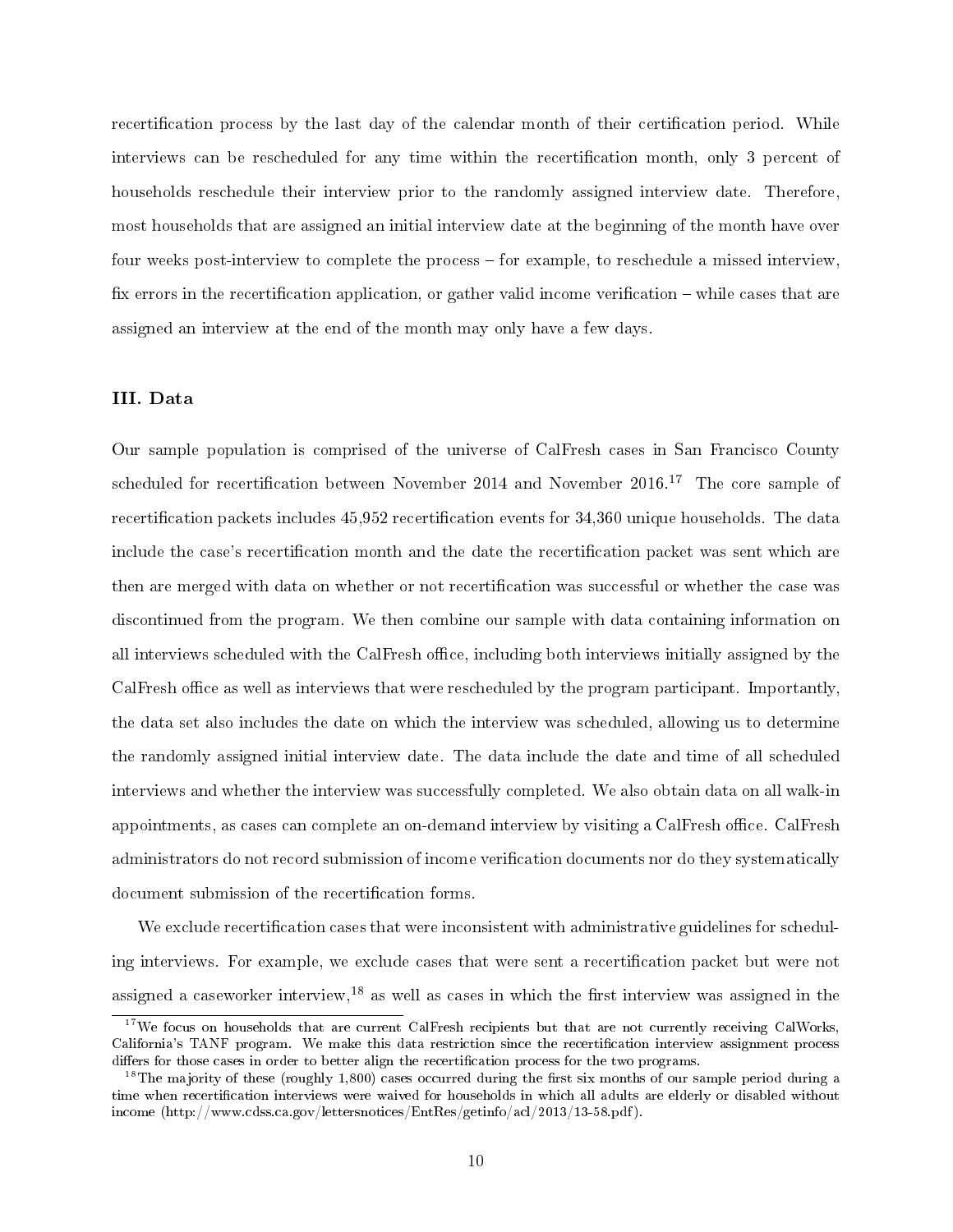recertification month or before the 13th of the month prior to the end of the recertification month.<sup>19</sup> We also drop cases that were not conducted in one of the three major case languages in San Francisco (English, Spanish, and Chinese), since the interview assignment process is constrained by sta availability for non-major languages. Finally, we exclude a small number of cases whose interviews were scheduled less than seven days after the recertification packets were sent. This leaves us with a final sample to  $41,082$  recertification cases across  $31,174$  unique households.

To examine the effect of initial interview date assignment on post-recertification outcomes, we merge our sample to data on all subsequent CalFresh applications through May 2017. This supplementary data allows us to follow all recertification cases in our sample for at least six months after the end of the recertication period. From this data, we are able to determine whether a household that failed recertification rejoined the program within the following months (i.e., churned), or if the recertification process ended in a longer-term discontinuance from the program.<sup>20</sup>

To estimate whether each case met the income requirements for recertification, we use administrative data from the Employment Development Department (EDD). This data set contains individual wage earnings information in each quarter provided by employers for all individuals associated with a CalFresh case.<sup>21</sup>

We obtain detailed demographic data on the case and the head of household. These data include information that is required as part of the initial CalFresh application process and is updated through prior recertifications or semi-annual reporting such as household size, number or children, and zip code. The data also contains information from administrative sources on each case's Cal-Fresh participation history including the number of days the household had been on SNAP, the initial enrollment date, and the current monthly benefit amount. The data also include optional information about the head of household including date of birth, gender, ethnicity, homelessness status, and citizenship status; however, since these questions are voluntary, we observe non-response

 $19$ Recertification interviews occur in the recertification month, but are typically scheduled around the 15th of the prior month. Deviations from this schedule suggest that the interview assignment may not have followed the typical random assignment process.

 $^{20}\text{We do not have data on Inter County Transfers (ICTs), i.e., cases that are discontinued in San Francisco, but}$ successfully reapply to CalFresh in a different county. However, calculations from the California Department of Social Services (CDSS) suggest that only 2 percent of cases that exit CalFresh in San Francisco in a recertification month appear on CalFresh in a different county the following month.

 $^{21}$ CalFresh caseworkers have access to this data source, but the data is provided with a lag and so EDD data is not used as part of the recertification intake process to assess eligibility.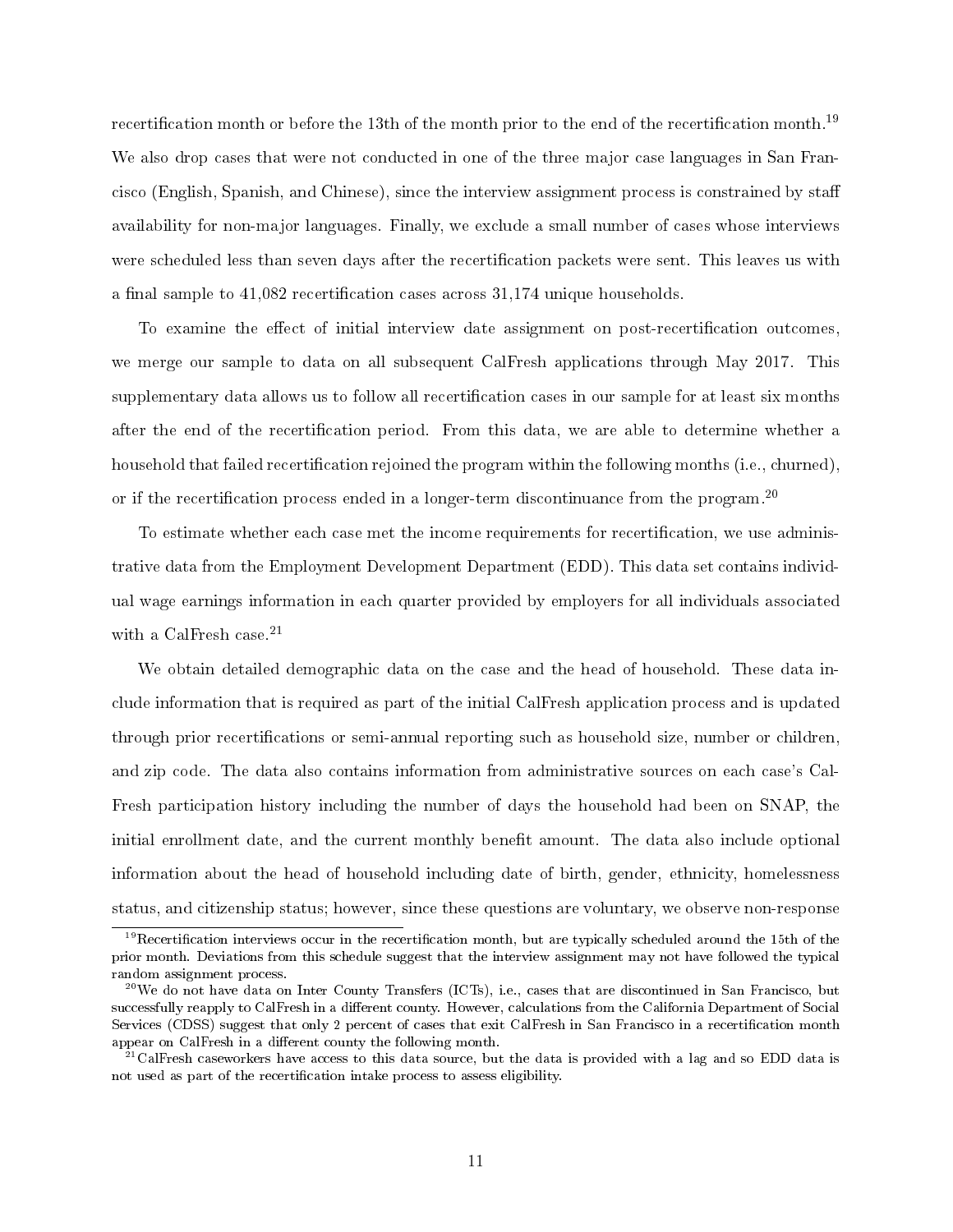of up to 10 percent for certain demographics (see Table 1 for exact numbers).<sup>22</sup>

Lastly, we collected data on receipt of text and email communications sent to households that opted in to this voluntary program. While these communications were used throughout our study period, San Francisco only began collecting individual-level data on texts and email for recertication cases due in October 2015 and after.

IV. Results

#### A. Descriptive Statistics

#### i. Demographics and Randomization Checks

Table 1 presents summary statistics of the demographics of our study population. Since our study focuses on the county of San Francisco  $-$  a large, urban city  $-$  a few characteristics of our population are worth comparing to the population of SNAP households nationwide. First, the average size of the households in our population is somewhat smaller than the average SNAP household  $-1.6$ people versus the national average of 2.0 people. Relatedly, just under one third of households in our sample had any children, while 43 percent of SNAP households have at least one child nationwide. San Francisco SNAP households are more racially diverse (with an especially high proportion of Asian heads of household), more likely to be headed by a non-US citizen, and more likely to receive the maximum SNAP benefit than SNAP households nationwide  $(FNS, FY2015)$ .

Columns 2 and 3 of Table 1 present means of the same demographic characteristics for cases with early initial interview dates (between the 1st and 13th of the month) versus late interview dates (between the 14th and 29th of the month), respectively. The average demographic makeup of households initially assigned to early versus later interview dates are quite similar. Column 4 presents results from a test for equality of means between these groups and shows that the differences for most characteristics are small and statistically insignificant, suggesting that interview date assignment was not correlated with observed case demographics. Two exceptions are citizenship and long-term CalFresh receipt - cases assigned to interview dates later in the month were slightly more likely to be US citizens and long-term CalFresh recipients than those assigned to earlier dates;

 $^{22}$ Additionally, unlike with the case characteristics, these head of household characteristics may not be up to date for cases that have received CalFresh for several years.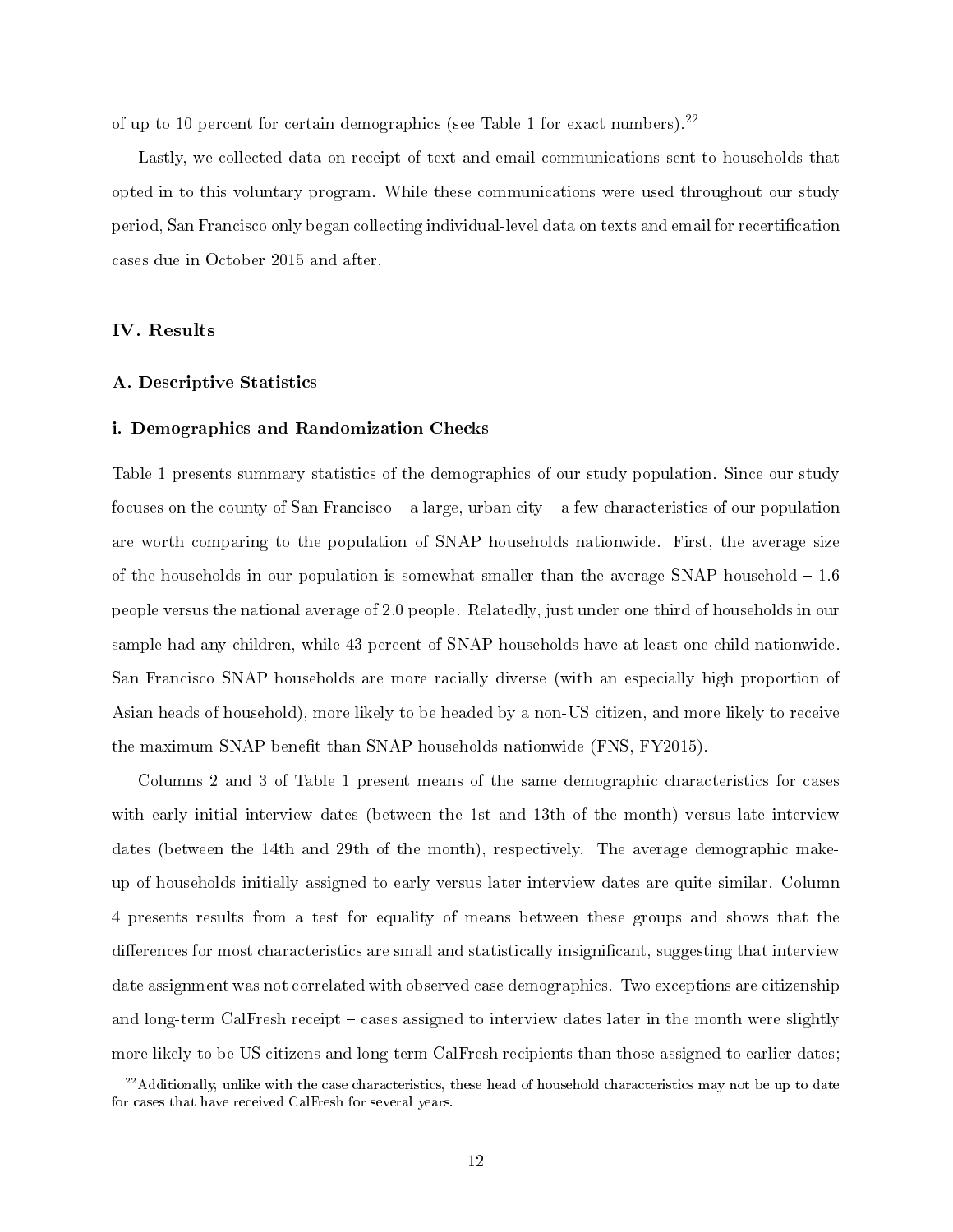|                                | Full Sample | Early Interview | Late Interview | $prob$ $\geq$ $F$ |
|--------------------------------|-------------|-----------------|----------------|-------------------|
|                                |             | (1st to 13th)   | (13th to 29th) |                   |
|                                | (1)         | (2)             | (3)            | (4)               |
| Case Characteristics           |             |                 |                |                   |
| Household Size                 | 1.55        | 1.55            | 1.56           | 0.887             |
| Any Children $(\%)$            | 32.1        | 32.2            | 32.0           | 0.647             |
| Non-English Speaking $(\%)$    | 30.7        | 30.9            | 30.5           | 0.344             |
| Max CalFresh Benefits $(\%)$   | 63.2        | 63.0            | 63.3           | 0.525             |
| CalFresh 5+ Years $(\%)$       | 25.0        | 24.4            | 25.5           | 0.007             |
| Head of Household Demographics |             |                 |                |                   |
| Female $(\%)$                  | 46.4        | 46.2            | 46.6           | 0.406             |
| Age                            | 42.2        | 42.2            | 42.2           | 0.509             |
| US Citizen $(\%)$              | 75.9        | 75.4            | 76.4           | 0.038             |
| Non-White $(\%)$               | 78.9        | 78.9            | 79.0           | 0.741             |
| Homeless $(\%)$                | 16.7        | 16.6            | 16.8           | 0.728             |
| $\mathbf N$                    | 41,082      | 21,650          | 19,432         |                   |

Table 1: Demographic Characteristics by Interview Assignment

Test for equality of means between cases with early versus late initial interview assignment.

Data on head of household characteristics is missing for a portion of our data.

Reported means exclude cases with missing data. The number of cases with missing data for each

demographic is listed in parentheses: female (798), age (3,929), citizenship (4,060), and ethnicity (3,241).

however, these differences disappear when controlling for the randomization characteristics (month, interview type, case language, and case ID order).

#### ii. Recertification Outcomes

Table 2 presents summary statistics on various outcomes related to the recertification process. We observe a very high rate of recertification failure – only 48 percent of cases successfully recertified. While this may suggest that half of the cases were no longer eligible for CalFresh, data on postrecertification outcomes suggests that this might not be the case for at least a portion of our cases. We find that over half of cases that fail recertification reapply for CalFresh within the next 90 days and that the vast majority of these reapplications (93 percent) are approved, yielding a 90-day churn rate of 46 percent. In other words, roughly one quarter of the cases in our sample failed recertification, but were deemed eligible for the program within the following months.

Nonetheless, it may be that CalFresh recipients experience high levels of income volatility, which could lead to high rates of recertification failure followed by subsequent successful reapplications shortly after exiting the program. However, Figure 2 provides some evidence against a story in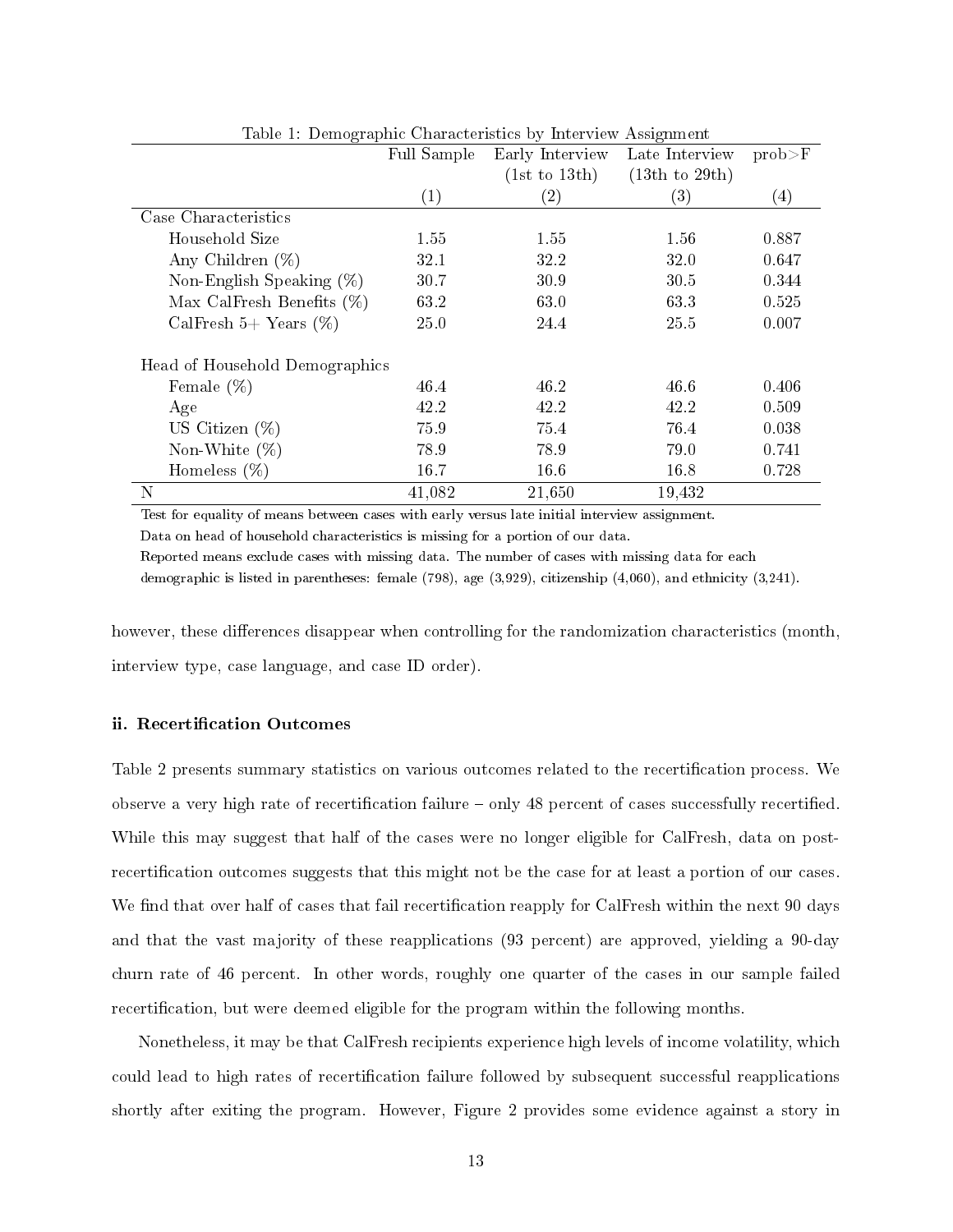|                                | Full Sample |
|--------------------------------|-------------|
| Recertified                    | 48.3        |
| Completed Caseworker Interview | 76.3        |
| Reapplied                      | 25.5        |
| Churned                        | 23.6        |
| Long-term Discontinued         | 28.2        |
| N                              | 41,082      |
| Households                     | 31,174      |
|                                |             |

Table 2: Summary Statistics of Recertification Outcomes

This table reports the percent of the sample population completing each outcome. "Reapplied" refers to cases that failed recertification, but reapplied for the program within the next 90 days.

"Churn" refers to cases that failed recertification, but successfully re-entered the program within the next 90 days.

"Long-term discontinuance" refers to cases that failed recertification

and did not reenter the program for the next 90 days.

which fluctuating eligibility is the main driver of the high observed churn rate. This figure shows that 78 percent of cases that churn within 90 days of recertification do so within the first month, many within the first week.

While it is possible that these cases were ineligible for CalFresh in their recertification month but became eligible again in the following weeks, a potentially more plausible story is that these cases failed recertification due to procedural issues such as by failing to complete a caseworker interview or to submit sufficient income verification by the recertification deadline. For example, the data suggests that only 76 percent of recertification cases successfully completed a caseworker interview. Section IV.C provides additional evidence that suggests that a substantial fraction of the 28 percent of cases that fail to recertify and remain off the program for 90 or more days ("long-term") discontinuances") may have maintained program eligibility, once again pointing to the potential that procedural issues may have impacted the recertication success of many of the cases in our sample.

#### B. Effect of Interview Assignment on Recertification

The statistics in Table 2 show that recertification success rates are very low, with one possible explanation being that elements of the administrative process of recertification may be difficult for participants to complete. This section looks at the effect of one of the components of the recertification process  $-$  the initially assigned interview date  $-$  to determine its effect on recertification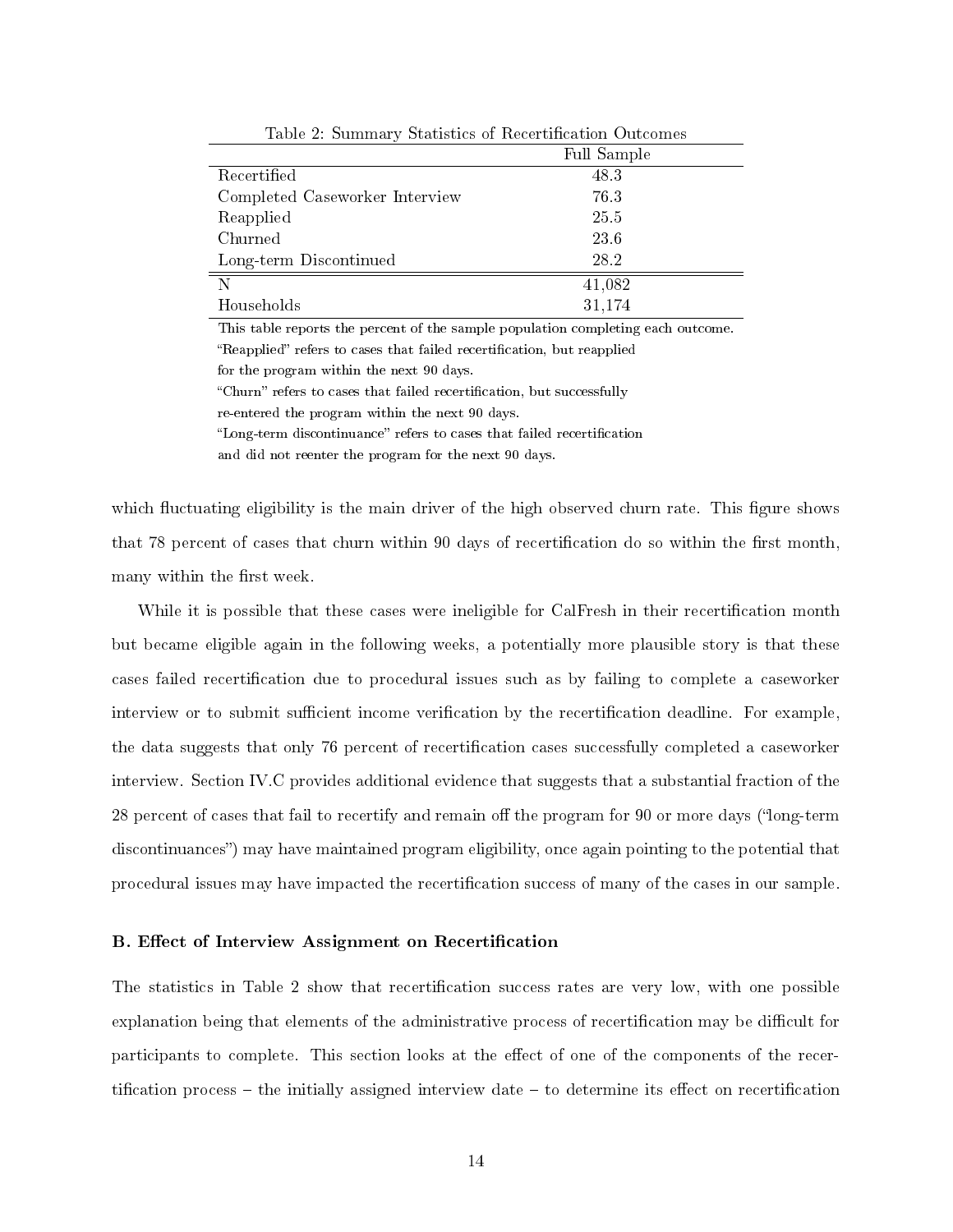

Figure 2: Number of Churn Cases by Days since Recertification Deadline

success.

Figure 1 plots the relationship between recertification success rate and initial interview day assignment. Cases assigned to an initial interview on the first or second of the month have a recertification rate of 51 percent, while cases assigned to interview dates on the last two possible assignment dates have only a 44 percent recertification rate. The figure suggests that this gap in recertification success is not solely driven by cases assigned to interviews at the very end of the month, but rather there is an approximately linear downward trend in the probability of recertifying.

We use the following econometric model to estimate the impact of initial interview day assignment on recertification:

$$
Y_{it} = \alpha + \gamma InterviewDay_{it} + \beta x_i + \theta z_i + \delta_t + \varepsilon_{it}
$$
\n<sup>(1)</sup>

where  $Y_{it}$  is an indicator for whether a case successfully recertified, InterviewDay<sub>it</sub> is the randomly assigned interview calendar day,  $x_i$  is a vector of case characteristics used in the randomization process,  $z_i$  is a vector of demographic characteristics, and  $\delta_t$  are recertification month fixed effects. $^{23}$ Table 3 presents the results of this specification. Column 1 reports the slope estimate for the

 $^{23}$ Case characteristics are case language, interview type (in-person versus phone), and a rank ordering of Case ID. Demographic controls include household-level characteristics such as household size, children, homeless status, number of years since initial CalFresh application, as well as head-of-household characteristics such as sex, age, race, and citizenship.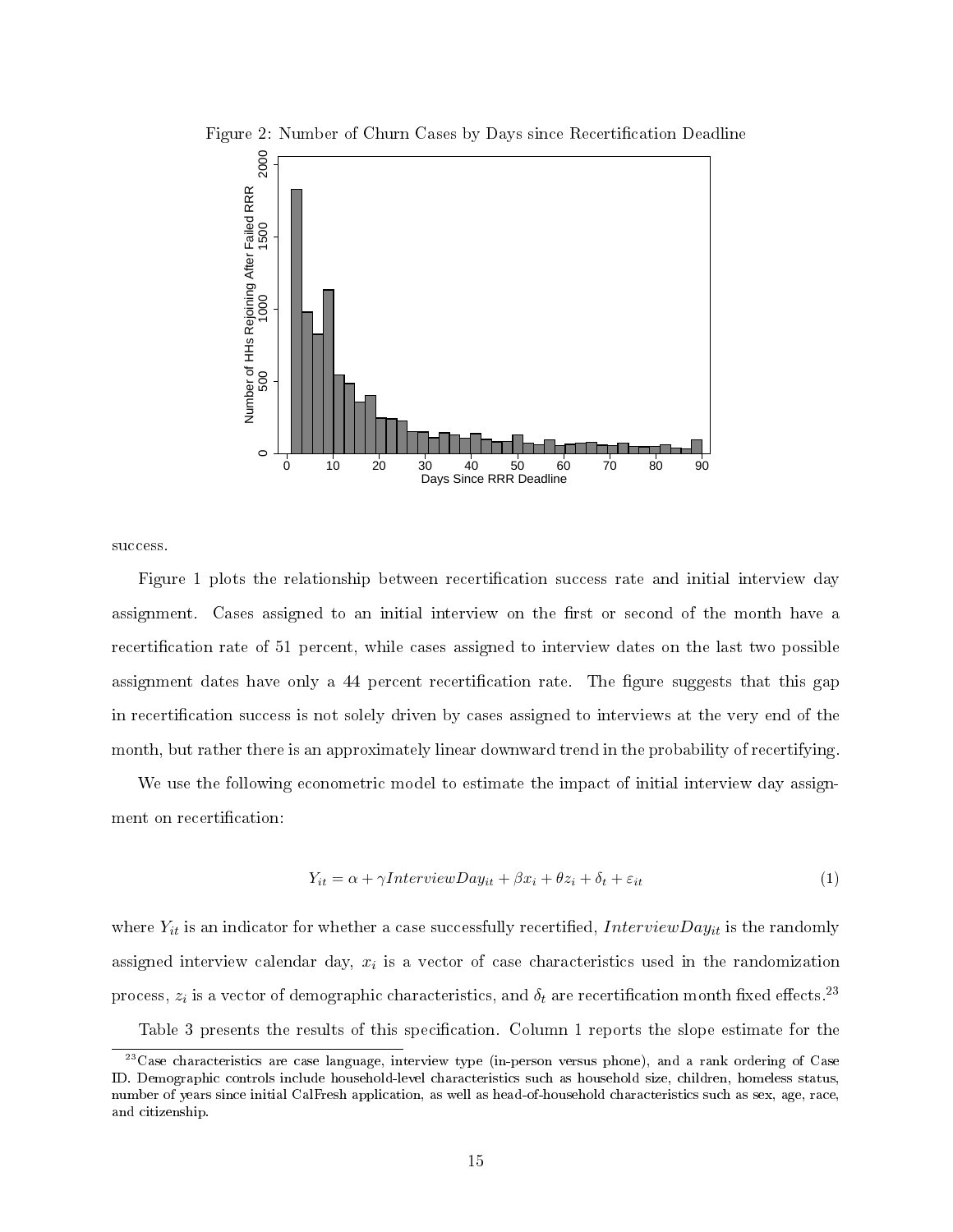

Figure 3: Recertification Success by Initial Interview Day

Note: The size of the circles indicate the relative number of observations per calendar day. The dashed line is a linear best fit from regressing an

indicator for recertification success on the assigned interview day.

| Table 3: Effect of Interview Date Assignment on Recertification Success |  |
|-------------------------------------------------------------------------|--|
|-------------------------------------------------------------------------|--|

|                  | $\left( 1\right)$ | (2)            | (3)         | $\left(4\right)$ | (5)                       | (6)         | $\left( 7\right)$ |
|------------------|-------------------|----------------|-------------|------------------|---------------------------|-------------|-------------------|
| Interview Day    | $-0.300***$       | $-0.352***$    | $-0.346***$ | $-0.321***$      | $-0.427***$               | $-0.282***$ |                   |
|                  | (0.033)           | (0.033)        | (0.032)     | (0.031)          | (0.115)                   | (0.036)     |                   |
| Interview Week 2 |                   |                |             |                  |                           |             | $-1.21**$         |
|                  |                   |                |             |                  |                           |             | (0.613)           |
| Interview Week 3 |                   |                |             |                  |                           |             | $-3.72***$        |
|                  |                   |                |             |                  |                           |             | (0.623)           |
| Interview Week 4 |                   |                |             |                  |                           |             | $-6.80***$        |
|                  |                   |                |             |                  |                           |             | (0.721)           |
| RRR Month FE     |                   | $\overline{X}$ | Χ           | X                | $\boldsymbol{\mathrm{X}}$ | X           | X                 |
| Case Controls    |                   |                | X           | X                | X                         | X           | X                 |
| Demographics     |                   |                |             | Χ                | $\boldsymbol{\mathrm{X}}$ | X           | X                 |
| Household FE     |                   |                |             |                  | $\boldsymbol{\mathrm{X}}$ |             |                   |
| Sent Date        |                   |                |             |                  |                           | X           |                   |
| Mean of DV       | 48.3              | 48.3           | 48.3        | 48.3             | 48.3                      | 48.3        | 48.3              |
| N                | 41,082            | 41,082         | 41,082      | 41,082           | 41,082                    | 41,082      | 40,745            |

Standard errors clustered at the household level in parentheses. \*\*\*  $p<0.01$ , \*\*  $p<0.05$ , \*  $p<0.1$ .

Outcome: indicator for successfully recertifying. Means and coefficients scaled by 100.

Case controls are case language, interview type (phone vs in-person) and case ID rank.

Demographic controls are household size, any children, homeless, and time since initial

SNAP application as well as household head's gender, age category, and ethnicity.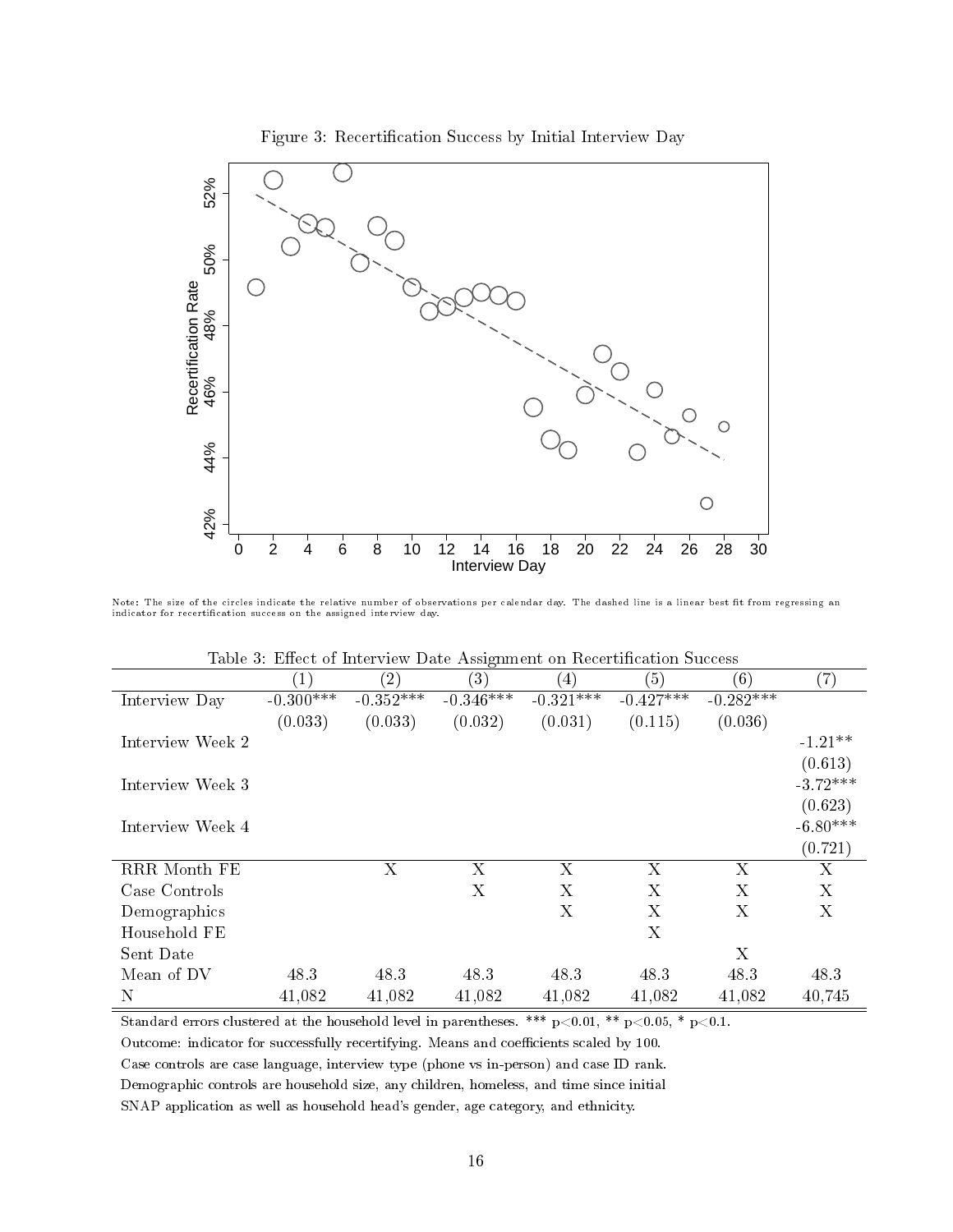bivariate regression shown in Figure 1. The point estimate implies that a one-day delay in the initially assigned interview reduces the likelihood of recertifying by 0.30 percentage points. Column 2 includes recertification month fixed effects and column 3 adds case characteristics used in the interview randomization process (e.g., case language); the inclusion of these controls increases our coefficient of interest to  $-0.35$  percentage points. Column  $4$  – our preferred specification – includes additional household demographic controls and finds that a one-day delay in the initially assigned interview reduces the likelihood of recertifying by 0.32 percentage points. This implies that a case that is assigned an initial interview on the 28th of the month is 9.0 percentage points less likely to recertify than a case assigned an interview on the first of the month  $-$  a 19 percent decline in recertification success of the mean.

We perform a few additional robustness checks on our specification. Almost 10,000 cases had multiple recertifications during our sample period. Since initial interview assignment is independent across years, we can identify the effect of interview assignment on recertification within case by including household fixed effects. Column 5 reports these results and shows that the inclusion of these fixed effects imply a slightly more pronounced relationship between initial interview day assignment and recertification success: each one-day delay in assigned interview leads to a 0.43 percentage point decrease in the likelihood of recertifying. While it is encouraging that our estimates are robust to the inclusion of these additional controls, it is important to note that to that appear twice in our data set, a case must have eventually successfully recertified. Therefore, these estimates should not necessarily be interpreted as the effect of interview assignment for the overall population.

As mentioned in Section II, we observe a correlation between interview assignment and the recertification packet sent date: cases with assigned interviews in the first half of the recertification month receive their recertification packets an average of 2.5 days earlier than those with interview dates assigned in the second half of the month. Column 6 controls for the day on which the recertification packet was sent to the household and shows only a small decrease in the effect of interview assignment relative to column 4.  $^{24}$ .

Lastly, to account for potential non-linearities in the effect of interview day on recertification success, column 7 presents results from the following specification:

 $^{24}$ Since the packet sent date was not separately randomly assigned from the interview date, we do not include it in our main specification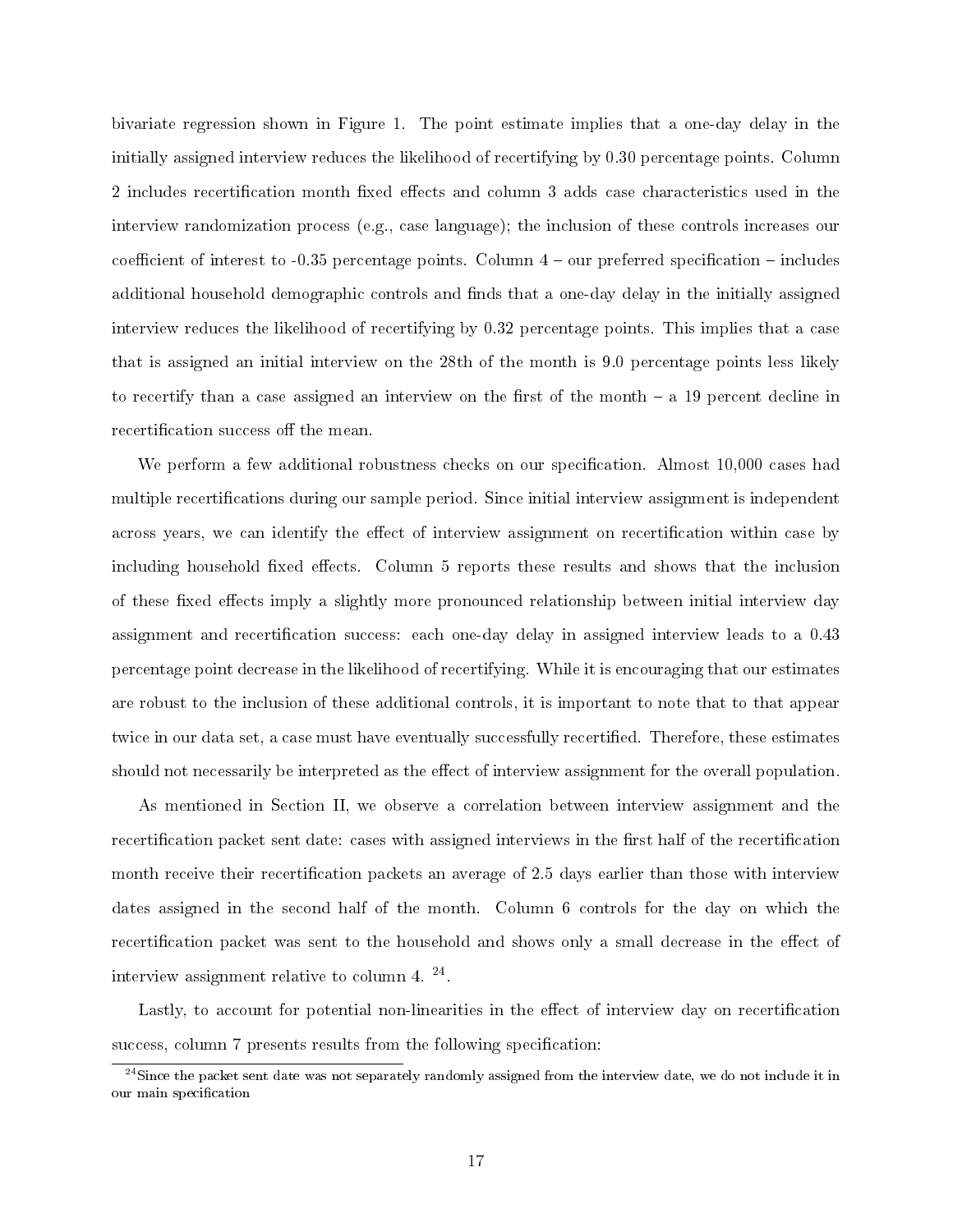$$
Y_{iwt} = \alpha + \sum_{w=2}^{4} \theta_w \text{InterviewWeek}_{iwt} + \beta x_i + \gamma z_i + \delta_t + \varepsilon_{iwt} \tag{2}
$$

where InterviewWeek<sub>iwt</sub> indicates that household i in recertification month t was assigned an initial interview in calendar week  $w$  where  $w\epsilon\{2,3,4\}$ .<sup>25</sup> The results confirm that the likelihood of recertifying monotonically decreases with interview date assignment. Cases with initial interviews in the second, third, and fourth weeks of the month are 1.2, 3.7, and 6.8 percentage points less likely to recertify relative to cases with initial interviews in the first week of the month. These estimates are not only statistically significantly different from the recertification rate of those with initial interviews in the first week, but they are also significantly different from each other.

#### C. Targeting Efficiency by Eligibility

The results in Table 3 shows that later interview date assignments lead to large decreases in the likelihood of recertification. However, our interpretation of these results for policy depends on whether those who fail to recertify due to later interview assignments are actually ineligible for benets. Put differently, is interview day assignment serving as an effective targeting mechanism or is it removing eligible households from the program? Kleven and Kopczuk (2011) suggest that when there is incomplete information about a participant's eligibility for a program, application complexity can serve as an important screening device to reduce false awards (type II errors) which may be justified even when this complexity contributes to incomplete take-up among eligible recipients (type I errors). While CalFresh caseworkers have access to payroll data from some large employers at the time of intake, this source is not verified upon receipt so cannot be used without verifying that income independently. Therefore, additional program "complexity"  $-$  defined in our scenario as later initial interview dates – could serve as an efficient screening mechanism.

In this section, we estimate the effect of the assigned interview date on recertification by our estimate of eligibility. This analysis is similar in spirit to Deshpande and Li (2017) who estimate the change in targeting efficiency associated with Social Security Administration office closures. They find that office closures, which increase the cost of disability program application, lead to fewer disability applications (10 percent), but an even larger decrease in enrollment (16 percent),

 $^{25}$ This specification excludes the 335 recertification cases that were assigned an initial interview date on the 29th. Including them in the fourth interview week does not qualitatively change our results.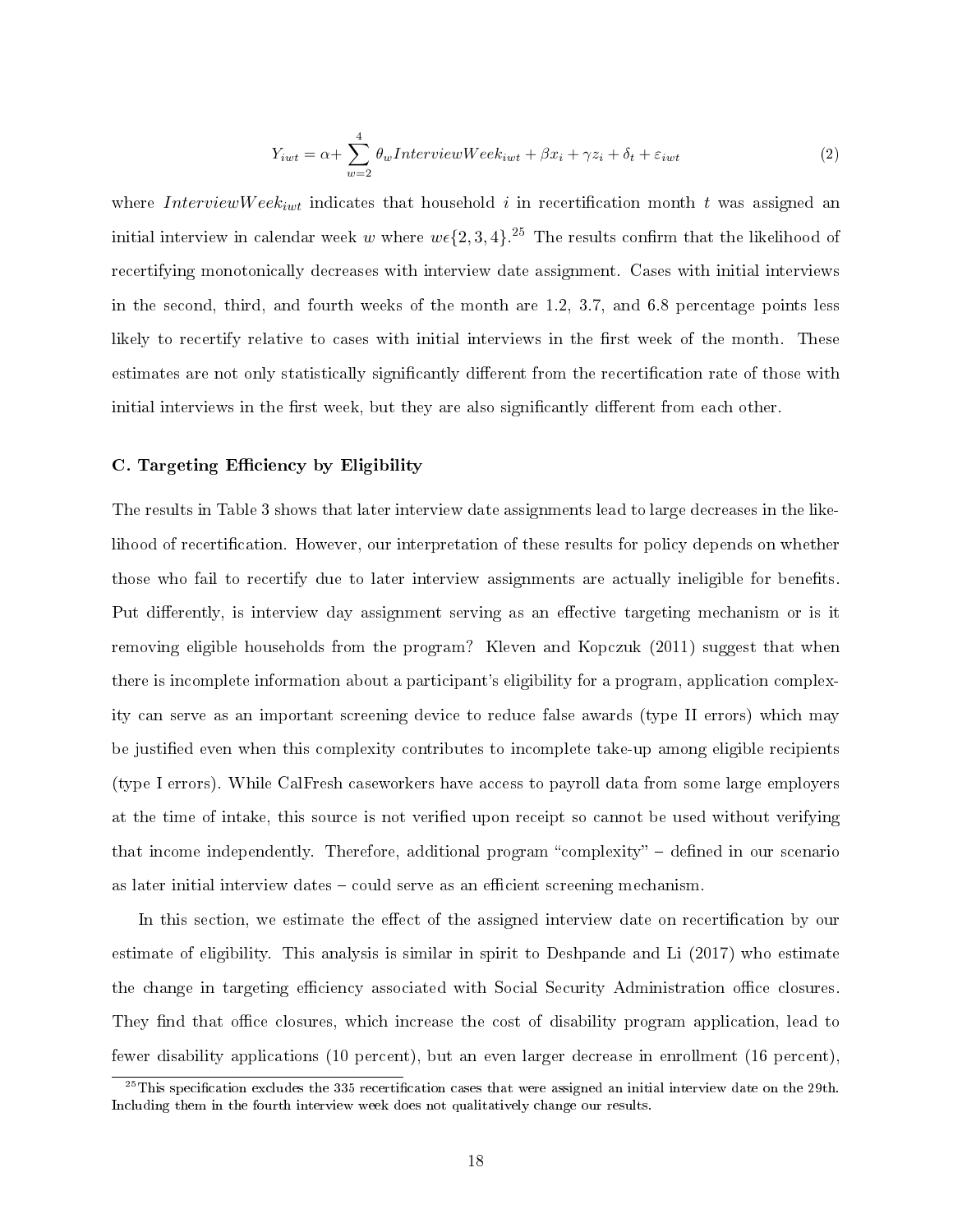suggesting that office closures disproportionately discourage applications from individuals who would have been accepted to the program had they applied. A key issue when estimating targeting efficiency in initial program applications is that researchers do not have data on the population of potential applicants, only those who actually apply. In contrast, in our setting, we know the entire population of potential recertifiers. Therefore, we can estimate eligibility of all cases that are up for recertification to determine the effect of assigned interview date on targeting efficiency.

To estimate eligibility of the cases in our sample, we use quarterly wage earnings data from the Employment Development Department (EDD). As mentioned in Section I, to qualify for CalFresh, all households must have gross income below 200 percent FPL in the month prior to the recertification month.<sup>26</sup> Table 4 shows that the vast majority of cases in our sample appear eligible for the CalFresh program. Specifically, column 1 shows that 94 percent of recertification cases have average monthly wage earnings below the CalFresh gross income limit in the recertification quarter. One main limitation of using this data to estimate eligibility is that it only includes wage income, but not other types of income, such as self-employment income.<sup>27</sup> Because of this data limitation, we calculate two more conservative measures of eligibility: the proportion of cases with wage earnings below 130 percent FPL and the proportion of cases with no wage earnings at all. We find that 87 percent of cases have earnings below 130 percent FPL and two thirds of the sample has no wage income at all. $^{28}$ 

Columns 2 through 4 repeat these estimates for cases that recertified, churned within 90 days, and were discontinued from the program for 90 days or more, respectively. We find very high eligibility rates among cases that recertied (98 percent). Eligibility estimates for cases that churned are slightly lower, but quite similar to those that recertified. However, what is most surprising are

 $^{26}\mathrm{The}$  CalFresh gross income limits as on October 1, 2016 are available here: http://www.cdss.ca.gov/foodstamps/res/pdf/PUB464Eng.pdf. While a portion of our sample is also subject to a net income test, this test does not apply to households with less than three members (85 percent of our sample). Additionally, due to the high rent in San Francisco, the net income test is less likely to be binding as a result of these earnings disregards.

 $27$ Data on current CalFresh recipients in San Francisco suggests that only 3 percent of cases report self-employment income.

 $^{28}$ Two other data issues are worth noting. First, our wage data is quarterly while the income verification period is monthly; therefore, we approximate monthly earnings by assuming constant income throughout the quarter of recertification. As a result, cases with large income fluctuations in the quarter of recertification will be miscategorized. However, at least for the 66 percent of cases with no wage earnings, these differences should not impact our estimates. Second, if a case's household composition has changed since their semi-annual recertification, we may overor underestimate eligibility, depending on if the case gained or lost a household member. As a conservative test, we recalculate our eligibility estimates assuming that all cases lost a household member. We find that this assumption has only a small effect on our eligibility estimates  $-92$  percent of cases appear eligible.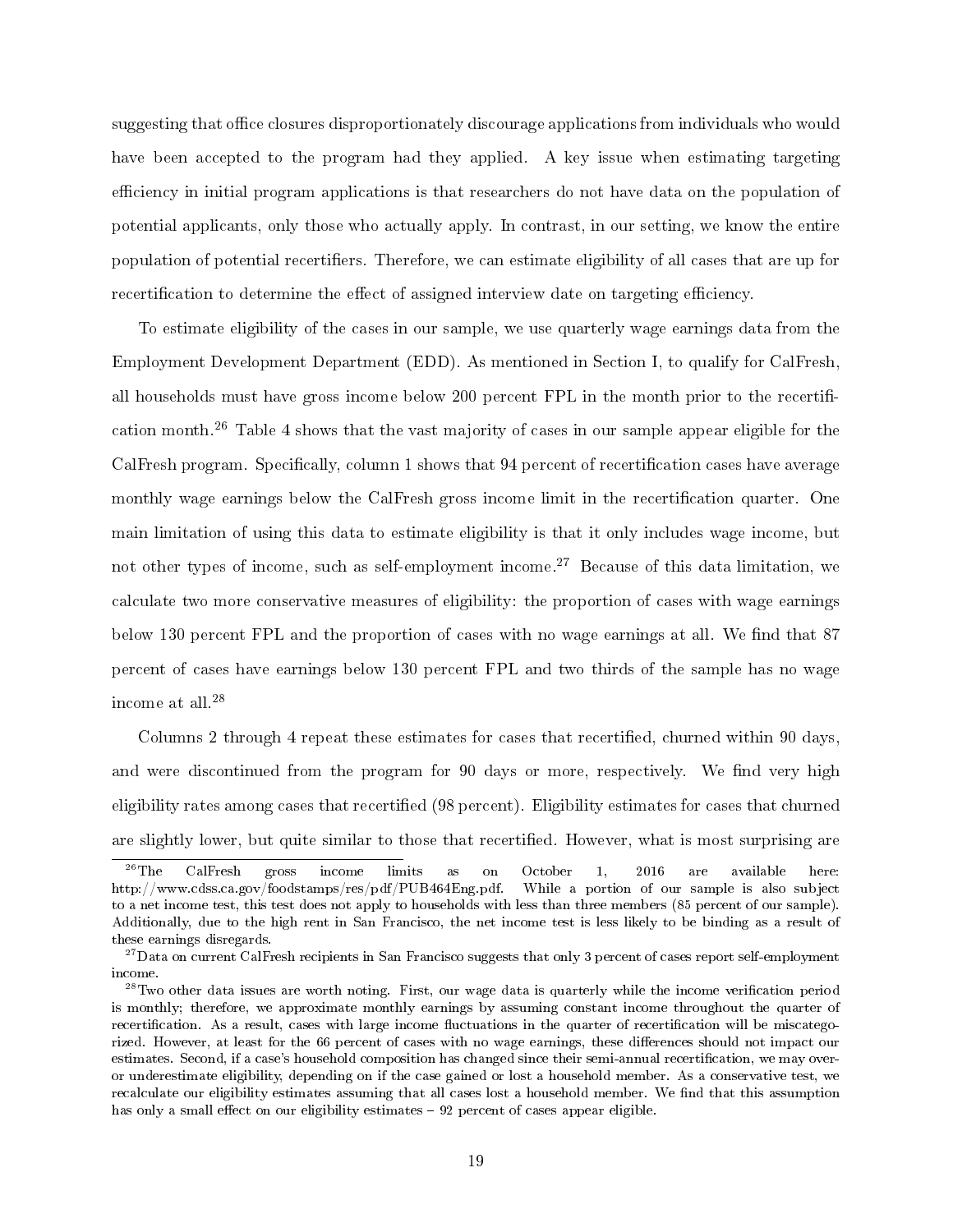|                             | Full Sample | Recertified Churned |                  | Long-term Discontinued |
|-----------------------------|-------------|---------------------|------------------|------------------------|
|                             |             |                     | $\left(3\right)$ | 4                      |
| Eligibility Estimates       |             |                     |                  |                        |
| Wage Earnings $< 200\%$ FPL | 94.0        | 97.5                | 96 3             | 86.0                   |
| Wage Earnings $< 130\%$ FPL | 86.9        | 92.1                | 90.0             | 75.2                   |
| No Wage Earnings            | 65.6        | 68.6                | 68.3             | 58.0                   |
|                             | 41,082      | 19,835              | 9.702            | 11,545                 |

Table 4: Eligibility Estimates by Recertification Outcome

Source: Employment Development Department quarterly wage earnings data.

CalFresh gross income limits require cases to have household income below 200% FPL.

Eligibility estimates include only wage earnings data.

the eligibility estimates for the long-term discontinued group. Of the 28 percent of cases that were discontinued and did not churn, 86 percent have average monthly wage earnings below the program's income limit in the recertification quarter and 58 percent have no wage earnings at all. Due to the high rates of eligibility among cases that did not recertify, the type I error rate (i.e., the likelihood that a case fails recertification in spite of being eligible) is quite high: 46.8 percent of cases that fail to recertify appear eligible. In contrast, the type II error rate (i.e., the likelihood that a case successfully recertifies in spite of being ineligible) is rather low: only 1.4 percent of cases appear ineligible but successfully recertify.<sup>29</sup>

Table 5 uses the econometric model in equation (1) and eligibility estimates from row 1 of Table 4 to estimate the effect of interview date assignment on type I and type II errors. As may be expected from the high eligibility rate, the effect of interview day assignment on the type I error rate is nearly the exact mirror of the effect on recertification success in Table 3: a one-day delay in initial interview assignment leads to a 0.34 percentage point increase in the likelihood of a type I error. However, column 2 shows that later interview dates also lead to a small but signicant reduction in type II errors: the likelihood that a case successfully recertifies in spite of appearing ineligible decreases by 0.02 percentage points per interview day delay. Taken together, while the increase in failed recertifications among cases that appear eligible is an order of magnitude larger than the reduction in successful recertifications among cases that appear ineligible, the results still present a trade-off between the two types of errors.

 $^{29}$ It is also important to point out differences in the verification of type I versus type II by CalFresh caseworkers. Specifically, caseworkers are not able to approve cases that appear eligible, but fail to submit income verification or complete an interview; however, they are able to investigate cases whose income verication documentation is at odds with earnings estimates of third-party reporting. Therefore, it is quite possible that we are overestimating the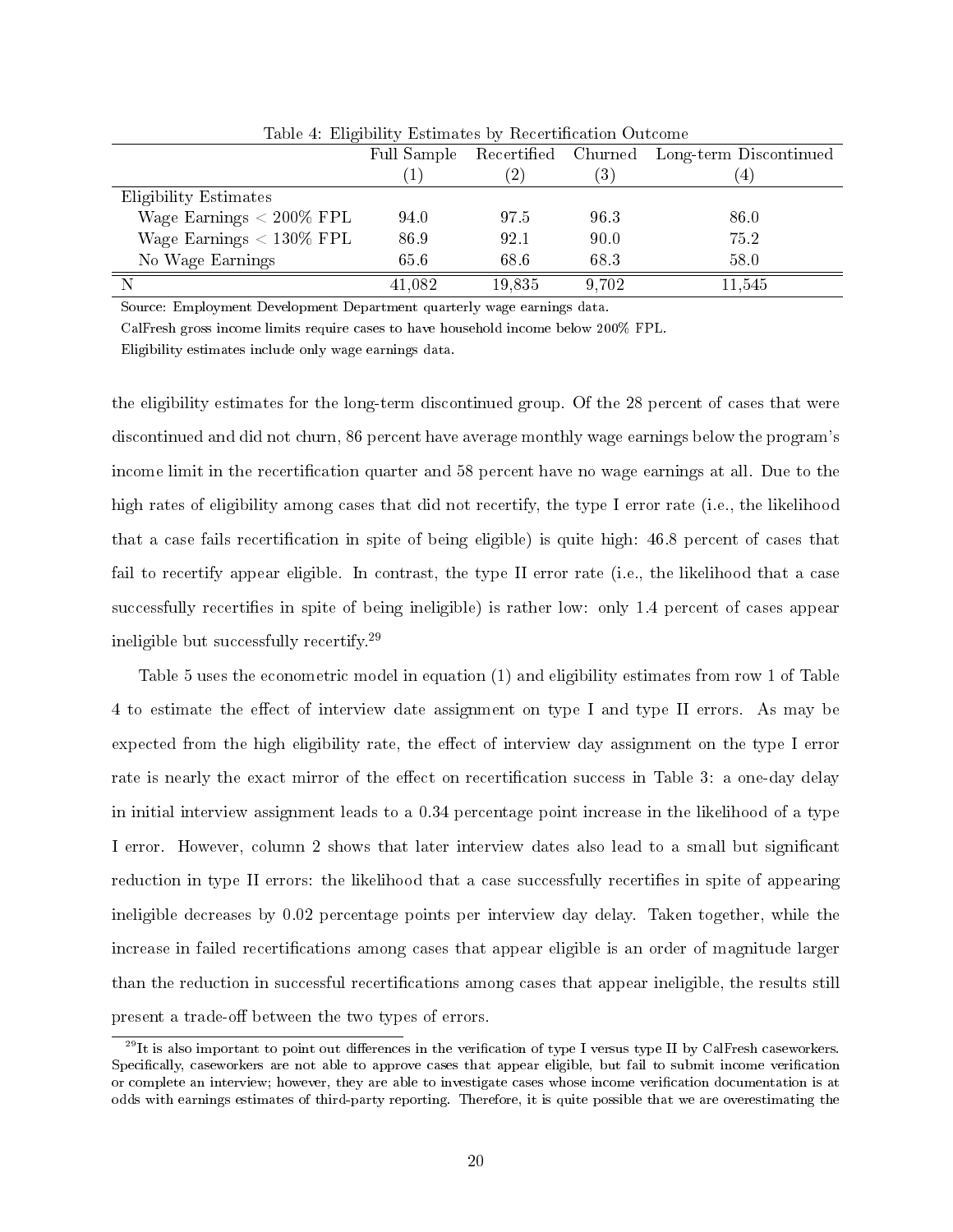| Table 5: Effect of Interview Date Assignment on Type I and Type II Errors |                            |                            |  |  |  |
|---------------------------------------------------------------------------|----------------------------|----------------------------|--|--|--|
|                                                                           | Eligible but Failed Recert | Ineligible but Recertified |  |  |  |
|                                                                           | (Type I Error)             | (Type II Error)            |  |  |  |
|                                                                           |                            | (2)                        |  |  |  |
| Interview Day                                                             | $0.342***$                 | $-0.018**$                 |  |  |  |
|                                                                           | (0.032)                    | (0.008)                    |  |  |  |
| Mean of DV                                                                | 46.8                       | 1.4                        |  |  |  |
| Observations                                                              | 41,082                     | 41,082                     |  |  |  |

Standard errors clustered at the household level in parentheses. \*\*\*  $p<0.01$ , \*\*  $p<0.05$ , \*  $p<0.1$ . Outcome: indicator for being income-eligible for CalFresh, but failing recertification (column 1); and income-ineligible, but successfully recertifying (column 2).

Means and coefficients scaled by 100.

Controls: case language, interview type, case ID rank, household size, any children,

homeless, and time since initial application, and household head's sex, age, and ethnicity.

#### D. Reapplications, Churn, and Long-term Discontinuance

The costs of recertification failure induced by interview date assignment depend on if and when the cases that failed recertication rejoin the program. This section uses data on applications to CalFresh in the months following recertification to determine the effect of interview date assignment on post-recertication outcomes. Table 6 presents the results from the model described in equation 1. Columns 1 through 3 present estimates of the effect of interview day assignment on reapplications, application approvals, and long-term discontinuances. Columns 4 through 6 present these same outcomes, but condition the outcome on our estimate of recertication eligibility from column 1 of Table 4.

Column 1 presents estimates of the impact of interview day assignment on the likelihood of reapplying within 90 days of the recertification deadline. These are cases that fail to recertify, but reapply for the program within a few months of being denied. The results show that for each one-day delay in the initial interview date, cases are 0.30 percentage points more likely to reapply for CalFresh within 90 days. Given that Table 3 shows that a one-day delay in initial interview assignment decreases the likelihood of recertifying by 0.32 percentage points, this suggests that the majority of households that fail recertification due to interview date assignment reapply shortly thereafter. Additionally, the majority of these reapplications were successful. Column 2 considers the effect of interview date assignment on whether a case churned. We find that the 90-day churn prevalence of type II errors.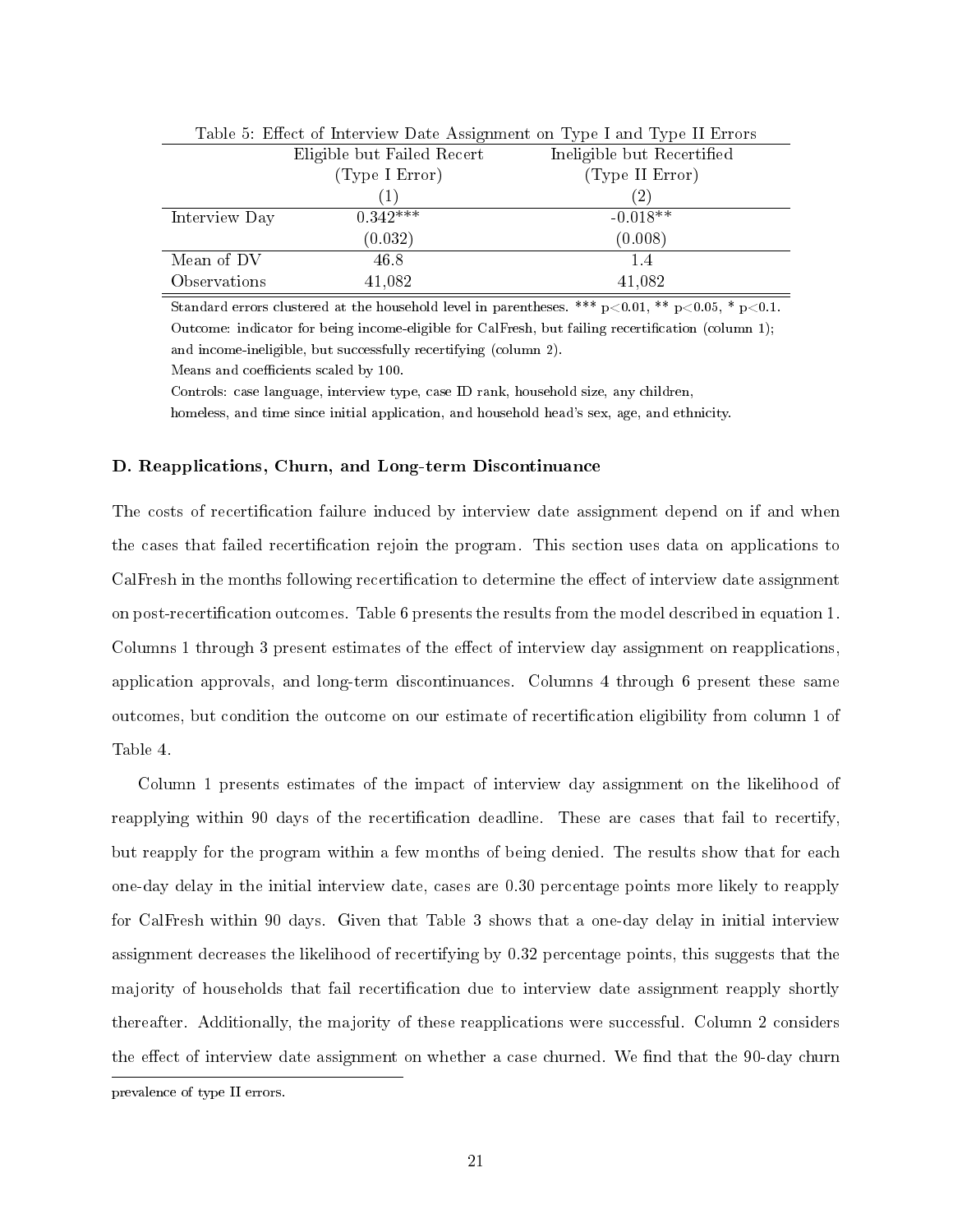|               | Full       |                   |                      |                   |            | Eligible Households  |
|---------------|------------|-------------------|----------------------|-------------------|------------|----------------------|
|               | Reapply    | Churn             | Discontinued $(90+)$ | Reapply           | Churn      | Discontinued $(90+)$ |
|               |            | $\left( 2\right)$ | (3)                  | $\left( 4\right)$ | (5)        | (6)                  |
| Interview Day | $0.303***$ | $0.299***$        | 0.024                | $0.300***$        | $0.294***$ | $0.047*$             |
|               | (0.029)    | (0.028)           | (0.029)              | (0.029)           | (0.028)    | (0.027)              |
| Mean of DV    | 25.5       | 23.6              | 28.1                 | 24 3              | 22.7       | 24.1                 |
| Observations  | 41,082     | 41,082            | 41,082               | 41,082            | 41,082     | 41,082               |

Table 6: Effect of Interview Assignment on Reapplications, Churn, and Long-term Discontinuances.

Standard errors clustered at the household level in parentheses. \*\*\*  $p<0.01$ , \*\*  $p<0.05$ , \*  $p<0.1$ .

Outcome: indicator for failing recertification and reapplying (columns 1), failing recertification

and churning (columns 2), or failing recertification and not rejoining the program (columns 3)

within the 90 days after the recertification deadline.

Columns 4-6 replicate the outcomes in columns 1-3, but condition on having wage earnings below 200% FPL. Means and coefficients scaled by 100.

Controls: case language, interview type, case ID rank, household size, any children,

homeless, and time since initial application, and household head's sex, age, and ethnicity.

rate also increases by 0.30 percentage points per interview day delay. In other words, cases assigned an initial interview day on the 28th are 8.4 percentage points more likely to churn than a case with an interview day on the first of the month  $-$  a 35 percent increase. Columns 4 and 5 repeat these analyses but condition the outcome of interest on whether a case appeared eligible for recertication and show that the results are unchanged.

While the results above show that the CalFresh program experiences a very high reapplication rate in the months after recertification, just over half of cases that failed recertification do not reapply for the program within the next 90 days. More importantly, Table 4 shows that the majority of these cases appear to have maintained eligibility for the program. Eligible cases that fail recertication and do not reapply – either due to confusion about their own eligibility or due to the costs associated with the reapplication process  $-$  may miss out on substantial benefits (roughly two thirds of our sample receives the maximum monthly benefit of \$194 per person). Column 3 considers the effect of interview date assignment on long-term discontinuances from the program. We find that interview date assignment had a small but insignificant effect on long-term discontinuances. However, when we condition on eligibility in column  $6$ , we find slightly larger and statistically significant effects: each interview day delay leads to a 0.05 percentage point increase in the likelihood of being discontinued from the program for 90 days or more in spite of appearing eligible at recertification. This suggests that cases that appear to be recertification-eligible that are assigned to an initial interview date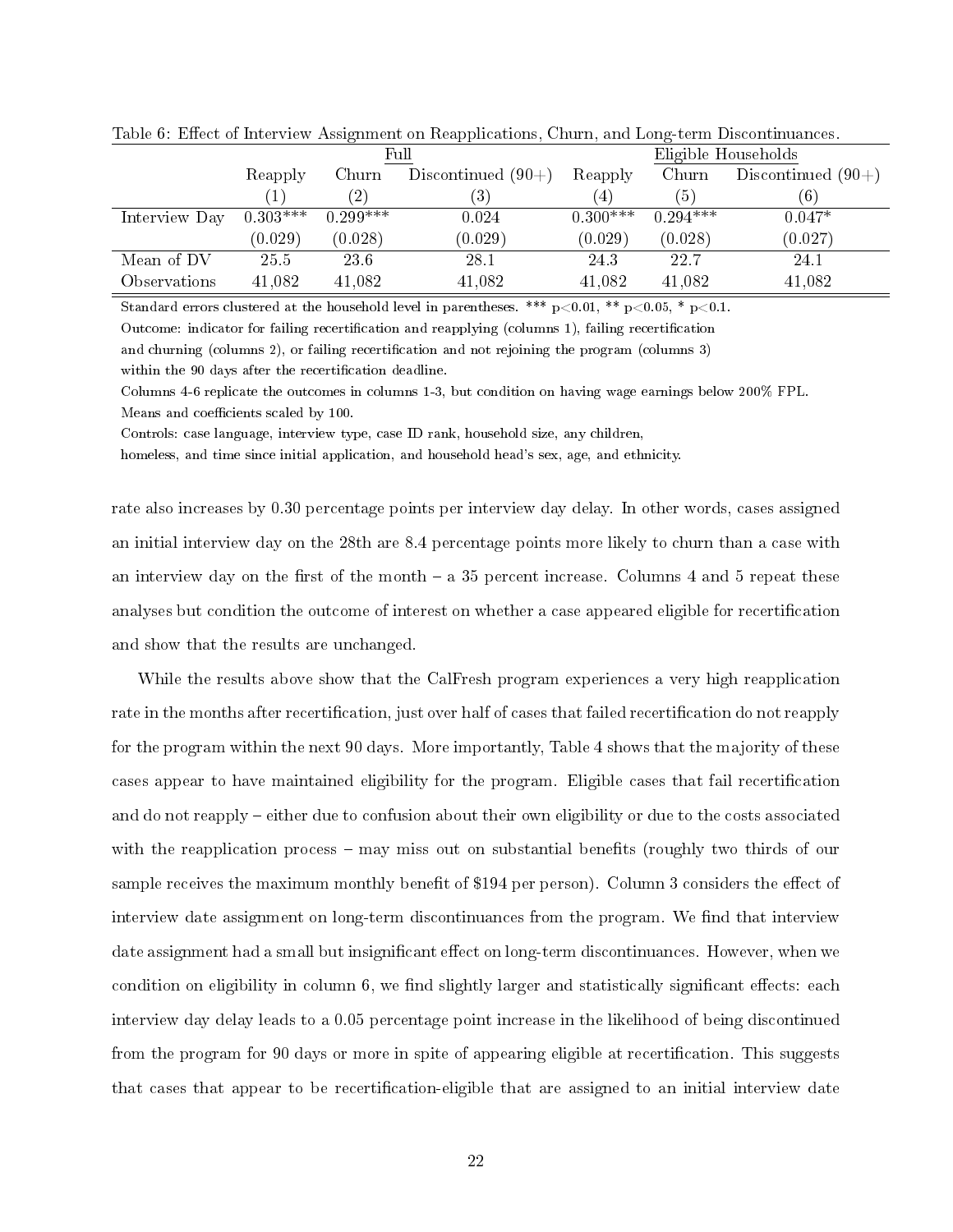on the first of the month are 1.3 percentage points less likely than a similar case assigned to an interview on the 28th to fail recertification and remain off the program for at least three months  $$ a 5.5 percent decrease.

#### E. Targeting Efficiency by Case Characteristics

Section IV.C suggests that assignment to later interview dates worsens targeting efficiency based on eligibility: the rate of recertification failure among eligible cases increases with assigned interview day delay with only a small corresponding decrease in the rate of recertification success among ineligible cases. A second and related question is whether earlier interview date assignments improve or exacerbate targeting efficiency based on other demographic characteristics associated with higher marginal utility from recertification. In this section, we estimate the effect of the assigned interview date on recertification, churn, and long-term discontinuances by case characteristics that are likely to be associated with need.

Nichols and Zeckhauser (1982) present a model in which hassles associated with program application (or in our case, recertification) can improve program targeting by screening out high-ability individuals or those with lower marginal utility from program benefits (who may be either eligible or ineligible) since these individuals have a higher opportunity cost of time. Alatas et al. (2016) finds empirical support for this theory: in-person application for a conditional cash transfer program in Indonesia led to better targeting efficiency relative to automatic enrollment. Closely related to our context, Finkelstein and Notowidigdo (2018) find that information about application assistance for  $SNAP$  increased take-up, but reduced targeting efficiency – enrollees receiving application assistance were more likely to receive lower monthly benefits and were in better health than those in the control group. In contrast, (Deshpande and Li, 2017) present an alternative version of the model Nichols and Zeckhauser (1982) in which application costs are negatively correlated with ability. They show that if application costs are related to cognitive costs, rather than time costs, then the results reverse and application costs worsen targeting efficiency. They also find empirical evidence to support this alternative model in the context of application for disability insurance: program office closures lead to disproportionately large decreases in applications from low-education applicants and those with moderately severe conditions. These findings are consistent with literature from behavioral economics which suggests that poverty or other forms of scarcity increase cognitive load leading to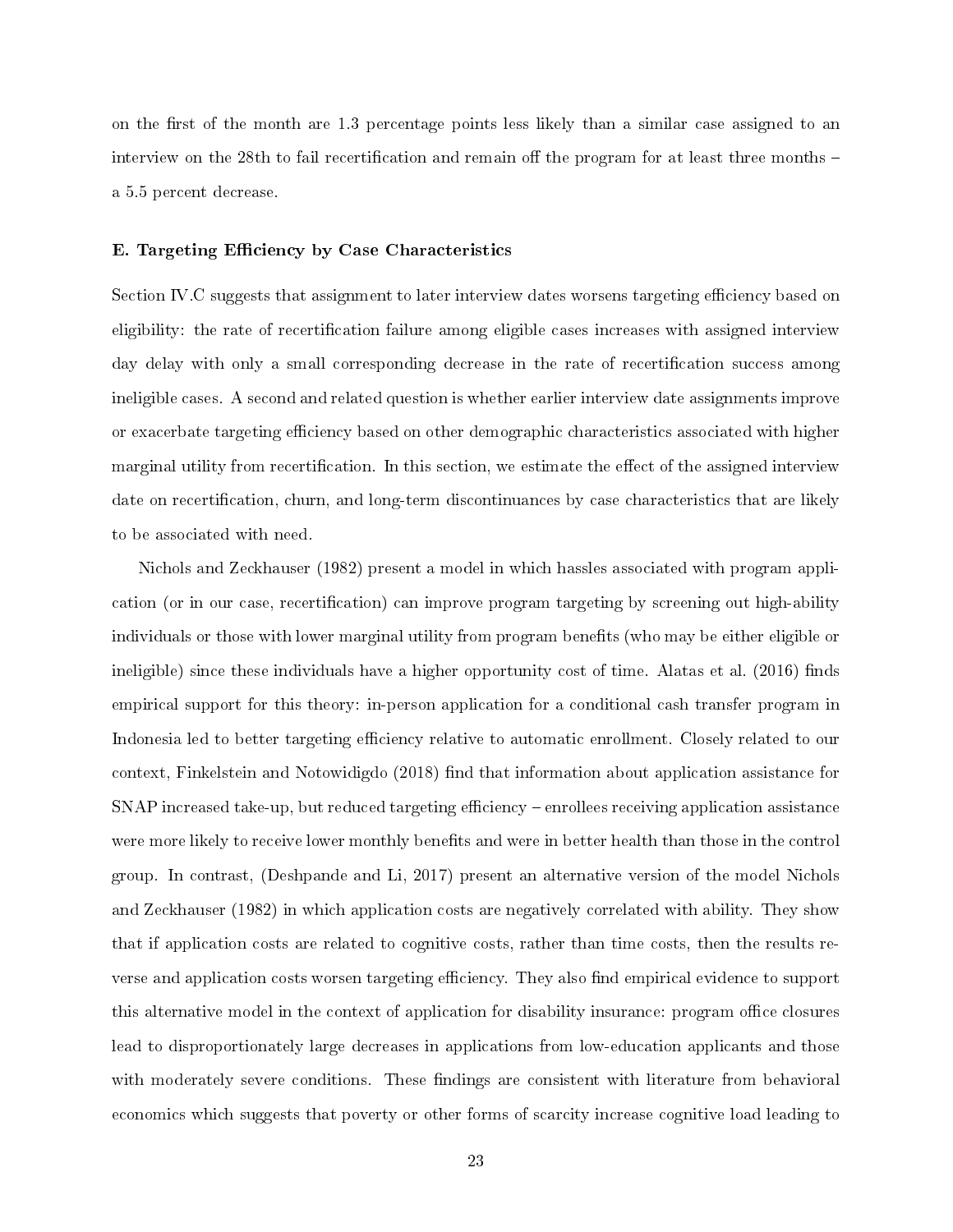difficulties making financial decisions (Bertrand, Mullainathan and Shafir, 2004; Mullainathan and Shafir, 2013).

We estimate targeting properties associated with interview date assignment by interacting InterviewDay from equation (1) with case characteristics plausibly associated with need. Specifically, our model takes the following form:

$$
Y_{it} = \alpha + \gamma InterviewDay_{it} * CaseCharacteristic_{it} + \eta InterviewDay_{it}
$$

$$
+ \mu CaseCharacteristic_{it} + \beta x_i + \theta z_i + \delta_t + \varepsilon_{it}
$$
(3)

where  $Y_{it}$  is one of our three main outcomes of interest (indicators for successful recertification, 90-day churn, or eligible but long-term discontinued), InterviewDay<sub>it</sub> is the randomly assigned interview calendar day,  $Case Characteristic_{it}$  is a characteristic of the recertification case associated with targeting efficiency (including presence of children, long-term SNAP receipt, language, and benefit amount),<sup>30</sup>  $x_i$  is a vector of case characteristics used in the randomization process,  $z_i$  is a vector of additional demographic characteristics, and  $\delta_t$  are recertification month fixed effects.

Table 7 presents the results of this analysis separately by case characteristic subgroup for each of the three outcomes of interest in panels A through C. Results in column 1, panel A show that the effects of interview date assignment on recertification success are almost twice as large for households with children versus those without children. Specifically, for each one-day delay in interview day assignment, households with children are 0.46 percentage points less likely to recertify, while households without children are only 0.26 percentage points less likely to recertify. Panels B and C show that, for cases with children and without, the majority of the cases that failed recertication due to later interview assignments resulted in churn, rather than long-term discontinuance from the program. We find similar effects for cases that have been on CalFresh for more than 5 years – the effect of later interview assignments on recertification success for long-term CalFresh recipients is roughly 50 percent larger than for cases that have received CalFresh for fewer than 5 years. The direction of the point estimates suggest that interview assignment has a larger impact on cases that

<sup>&</sup>lt;sup>30</sup>We focus on these characteristics since they are provided through administrative records or are required components of the application and the semi-annual recertication process; in contrast, characteristics of the head of household are provided voluntarily leading to un-updated and frequently incomplete data. These characteristics are estimated based on information provided to the CalFresh offices as of the last reporting period (most likely at the semi-annual reporting period six months prior to the recertification month).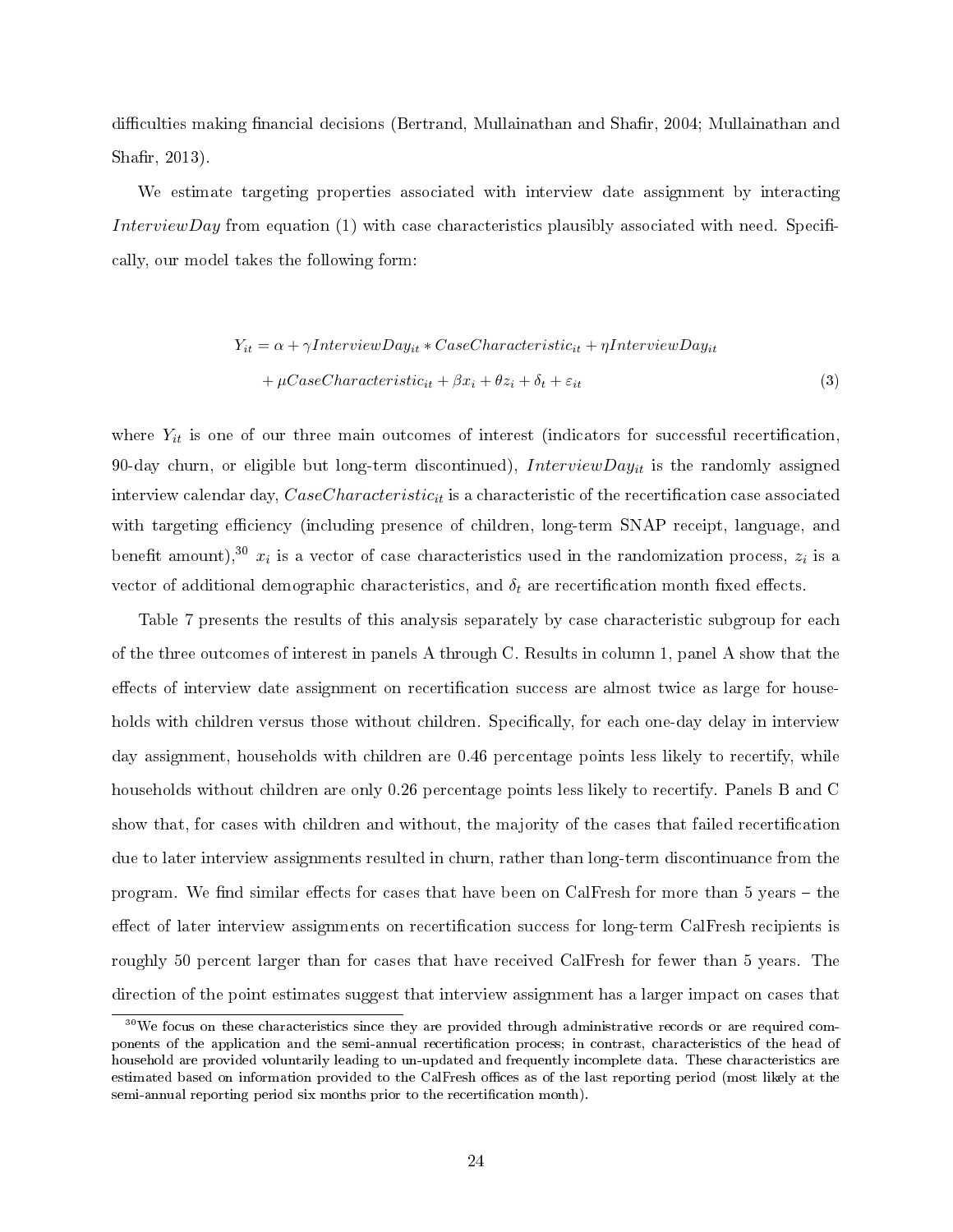| Subgroup:                             |                                  | Any Children Long-term SNAP | $\operatorname{ESL}$ | Max Benefit |  |  |  |
|---------------------------------------|----------------------------------|-----------------------------|----------------------|-------------|--|--|--|
|                                       | (1)                              | (2)                         | (3)                  | (4)         |  |  |  |
|                                       | Panel A: Outcome $=$ Recertified |                             |                      |             |  |  |  |
| Interview Day                         | $-0.255***$                      | $-0.283***$                 | $-0.301***$          | $-0.356***$ |  |  |  |
|                                       | (0.037)                          | (0.036)                     | (0.037)              | (0.050)     |  |  |  |
| DayXSubgroup                          | $-0.206***$                      | $-0.146**$                  | $-0.067$             | 0.055       |  |  |  |
|                                       | (0.065)                          | (0.068)                     | (0.065)              | (0.062)     |  |  |  |
| Panel B: Outcome = Churned 90 Days    |                                  |                             |                      |             |  |  |  |
| Interview Day                         | $0.230***$                       | $0.264***$                  | $0.255***$           | $0.359***$  |  |  |  |
|                                       | (0.034)                          | (0.033)                     | (0.035)              | (0.043)     |  |  |  |
| DayXSubgroup                          | $0.212***$                       | $0.128**$                   | $0.141**$            | $-0.098*$   |  |  |  |
|                                       | (0.058)                          | (0.061)                     | (0.056)              | (0.055)     |  |  |  |
| Panel C: Outcome = Discontinued $90+$ |                                  |                             |                      |             |  |  |  |
| Interview Day                         | 0.024                            | 0.019                       | 0.045                | $-0.002$    |  |  |  |
|                                       | (0.036)                          | (0.035)                     | (0.036)              | (0.044)     |  |  |  |
| DayXSubgroup                          | $-0.006$                         | 0.018                       | $-0.074$             | 0.043       |  |  |  |
|                                       | (0.056)                          | (0.057)                     | (0.055)              | (0.056)     |  |  |  |
| N                                     | 41,082                           | 41,082                      | 41,082               | 41,082      |  |  |  |
| Number HHs                            | 31,174                           | 31,174                      | 31,174               | 31,174      |  |  |  |

Table 7: Effect of Interview Assignment on Recertification Outcomes by Subgroup

Standard errors clustered at the household level in parentheses. \*\*\*  $p<0.01$ , \*\*  $p<0.05$ , \*  $p<0.1$ . Outcome: indicator successfully recertifying (Panel A), churning within 90 days (Panel B) or failing recertification and not rejoining the program for at least 90 days (Panel C). Subgroups: indicator for any children (column 1), received CalFresh for  $5+$  years (column 2), case language is not English (column 3), case received the maximum benefit amount (column 4). Controls: case language, interview type, case ID rank, household size, any children, homeless, and time since initial application, and household head's sex, age, and ethnicity. Means and coefficients scaled by 100.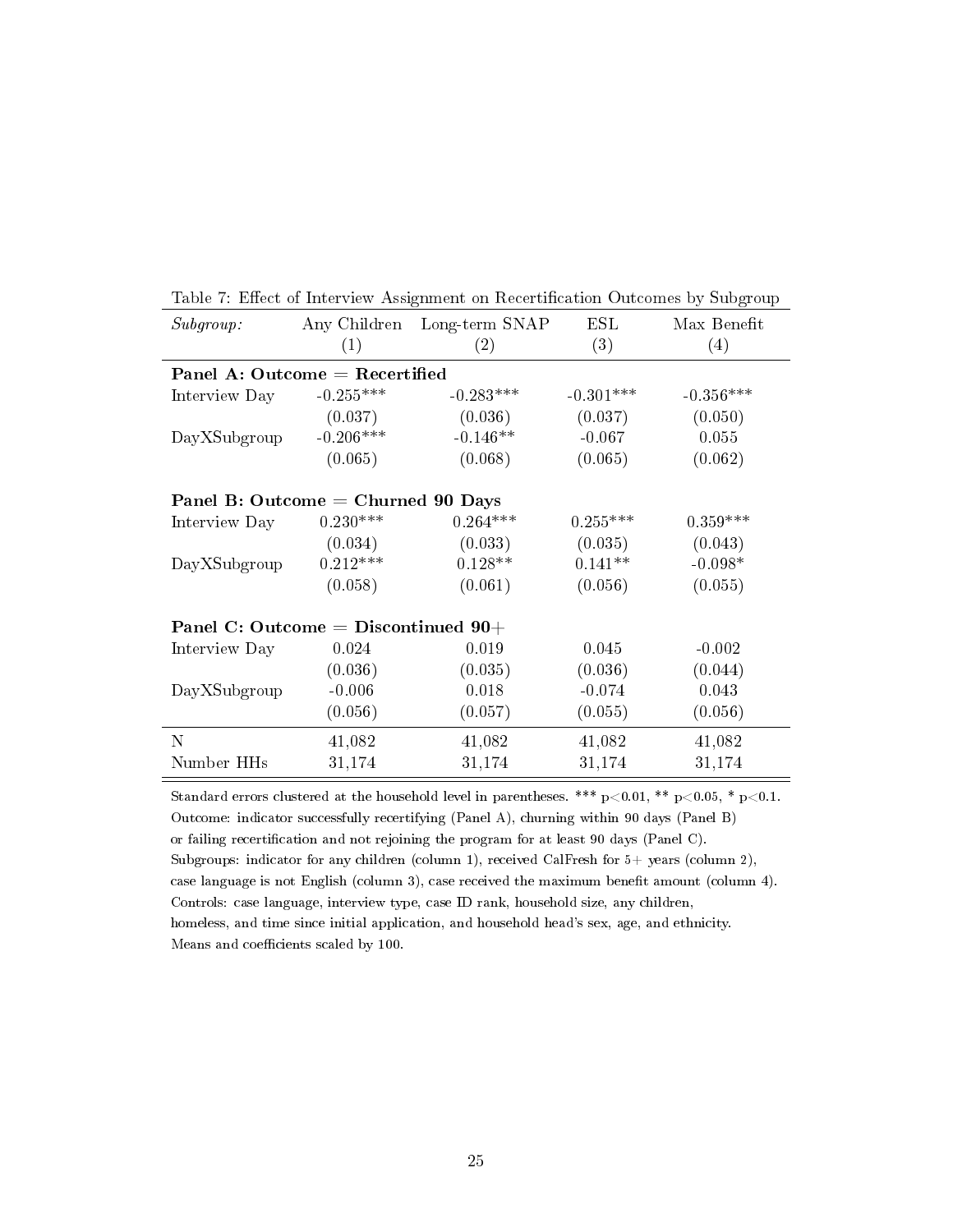report a primary language other than English (column 3), though we cannot statistically distinguish the effect of interview day on recertification success for English-speaking versus non-English speaking households. We also see no differences in the effect of interview assignment on recertification success by whether or not the household was receiving the maximum monthly benefit amount available  $-$  results that stand in contrast to those found in Finkelstein and Notowidigdo (2018)  $$ though we observe a marginally significant decrease in the likelihood of churning.<sup>31</sup>

#### V. Mechanisms

#### A. Interview Completion

One pathway by which interview assignment impacts recertification success is through interview completion. Cases with earlier interview date assignments may be more likely to complete their initial appointment for a variety of reasons. For example, they may be more likely to remember their appointment date if the appointment is scheduled closer to the receipt of their recertification packet. Alternatively, research shows cognitive ability and decision-making worsens when individuals are cash-poor (Spears, 2011; Mani et al., 2013) and exhibit cognitive biases, such as present bias, just before payday relative to just after (Carvalho, Meier and Wang, 2016). Since the early interview dates take place at the beginning of the calendar month  $-$  a time when many individuals receive their paycheck  $-$  it may be the case that households are more able to complete their first interview if it is scheduled on a date shortly after payday. Alternatively, cases that miss their initial interview appointment may have time to reschedule for another date before the end of the certification period if their original interview date was early in the month, while cases with later assignments may be unable to find an alternative interview date before the recertification deadline. This second mechanism would suggest that assignment date would impact the likelihood of completing any interview, but would not necessarily have an impact on completion of the  $first$  interview.

To investigate these two possible mechanisms, Table 8 estimates the effect of initial interview date assignment on the likelihood of completing the first interview assignment and the likelihood

 $31$ While Finkelstein and Notowidigdo (2018) test a very different type of intervention, the differences across our two studies may also be driven by the fact that their sample included a large fraction of households who were only eligible for the minimum benefit of \$16 per person, while the average benefit amount in our sample among those who did not receive the maximum amount is still quite high with few households (less than 5 percent) receiving the minimum benefit amount.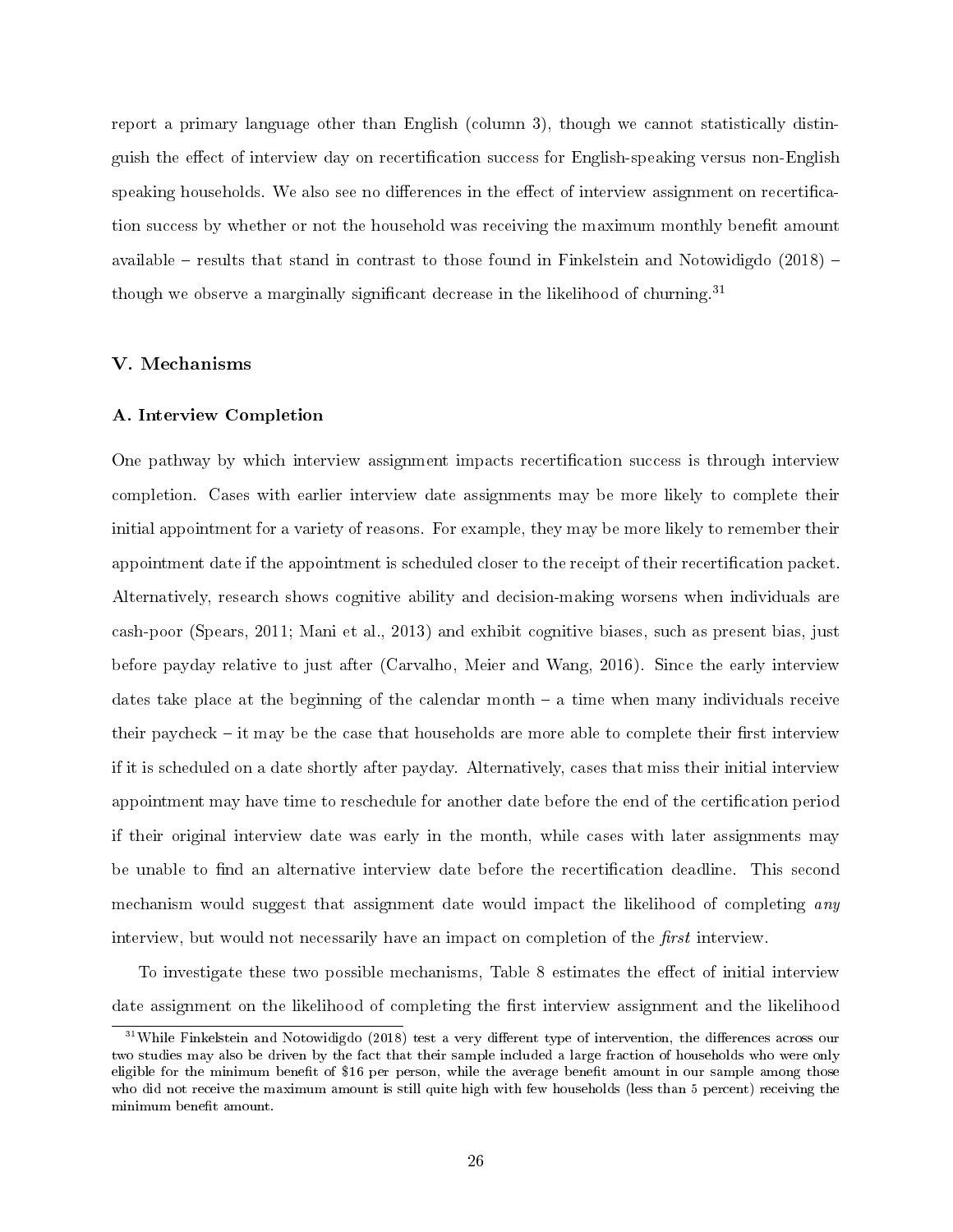|               | Table 8: Effects of Interview Assignment on Interview Completion. |                   |  |  |  |
|---------------|-------------------------------------------------------------------|-------------------|--|--|--|
|               | First Interview                                                   | Any Interview     |  |  |  |
|               |                                                                   | $\left( 2\right)$ |  |  |  |
| Interview Day | $0.042*$                                                          | $-0.215***$       |  |  |  |
|               | (0.025)                                                           | (0.022)           |  |  |  |
| Mean of DV    | 66.8                                                              | 76.3              |  |  |  |
| Observations  | 41,082                                                            | 41,082            |  |  |  |

Table 8: Effects of Interview Assignment on Interview Completion.

Standard errors clustered at the household level in parentheses. \*\*\*  $p<0.01$ , \*\*  $p<0.05$ , \*  $p<0.1$ . Outcome: indicator successfully completing the first scheduled interview (column 1) and successfully completing the any interview by the recertification deadline (column 2). Controls: case language, interview type, case ID rank, household size, any children, homeless, and time since initial application, and household head's sex, age, and ethnicity. Means and coefficients scaled by 100.

of completing any interview before the recertification deadline.<sup>32</sup> Column 1 shows a marginally significant positive effect of interview day assignment on completing the first interview. In contrast, column 2 shows that a one-day delay in interview assignment is associated with a 0.22 percentage point decrease in completing any interview by the recertification deadline. So while cases assigned to late interviews are no more likely to miss their initial interview (and, in fact, are slightly more likely to complete their first interview), our results on completion of any interview suggest that the ability to reschedule a missed appointment may play a signicant role in completing this step of the recertification process.

It is important to note that while the effects of interview assignment on recertification success can be partially explained by interview completion, they cannot explain the whole story. Table 8 shows that a one-day interview delay is associated with a 0.22 percentage point decrease in completing an interview, while Table 3 shows a 0.32 percentage point decrease in recertification success. While we do not have data on income verification or submission of the recertification application, our results suggest that just under a third of the effect of interview day assignment on recertification is due to failure of one of these other components of the recertification process.

 $32$ For most cases, the first appointment is their initial interview assignment. However, for the three percent of cases that rescheduled their interview prior to the initially scheduled date, this outcome considers that rescheduled appointment instead.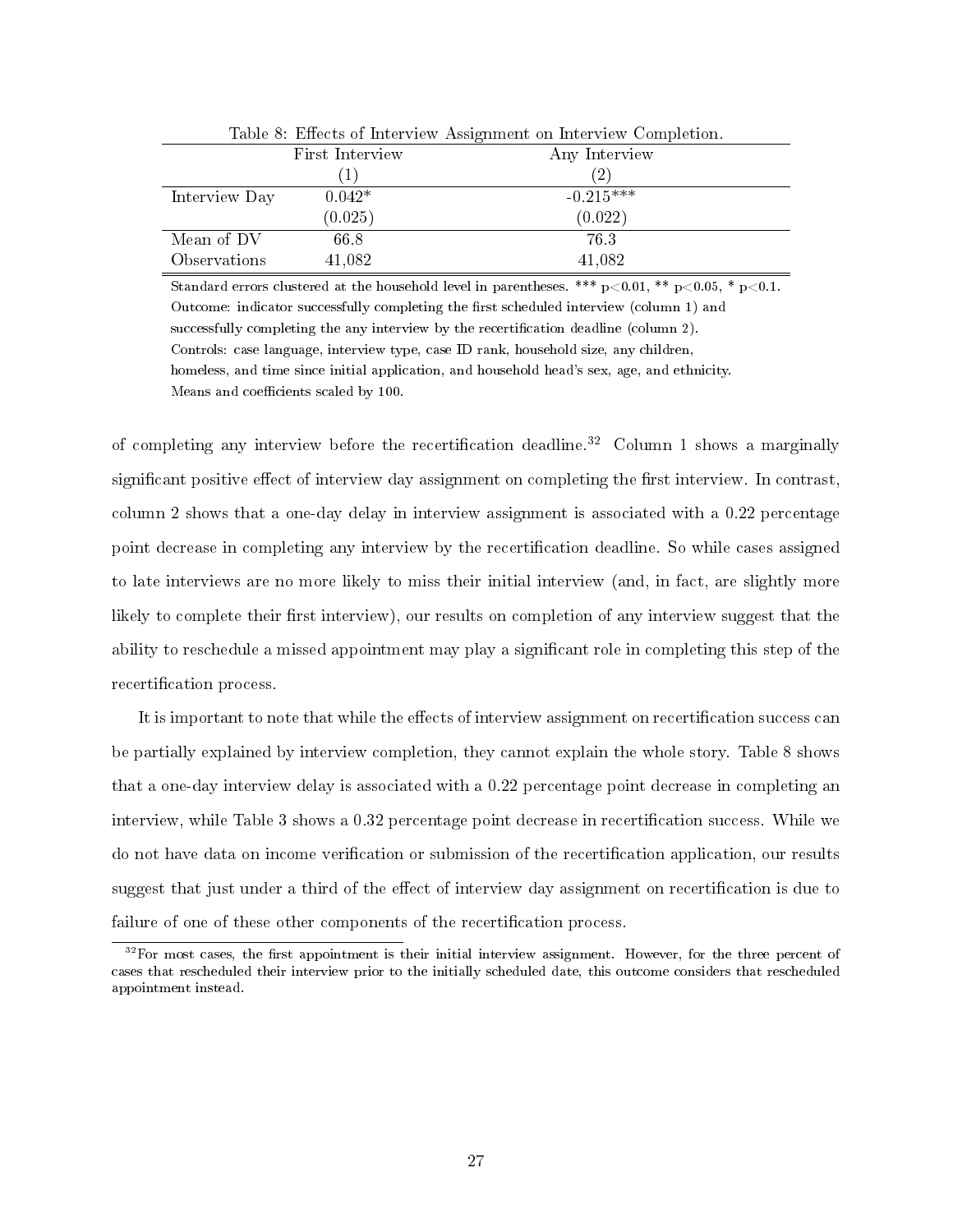#### B. Text and Email Reminders

One potential mechanism through which early interview assignments may affect recertification outcomes is by serving as a reminder to households that the end of their certification period is approaching. A large literature in behavioral economics has explored how reminders can be effective in "nudging" individuals to overcome biases such as inertia and procrastination. For example, Castleman and Page  $(2016)$  find that text reminders about the need to renew financial aid lead to an increase in FAFSA renewals.

In our context, households who are up for recertification may put off starting the recertification process until closer to the end of the certification period or may have forgotten that they need to recertify altogether. While all cases are sent their recertification packets well in advance of the period end, households who do not review the materials carefully may miss key deadlines. For these households, assigned interview appointments may serve as a reminder about the process with earlier appointments allowing for more time to complete the recertication steps (such as rescheduling a missed interview or collecting income verification documents). Importantly, these appointments serve as a reminder regardless of the outcome of the interview – successful interviews involve taking a call from a Calfresh case worker while missed interviews result in a voicemail and a notice of missed interview (CF-386) in the mail.

As mentioned in Section II, CalFresh recipients have the option of signing up to receive text and email communications from the program office about their case status. These communications included a reminder about the certification renewal process by notifying cases that recertification applications had been sent to the case's address.<sup>33</sup> In order to receive these communications, households needed to voluntarily sign up for the program and provide a valid phone number or email address. Just under one third of cases signed up to receive at least one of the two types of communications with 24 percent enrolling in text communications and 18 percent enrolling in email communications. Households that signed up for these communications were more likely to be younger, childless, and English-speaking (potentially characteristics associated with less need), but

<sup>&</sup>lt;sup>33</sup>Specifically, text communications state: "Case  $\lt \#$  >: Your CalFresh Renewal packet has been mailed. To avoid stopping your benefits please complete the forms or contact your county worker right away." Email communications state: "Case  $\lt \#$  >: This is  $lt$ County Agency >. This is a reminder that your Certification period will end on  $\langle$ month/day/year $>$ . If you want to keep getting your benefits without a break; you must also complete an interview with the county and turn in any proof of income, expenses, or other information before the end of your certification period listed above.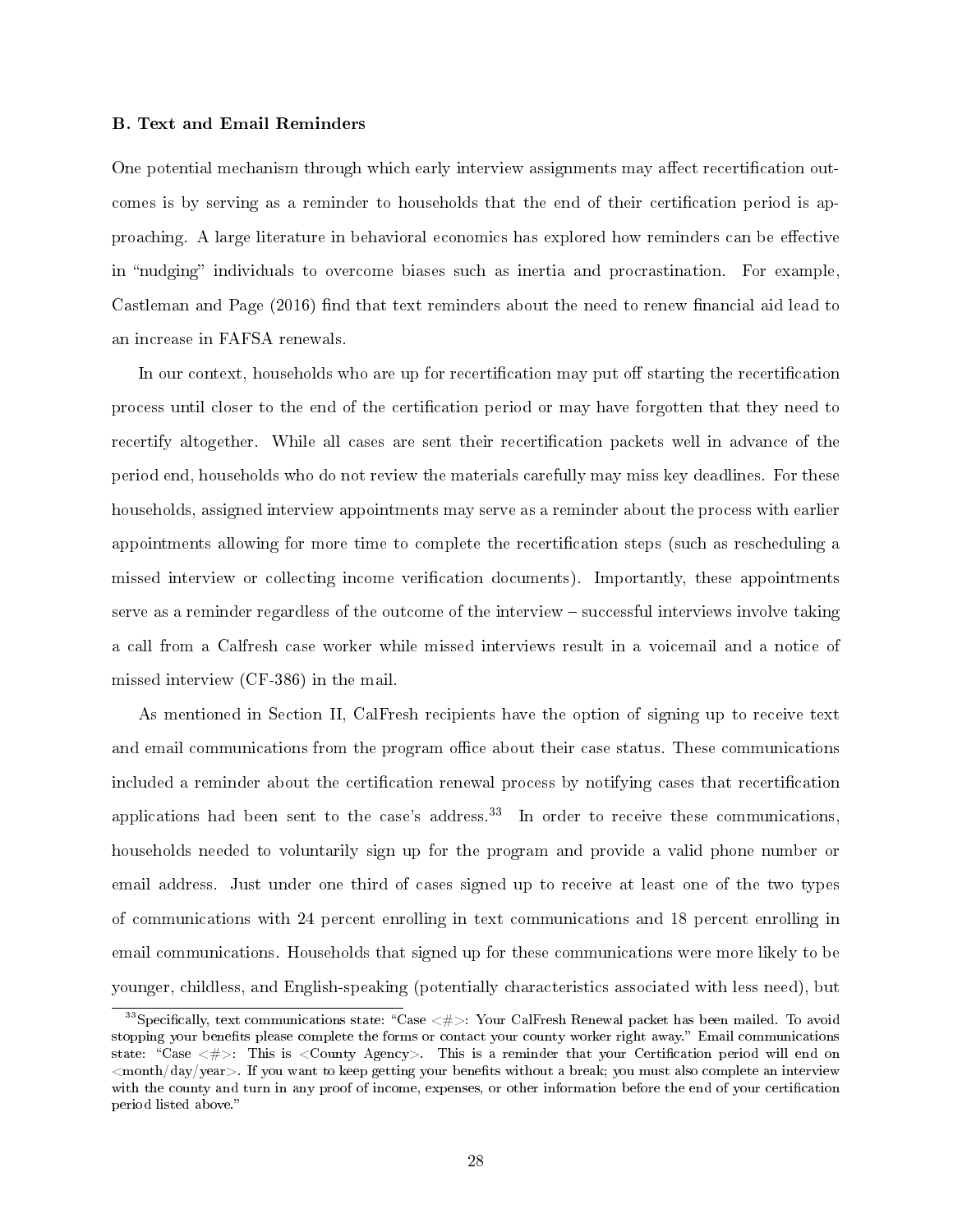|                       | $\left( 1\right)$ | (2)         |
|-----------------------|-------------------|-------------|
| Interview Day         | $-0.372***$       | $-0.336***$ |
|                       | (0.044)           | (0.042)     |
| Interview Day X Text  | 0.122             |             |
|                       | (0.090)           |             |
| Interview Day X Email |                   | $-0.039$    |
|                       |                   | (0.100)     |
| Observations          | 23,448            | 23,448      |

Table 9: Effect of Interview Assignment on Recertification by Communication Alert

Standard errors clustered at the household level in parentheses. \*\*\*  $p<0.01$ , \*\*  $p<0.05$ , \*  $p<0.1$ .

"Text" and "Email" are indicators for participating in the voluntary text or email program, respectively. Outcome: indicator for successfully recertifying. Means and coefficients scaled by 100.

Controls: case language, interview type, case ID rank, household size, any children,

homeless, and time since initial application, and household head's sex, age, and ethnicity.

also are more likely to be homeless and receiving the maximum benefit amount.

While participation in the program is voluntary with far from universal take-up, we investigate the importance of reminders by estimating the effect of interview assignment date on recertification for those who did and did not receive these communications separately. If cases with early interview dates are more likely to recertify only because they are reminded about the process earlier (either through earlier completed interviews or voicemails from their caseworker about a missed interview), then text and email reminders should moderate the influence of interview day assignment on recertification success. We estimate an alternative version of the model in equation  $(1)$  that interacts text or email participation with interview day to determine whether interview assignment impacts recertification even for those receiving these additional reminders.

Table 9 presents results for those who receive text communications or email communication. Column 1 shows that interview date assignment has a smaller impact on cases that opted in to receive text messages. Specifically, cases that sign up to receive text reminders are 0.37 percentage points less likely to recertify for each one-day delay in interview date assignment versus 0.25 percentage points for those who received text communications, though this difference is not statistically significant. While this evidence is at least directionally consistent with the reminder story described above, it suggests that early interview dates impact recertification success through channels other than reminders as well. We do not find any significant differences in the effect of interview date assignment for cases that opt to receive email communications versus those who do not.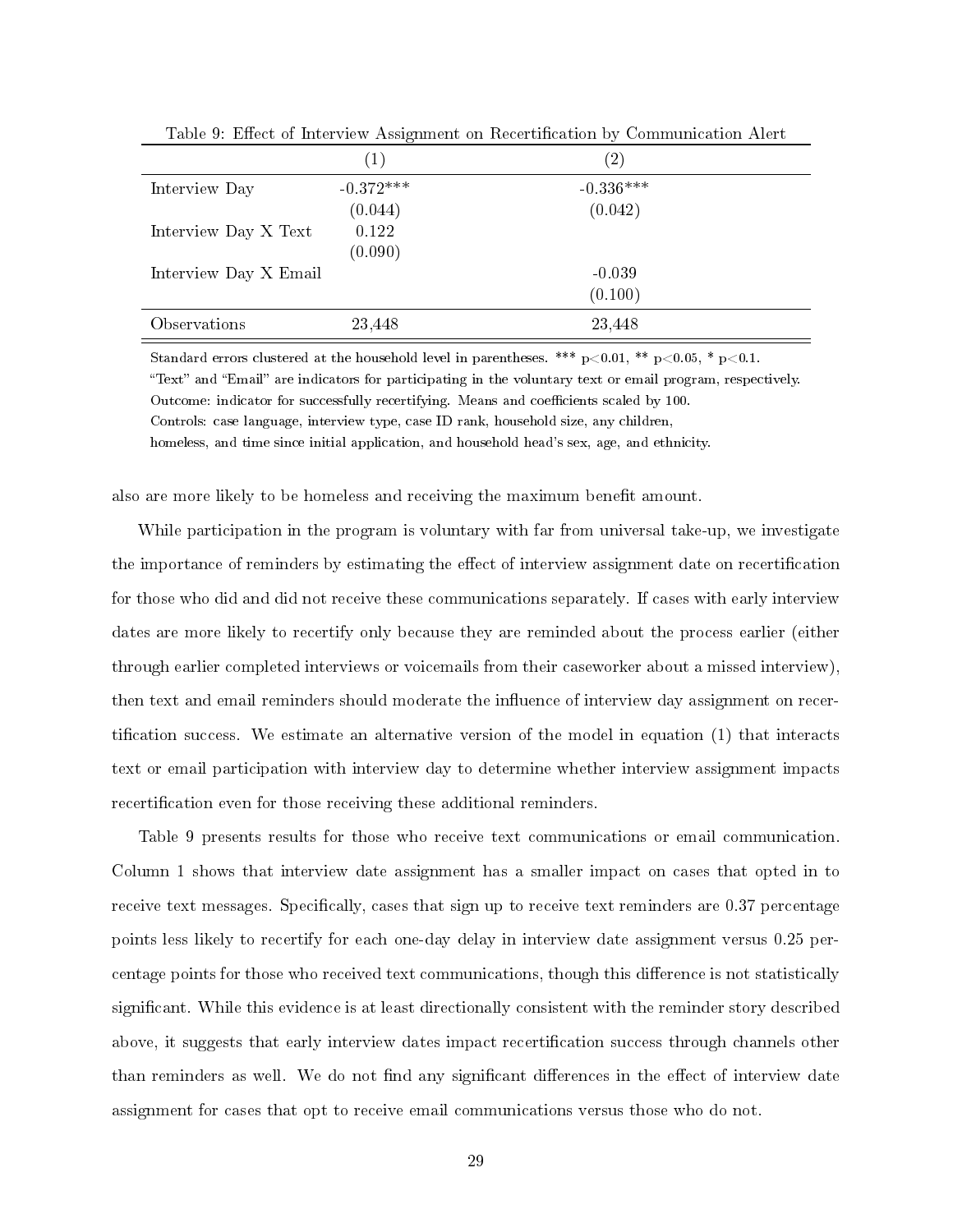#### C. Learning

While many cases have experience with the recertification process, cases that are new to CalFresh may be less aware of the timing of the process or the difficulty involved in completing the various recertification steps. Earlier interview assignments may be particularly important for inexperienced cases since interview appointments may provide information that the deadline is approaching or because caseworkers convey helpful information about the steps necessary for recertification that may only be useful if the recipient has sufficient time before the end of the certification period. If inexperience with recertification is driving our estimates, we would expect that the effect of interview assignment should attenuate as households learn to navigate the recertication process over time.

To explore this hypothesis, we exploit the panel structure of our data to determine if experience with the program mitigates the effect of interview assignment on recertification. Since our data set spans two years of recertification cases, we observe two recertifications for many cases in our sample. Specifically, we are interested in cases that experience both their first and second recertification during our study period. Since initial interview date assignment in the first recertification period is independent of assignment in the second period, we are able to compare the effect of interview assignment on the outcome of a household's first recertification experience (when many parts of the process may be unfamiliar) to its effect on the second recertification.

Table 10 considers the  $1,209$  cases who experience both their first and second recertification process during our study period.<sup>34</sup> Columns 1 and 2 estimate the effect of interview day on recertification success separately for the first and second recertifications, respectively. In contrast to the learning hypothesis described above, the estimates show that the effect of interview date assignment on recertification success is nearly identical in magnitude for the first and second recertification, though the estimates are imprecise.

 $34$ Note that for a household to be observed twice in our data, the household needs to have successfully completed its first recertification or churned shortly after failing recertification. While this selection criteria could lead to a subsample of cases with very high rates of recertification success for the first recertification, that does not prove to be the case: only 62 percent of this sample successfully completed their first recertification compared to a success rate of 50 percent for the second recertification.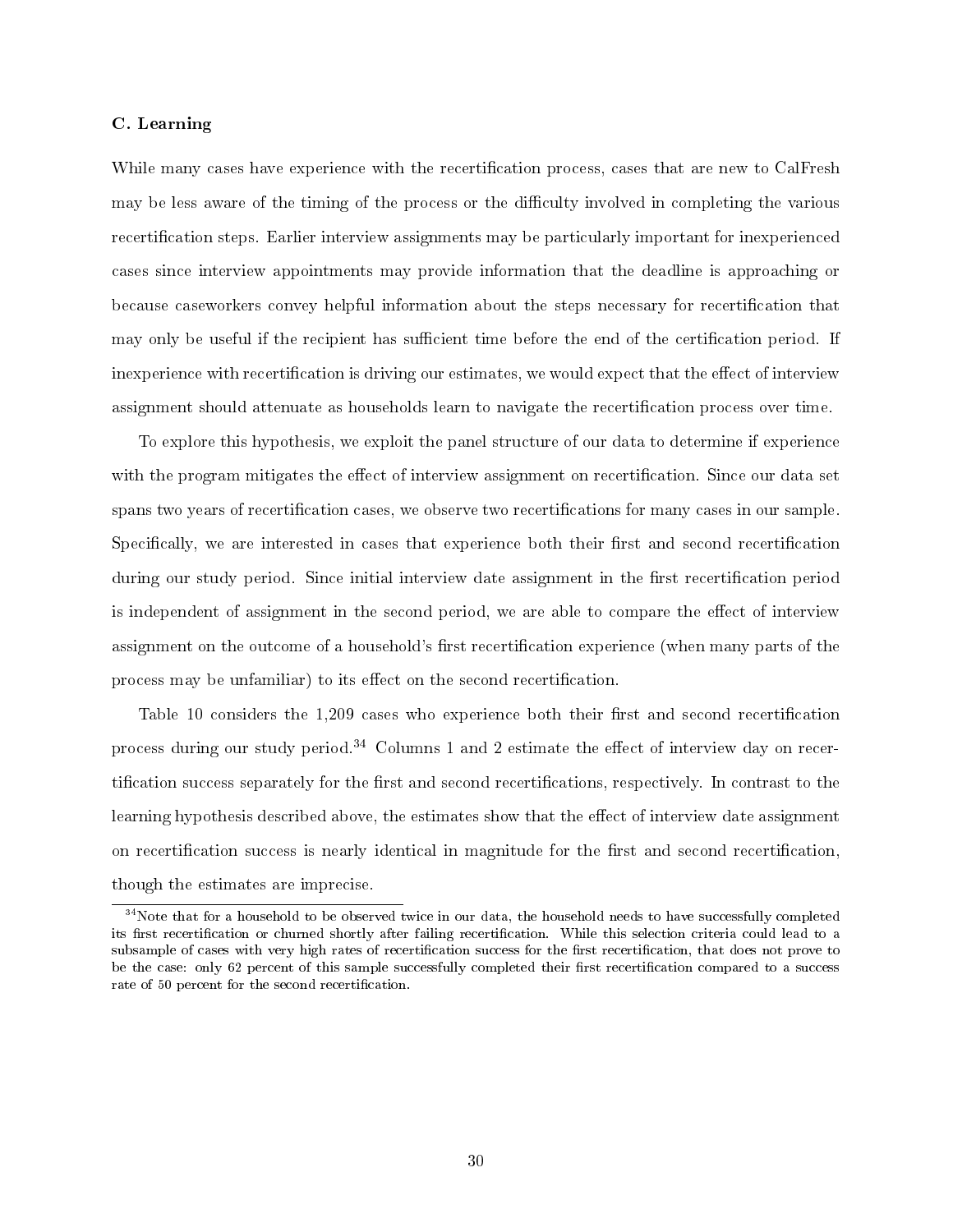|               | TWOIC TO PHROOD OF THOSE (TO A TROIGHINGHO OIL I HOO TO A SOCCIAN TOCOCLOHIC WILL |                        |  |  |  |
|---------------|-----------------------------------------------------------------------------------|------------------------|--|--|--|
|               | First Recertification                                                             | Second Recertification |  |  |  |
|               | $\perp$                                                                           | (2)                    |  |  |  |
| Interview Day | $-0.227$                                                                          | $-0.252$               |  |  |  |
|               | (0.198)                                                                           | (0.175)                |  |  |  |
| DV Mean       | 61.9                                                                              | 50.0                   |  |  |  |
| Observations  | 1,209                                                                             | 1,209                  |  |  |  |

Table 10: Effect of Interview Assignment on First vs. Second Recertification

Standard errors clustered at the household level in parentheses. \*\*\*  $p<0.01$ , \*\*  $p<0.05$ , \*  $p<0.1$ . Outcome: indicator for successfully recertifying. Means and coefficients scaled by 100. Controls: case language, interview type, case ID rank, household size, any children, homeless, and time since initial application, and household head's sex, age, and ethnicity. Sample limited to the 1,205 households who experienced their first and second recertification during our sample period.

## VI. Costs

Recertification failure induced by later interview assignment is associated with several costs. While it is difficult to quantify certain costs, such as costs associated with stress for discontinued households, this section attempts to measure several of the financial costs associated with later interview assignments.

For participants, even cases that quickly reapply for and are approved by the program incur costs in the form of prorated benefits and potentially delayed receipt as well as administrative costs associated with completing a new, lengthier application. This loss of benefits is even larger for eligible households that fail recertification and do not reapply for the program.

On the side of program administrators, cases that fail recertification but reapply shortly after create additional administrative costs associated with processing new applications that are more in-depth than the recertication forms. Additionally, unlike with initial program applications, caseworkers must attempt to contact all recertification cases. This means that the program incurs administrative costs for all recertification cases regardless of application success. (Mills et al., 2014) estimates that the administrative burden associated with cases that churn, is twice as large as cases that successfully recertify costing program administrators an additional \$80 for each cases that churns.

To measure the cost of lost benefits to households that failed recertification, we estimate equation  $(1)$  for two additional outcomes: the number of days of missed benefits and the foregone dollar amount associated with those days. Specifically, we follow households for 90 days post-recertification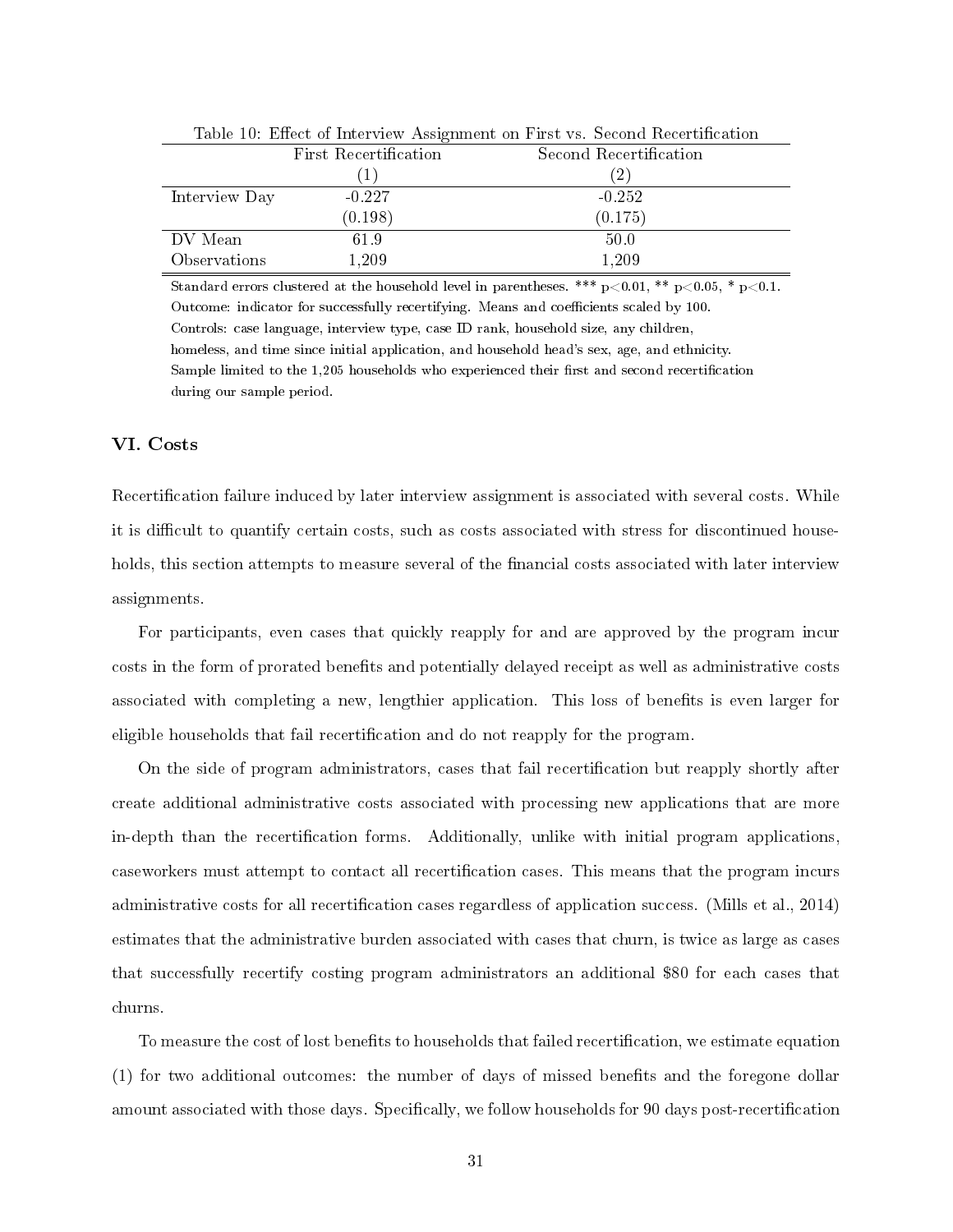to determine the number of prorated benefit days. Households that successfully recertified or are estimated to be ineligible have zero missed benefit days. For churners, this outcome is defined as the number of days between the end of their recertication period and the date on which their reapplication was approved. For likely eligible households that failed recertification but did not churn (i.e., long-term discontinued cases), we define this outcome variable to be the maximum number of days in our look-back period (90 days), though in reality, these households potentially remain off benefits for much longer. Our estimate of prorated benefit dollars scales the number of missed benefit days by the household's monthly benefit amount in the month prior to recertification failure.

Table 11 presents our estimates of the effect of interview date assignment on the number of prorated days and lost benefit amounts. Columns 1 and 2 show that a one-day delay in assigned interview date leads to an average loss of 0.06 days or 54 cents per household. Note that these estimates are the average losses across all recertification cases, and not just those that failed recertification. Columns 3 and 4 repeat the analysis, but focus only on benefit losses for cases that churned within 90 days. The estimates suggest that roughly one quarter (15 cents per case per interview day) of the prorated benefits accrue to churners.

To demonstrate the magnitude of these effects, consider a policy in which the interview process was shifted two weeks earlier. If we extrapolate these findings to the two million annual CalFresh recertification cases statewide, this policy would result in 85,000 fewer churners, 15,000 fewer longterm discontinued cases, and an increase in total benets issued of \$15 million, with \$4 million accruing to churners.<sup>35</sup>

On the side of program administrators, earlier assignments reduce administrative costs associated with processing reapplications to the program. To estimate the administrative costs associated with later interview assignments, we use our estimates of the effect of interview assignment on churn from Table 6 coupled with estimates of administrative costs per churn case from Mills et al. (2014). Pairing these estimates suggests that a one-day interview delay leads to an increase in administrative costs of 24 cents per case. Taken together with the estimates from column 4, this suggests that the costs of providing additional benefits to households that would have churned are more than fully offset

<sup>&</sup>lt;sup>35</sup>All counties in California (and many other states across the country) require participants to complete their recertification interview in the last calendar month of the certification period with many counties in California following the same interview assignment process as San Francisco.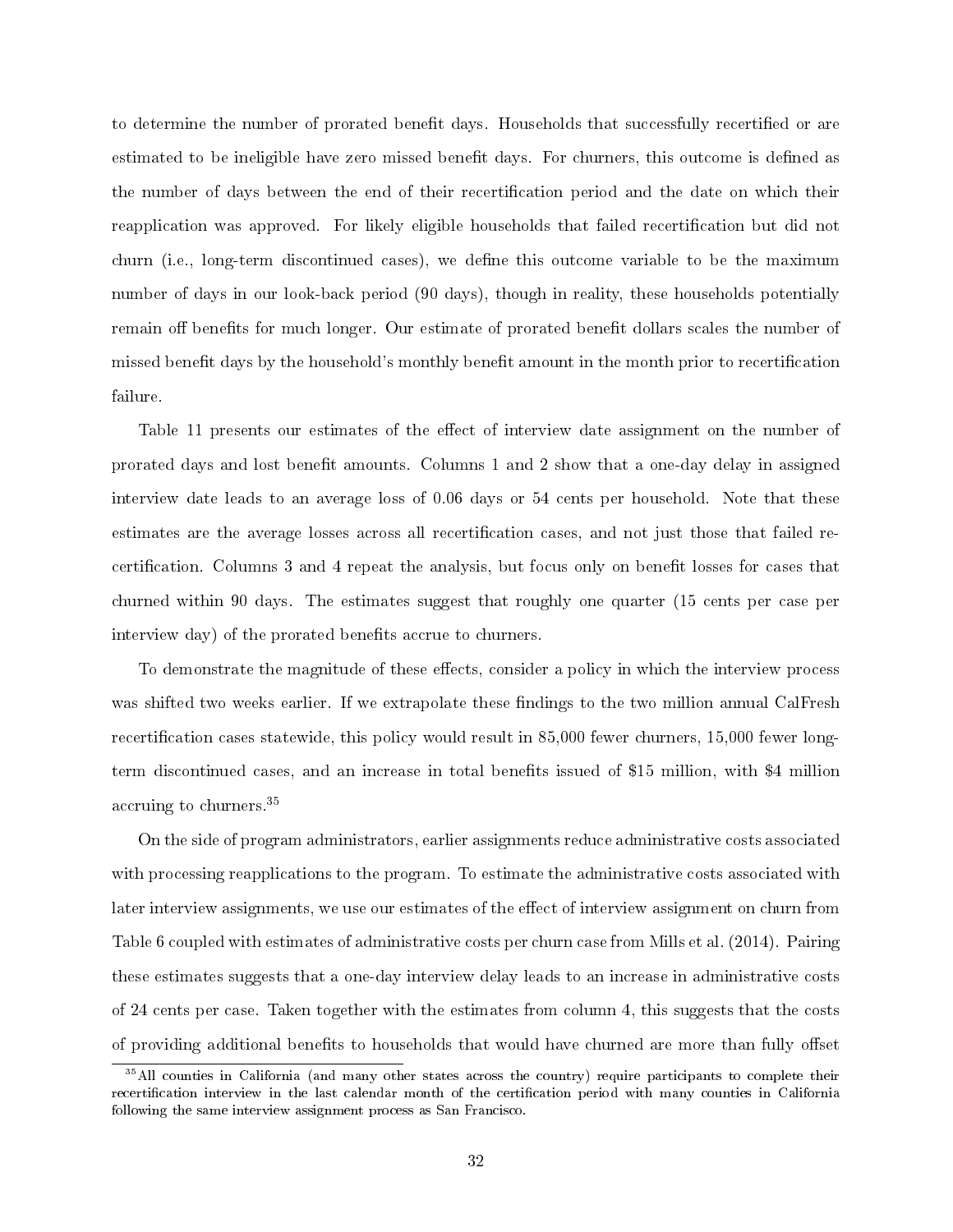|               | Full Sample   |            | Churners          |                   |  |
|---------------|---------------|------------|-------------------|-------------------|--|
|               | $#$ Days Lost | $$$ Lost   | $#$ Days Lost     | \$ Lost           |  |
|               |               | (2)        | $\left( 3\right)$ | $\left( 4\right)$ |  |
| Interview Day | $0.056**$     | $0.538***$ | 0.013             | $0.145**$         |  |
|               | (0.024)       | (0.198)    | (0.009)           | (0.073)           |  |
| DV Mean       | 26.37         | 180.04     | 4.65              | 34.87             |  |
| Observations  | 41,082        | 41,077     | 41,082            | 41,076            |  |

Table 11: Effect of Interview Assignment on Prorated Benefit Days and Dollar Amounts

Standard errors clustered at the household level in parentheses. \*\*\*  $p<0.01$ , \*\*  $p<0.05$ , \*  $p<0.1$ . Outcome: number of days (columns 1  $\&$  3) and dollar amounts (columns 2  $\&$  4) of missed benefits within 90 days of recertification deadline among cases with wage income below 200% FPL. Columns  $1 \& 2$  consider missed benefits for both cases that churn and cases that are long-term discontinued, while columns 3 & 4 consider on cases that churn within 90 days. Controls: case language, interview type, case ID rank, household size, any children, homeless, and time since initial application, and household head's sex, age, and ethnicity. Means and coefficients scaled by 100.

by a decrease in administrative costs associated with processing churn applications.

### V. Conclusion

In this paper, we demonstrate that administrative burden associated with the SNAP recertication process leads to significantly lower rates of recertification success. Cases that are randomly assigned to initial interview dates at the beginning of the recertification month are 19 percent more likely to recertify than cases assigned to interviews at the end of the month. Our estimates are unchanged when conditioning on likely eligibility for the program. Such large differences in recertification success are particularly surprising given the ease with which cases may reschedule their assigned date. We find that the vast majority of the cases who fail recertification as a result of interview assignment successfully reapply for the program within the 90 days post-recertification, though we also find a small but significant effect of interview assignment on the likelihood of remaining off the program for over 90 days despite maintained eligibility.

One simple policy implication resulting from our analysis is to shift the period in which caseworker interviews take place earlier in the recertification process. Extrapolating our results to the two million annual recertification cases in California suggests that shifting the interview period two weeks earlier would lead to 85,000 fewer cases that churn each year, increasing the amount of benefits distributed to eligible households and relieving stress associated with prorated and delayed benefits.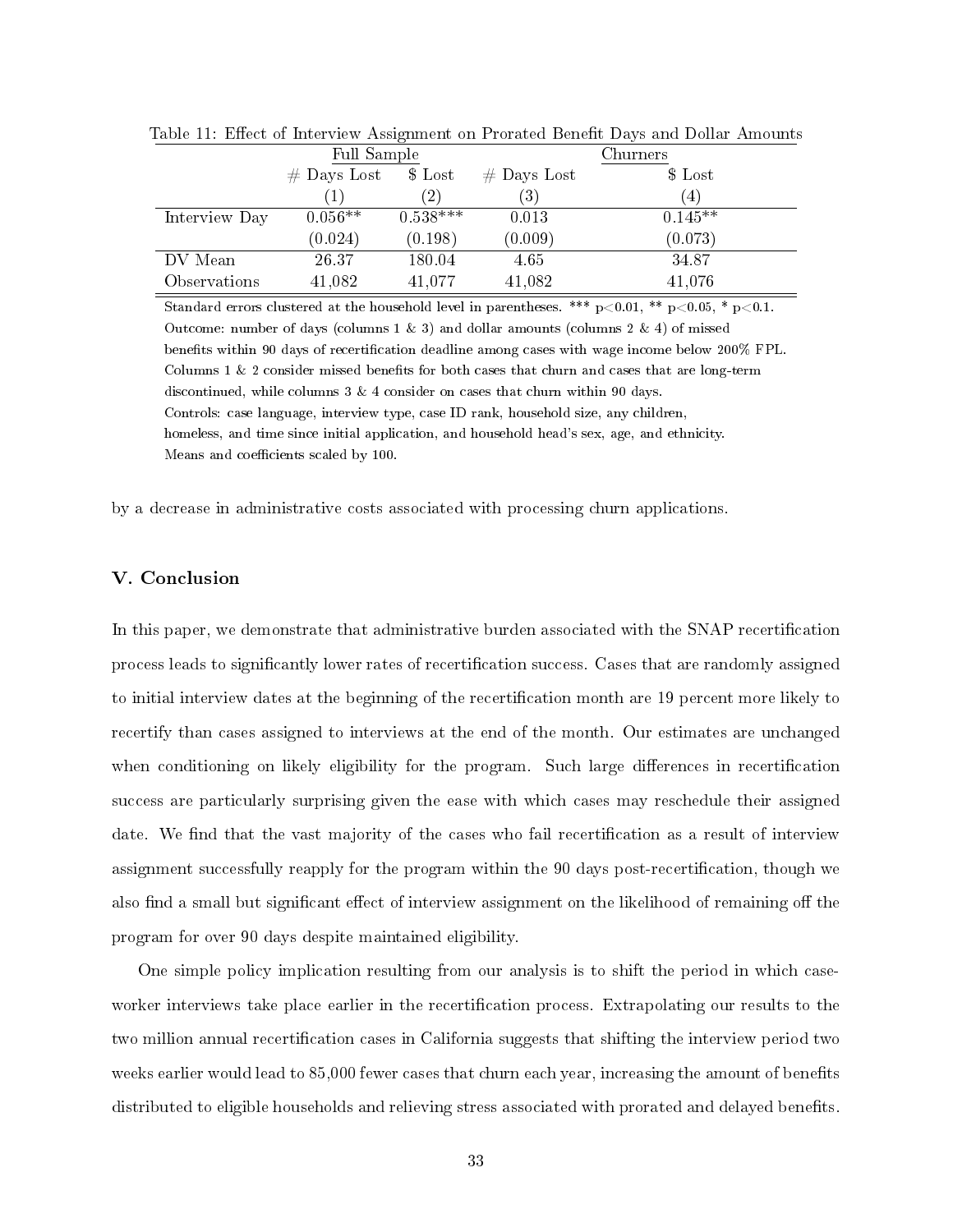Additionally, the decrease in administrative costs associated with cases that churn more than offset the increase in costs of increased benefit distribution for these cases. While current federal law requires that SNAP recipients must complete a caseworker interview to recertify, the scheduling and timing of these interviews is at the discretion of the counties meaning that our suggested policy could be implemented without a waiver or a regulation change.<sup>36</sup>

More generally, we document very low rates of overall recertification success despite high rates of estimated eligibility. Sunstein (2018) details the overwhelming amount of paperwork burden associated with government programs, pointing out that while some amount of administrative burden is necessary to ensure program integrity, excess "sludge" prevents individuals from accessing these programs (Thaler, 2018). Our results suggest that relaxing the recertification requirements  $$ for example, lengthening recertification periods or waiving interview requirements for likely-eligible households  $-\text{could lead to large decreases in type I errors.}$ 

# References

- Alatas, Vivi, Ririn Purnamasari, Matthew Wai-Poi, Abhijit Banerjee, Benjamin A Olken, and Rema Hanna. 2016. "Self-targeting: Evidence from a field experiment in Indonesia." Journal of Political Economy,  $124(2)$ : 371-427.
- Armour, Philip. 2018. "The Role of Information in Disability Insurance Application: An Analysis of the Social Security Statement Phase-In." American Economic Journal: Economic Policy,  $10(3): 1-41.$
- Barr, Andrew, and Sarah Turner. 2018. "A Letter and Encouragement: Does Information Increase Postsecondary Enrollment of UI Recipients?" American Economic Journal: Economic Policy,  $10(3)$ :  $42-68$ .
- Bertrand, Marianne, Sendhil Mullainathan, and Eldar Shafir. 2004. "A Behavioral Economics View of Poverty." American Economic Review,  $94(2)$ : 419-423.

 $36$  For example, in New York City, SNAP recipients are not assigned an initial interview, but rather may conduct an interview at any time during the two months prior to the end of their recertification period with interviews scheduled on-demand.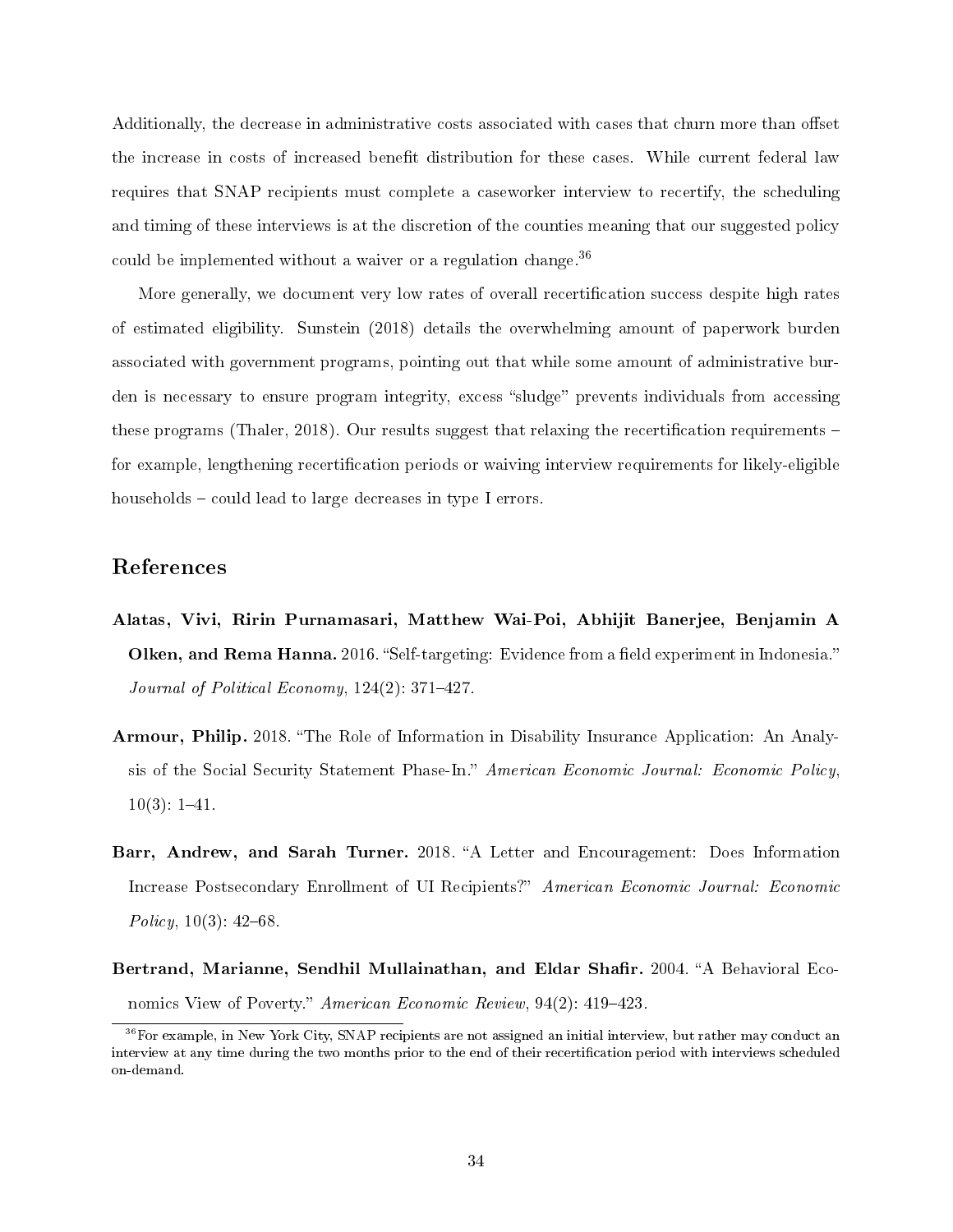- Bettinger, Eric P, Bridget Terry Long, Philip Oreopoulos, and Lisa Sanbonmatsu. 2012. "The Role of Application Assistance and Information in College Decisions: Results from the  $H\&R$ Block FAFSA Experiment." The Quarterly Journal of Economics, 127(3): 1205-1242.
- Bhargava, Saurabh, and Dayanand Manoli. 2015. "Psychological frictions and the incomplete take-up of social benefits: Evidence from an IRS field experiment." American Economic Review,  $105(11): 3489 - 3529.$
- Carvalho, Leandro S, Stephan Meier, and Stephanie W Wang. 2016. "Poverty and economic decision-making: Evidence from changes in financial resources at payday." American Economic  $Review, 106(2): 260-84.$
- Castleman, Benjamin L, and Lindsay C Page. 2016. "Freshman year financial aid nudges: An experiment to increase FAFSA renewal and college persistence." Journal of Human Resources,  $51(2): 389-415.$
- Chetty, Raj, John N Friedman, and Emmanuel Saez. 2013. "Using Differences in Knowledge across Neighborhoods to Uncover the Impacts of the EITC on Earnings." American Economic  $Review, 103(7): 2683-2721.$
- Currie, Janet, and Jeffrey Grogger. 2001. "Explaining recent declines in food stamp program participation." Brookings-Wharton papers on urban affairs, 203-244.
- Dahl, Gordon B., Katrine V. Løken, and Magne Mogstad. 2014. "Peer Effects in Program Participation." American Economic Review, 104(7): 2049-74.
- Deshpande, Manasi, and Yue Li. 2017. Who is Screened Out? Application Costs and the Targeting of Disability Programs." National Bureau of Economic Research.
- Federal Mandatory Spending for Means-Tested Programs, 2008 to 2028. 2018. "Federal Mandatory Spending for Means-Tested Programs, 2008 to 2028." Congressional Budget Office.
- Finkelstein, Amy, and Matthew J Notowidigdo. 2018. "Take-up and Targeting: Experimental Evidence from SNAP." National Bureau of Economic Research.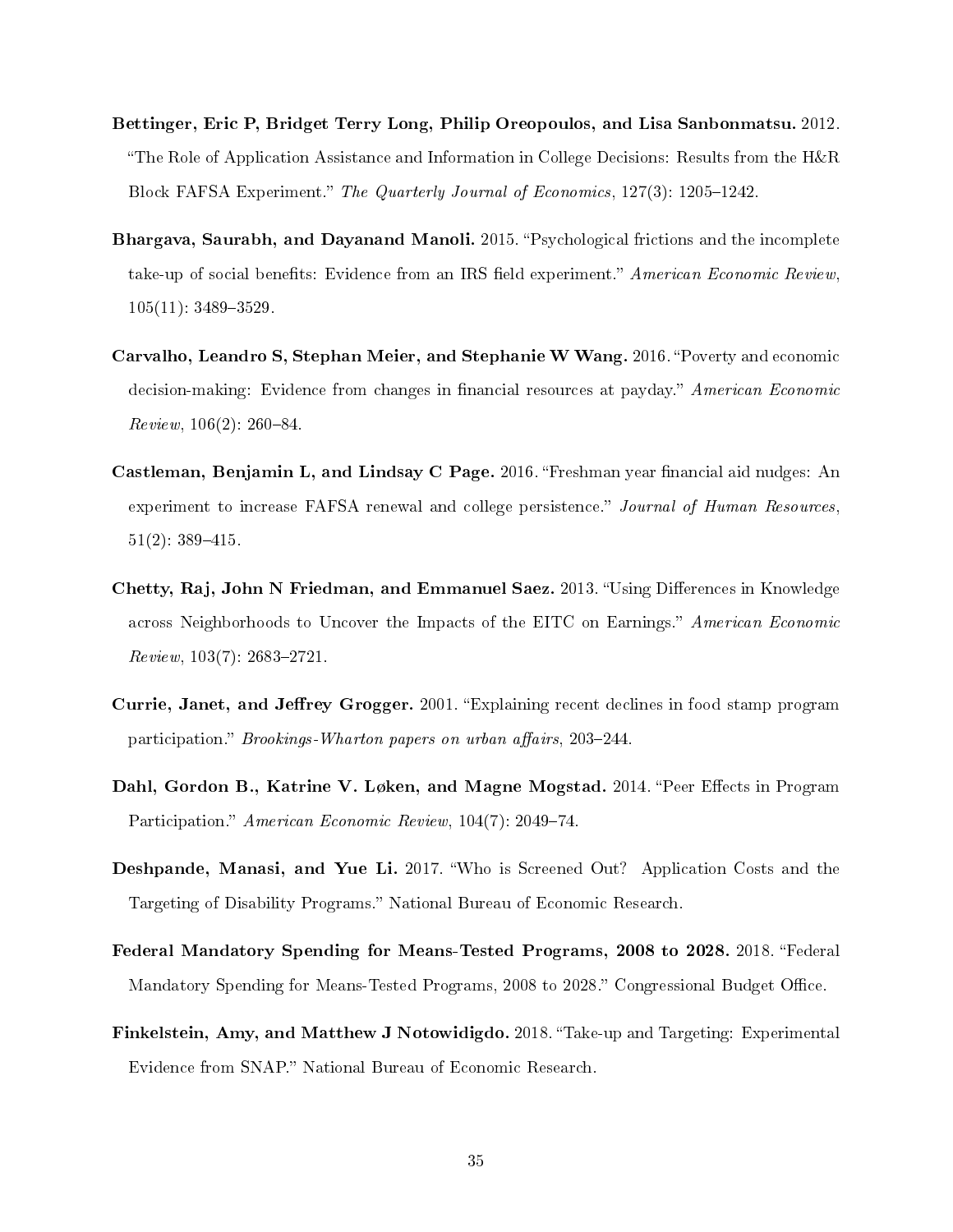- Ganong, Peter, and Jeffrey B. Liebman. 2018. "The Decline, Rebound, and Further Rise in SNAP Enrollment: Disentangling Business Cycle Fluctuations and Policy Changes." American Economic Journal: Economic Policy,  $10(4)$ : 153-76.
- Goldin, Jacob, Tatiana Homonoff, and Will Tucker-Ray. 2017. "Retirement Contribution Rate Nudges and Plan Participation: Evidence from a Field Experiment." American Economic  $Review, 107(5): 456-61.$
- Hastings, Justine, and Jesse M Shapiro. 2018. "How are SNAP benefits spent? Evidence from a retail panel." American Economic Review,  $108(12)$ : 3493-3540.
- Heinrich, Carolyn J. 2015. "The bite of administrative burden: A theoretical and empirical investigation." Journal of Public Administration Research and Theory,  $26(3)$ :  $403-420$ .
- Herd, Pamela, Thomas DeLeire, Hope Harvey, and Donald P Moynihan. Forthcoming. "Shifting Administrative Burden to the State: A Case Study of Medicaid Take-Up." Public Administration Review.
- Kabbani, Nader S., and Parke E. Wilde. 2003. "Short Recertification Periods in the U.S. Food Stamp Program." The Journal of Human Resources, 38: 1112-1138.
- Kleven, Henrik Jacobsen, and Wojciech Kopczuk. 2011. "Transfer program complexity and the take-up of social benefits." American Economic Journal: Economic Policy,  $3(1)$ : 54–90.
- **Madrian, Brigitte C, and Dennis F Shea.** 2001. "The Power of Suggestion: Inertia in  $401(k)$ Participation and Savings Behavior." The Quarterly Journal of Economics,  $116(4)$ : 1149–1187.
- Mani, Anandi, Sendhil Mullainathan, Eldar Shafir, and Jiaying Zhao. 2013. "Poverty impedes cognitive function."  $Science$ ,  $341(6149)$ :  $976-980$ .
- Mills, Gregory, Tracy Vericker, Heather Koball, Kye Lippold, Laura Wheaton, and Sam Elkin. 2014. Understanding the rates, causes, and costs of churning in the supplemental nutrition assistance program (snap). United States Department of Agriculture, Food and Nutrition Service, Office of Policy Support.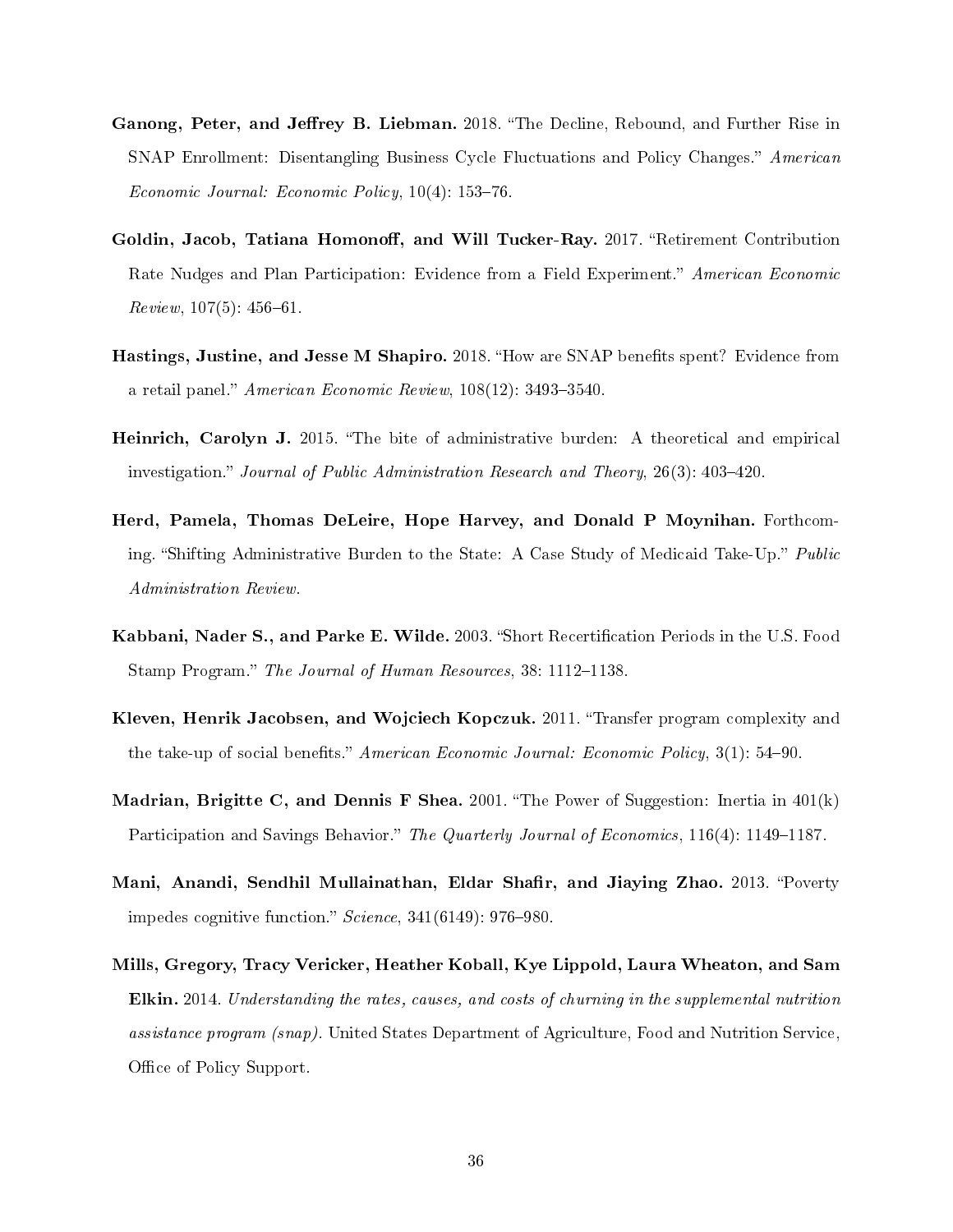- Moynihan, Donald, Pamela Herd, and Hope Harvey. 2014. "Administrative burden: Learning, psychological, and compliance costs in citizen-state interactions." Journal of Public Administration Research and Theory,  $25(1)$ :  $43-69$ .
- Mullainathan, Sendhil, and Eldar Shafir. 2013. Scarcity: Why Having Too Little Means So Much. Macmillan.
- Nichols, Albert L, and Richard J Zeckhauser. 1982. Targeting Transfers through Restrictions on Recipients." The American Economic Review,  $72(2)$ : 372-377.
- Ribar, David C, Marilyn Edelhoch, and Qiduan Liu. 2008. Watching the Clocks: The Role of Food Stamp Recertification and TANF Time Limits in Caseload Dynamics." Journal of Human Resources,  $43(1)$ :  $208-238$ .
- Rossin-Slater, Maya. 2013. WIC in Your Neighborhood: New Evidence on the Impacts of Geographic Access to Clinics." Journal of Public Economics, 102: 51-69.
- **Spears, Dean.** 2011. "Economic decision-making in poverty depletes behavioral control." The BE Journal of Economic Analysis  $\mathcal B$  Policy, 11(1).
- Sunstein, Cass R. 2018. "Sludge and Ordeals." Duke Law Journal, Forthcoming.
- **Thaler, Richard H.** 2018. "Nudge, not sludge."  $Science$ ,  $361(6401)$ : 431.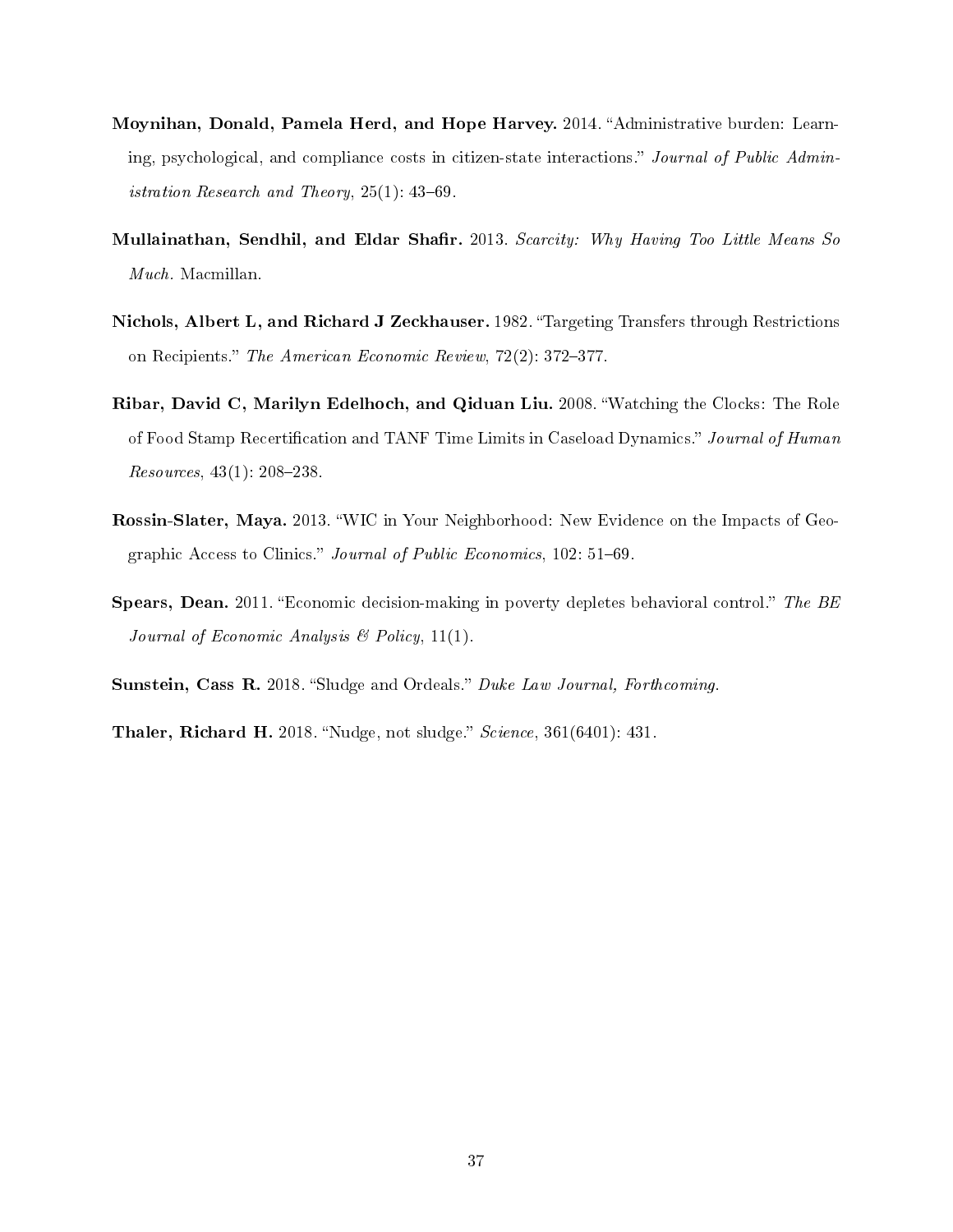#### Appendix Figure 1: Notice of Expiration of Certification STATE OF CALIFORNIA<br>HEALTH AND HUMAN SERVICES AGENCY<br>CALIFORNIA DEPARTMENT OF SOCIAL SERVICES COUNTY OF SAN FRANCISCO **NOTICE OF ACTION Food Stamps Termination** Notice Date 05/17/2016 Case Name Case Number Worker Name : Food Assistance Worker Number : VBNK Telephone  $:(415) 558 - 1001$ Worker Hours 8:00 AM- 12:00 PM, 12:00 PM - 5:00 PM 24Hour Information Address : 1235 Mission ST San Francisco CA 94103-2705 San Francisco, Questions? Ask your Worker. State Hearing: If you think this action is wrong, you can<br>ask for a state hearing. The back of this page tells how. Your benefits may not be changed if you ask for a hearing before this action takes place. 1. Your CalFresh Certification period will end on 06/30/2016. 2. If you want to keep getting your benefits without a<br>break; you must file an application no later than the 15th day of the last month of the certification period. You must also complete an interview with the county, and turn in any proof of income, expenses, or other information before the end of your certification period listed above. 3. If you have a one-month or two-month certification if you have a one-month or two-month certification<br>period, contact your worker for when your application<br>needs to be turned in. 4. You will get a separate letter with an interview appointment date and time. Call your worker right away if you do not get the appointment letter within 10 days of this notice. Your appointment letter will tell you if you have a phone interview or if you have to come<br>into the office for your interview.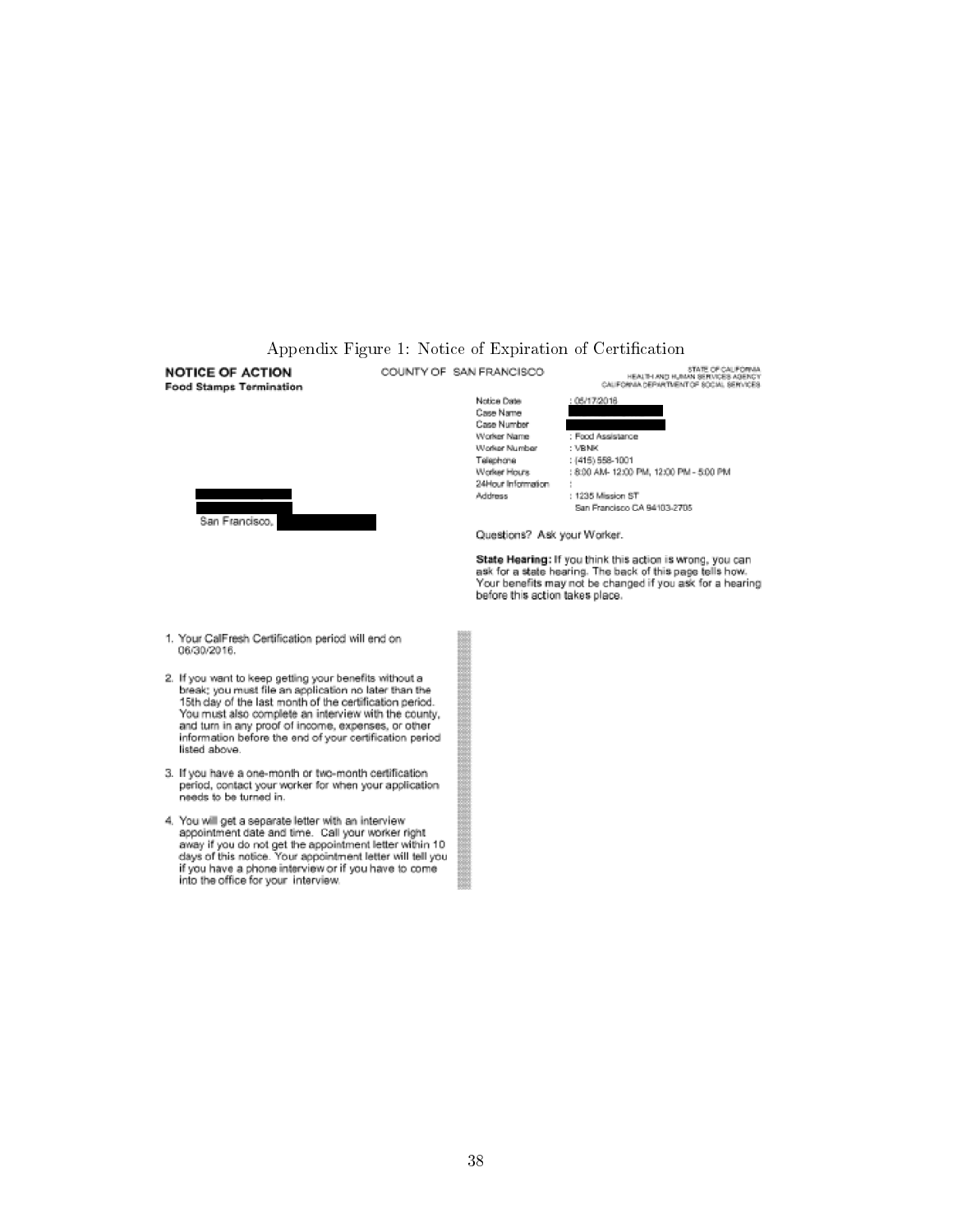Appendix Figure 2: Recertification Appointment

CALIFORNIA DEPARTMENT OF SOCIAL SERVICES

STATE OF CALIFORNIA - HEALTH AND HUMAN SERVICES AGENCY

#### CALFRESH RECERTIFICATION APPOINTMENT LETTER



You were notified that your CaliFresh certification period ends on 06/30/2016 . You need an interview to keep

getting CalFresh benefits. This is your appointment letter for your interview.

X You have a telephone CalFresh recertification interview appointment. If you prefer to be interviewed in person, please call the county at the number above for an appointment.

| APPOINTMENT DATE: | APPOINTMENT TIME:          |
|-------------------|----------------------------|
| 06/01/2016        | 8:00 AM - 12:30 PM         |
| YOUR PHONE NUMBER | IALTERNATIVE PHONE NUMBER: |

We will call you at the number provided above. If the number is not correct, you must call us and provide a number where you can the reached for your interview. It is very important that we are able to reach you. You may also want to provide an alternative phone<br>number where you can be reached. County phone numbers may be blocked. If your phone does to the office address listed above to reschedule your interview.

| You have a face-to-face CalFresh recertification interview appointment. |                   |        |           |  |
|-------------------------------------------------------------------------|-------------------|--------|-----------|--|
| APPOINTMENT DATE:                                                       | APPOINTMENT TIME: |        |           |  |
| COUNTY OFFICE NAME:                                                     |                   |        |           |  |
| COUNTY OFFICE ADDRESS:                                                  | CITY:             | STATE: | ZIP CODE: |  |

Letter